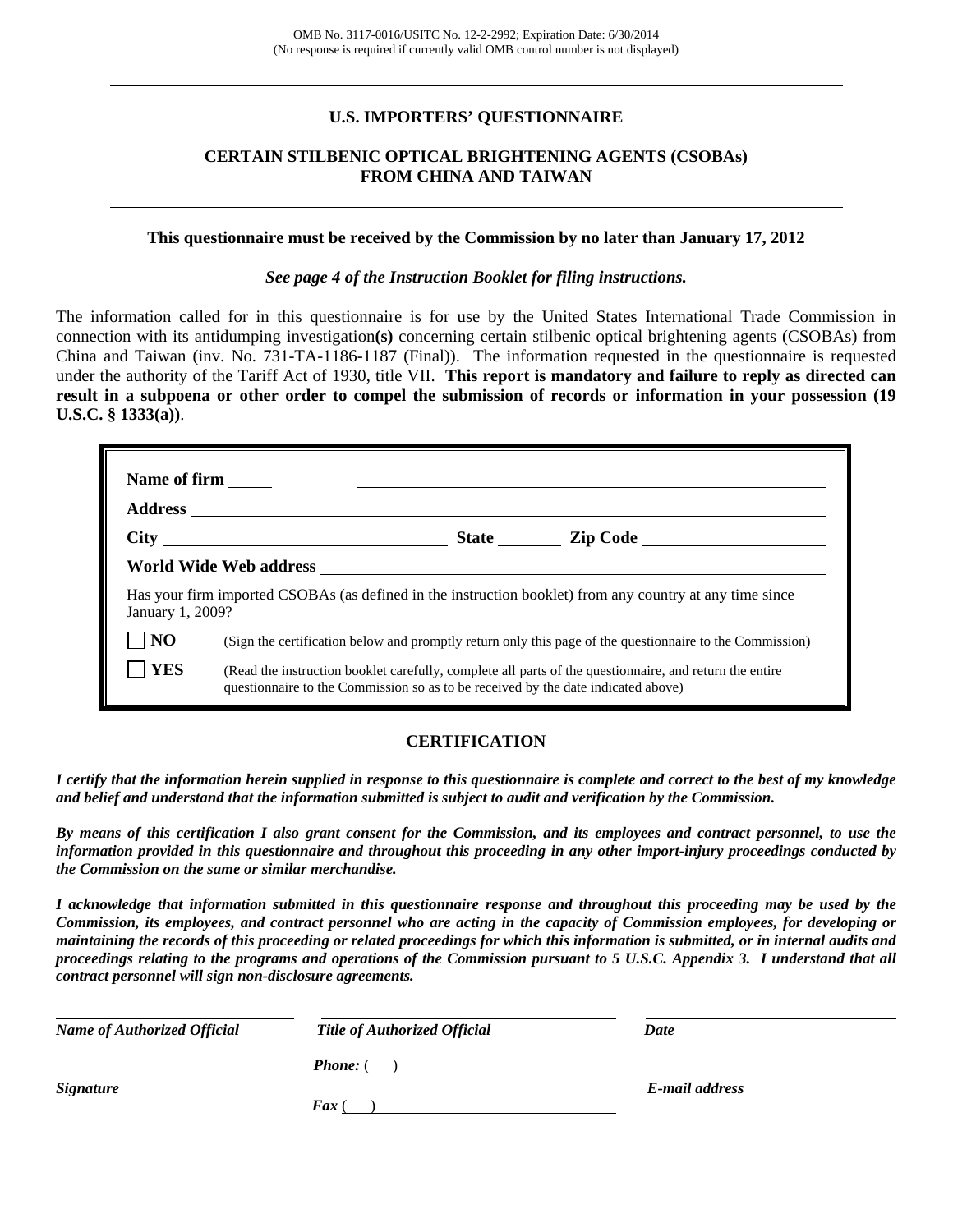### PART I.—GENERAL INFORMATION

l

The questions in this questionnaire have been reviewed with market participants to ensure that issues of concern are adequately addressed and that data requests are sufficient, meaningful, and as limited as possible. Public reporting burden for this questionnaire is estimated to average 40 hours per response, including the time for reviewing instructions, searching existing data sources, gathering the data needed, and completing and reviewing the questionnaire. Send comments regarding the accuracy of this burden estimate or any other aspect of this collection of information, including suggestions for reducing the burden, to the Office of Investigations, U.S. International Trade Commission, 500 E Street, SW, Washington, DC 20436.

I-1a. **OMB statistics**.--Please report below the actual number of hours required and the cost to your firm of preparing the reply to this questionnaire and completing the form.

hours dollars

- I-1b. **OMB feedback**.--We are interested in any comments you may have for improving this questionnaire in general or the clarity of specific questions. Please attach such comments to your response or send them to the above address.
- I-2. **Establishments covered**.--Provide the name and address of establishment(s) covered by this questionnaire (see page 3 of the instruction booklet for reporting guidelines). If your firm is publicly traded, please specify the stock exchange and trading symbol.

|           | <b>Ownership.</b> --Is your firm owned, in whole or in part, by any other firm? |                        |
|-----------|---------------------------------------------------------------------------------|------------------------|
| $\Box$ No | $\Box$ Yes--List the following information                                      |                        |
| Firm name | Address                                                                         | Extent of<br>ownership |
|           |                                                                                 |                        |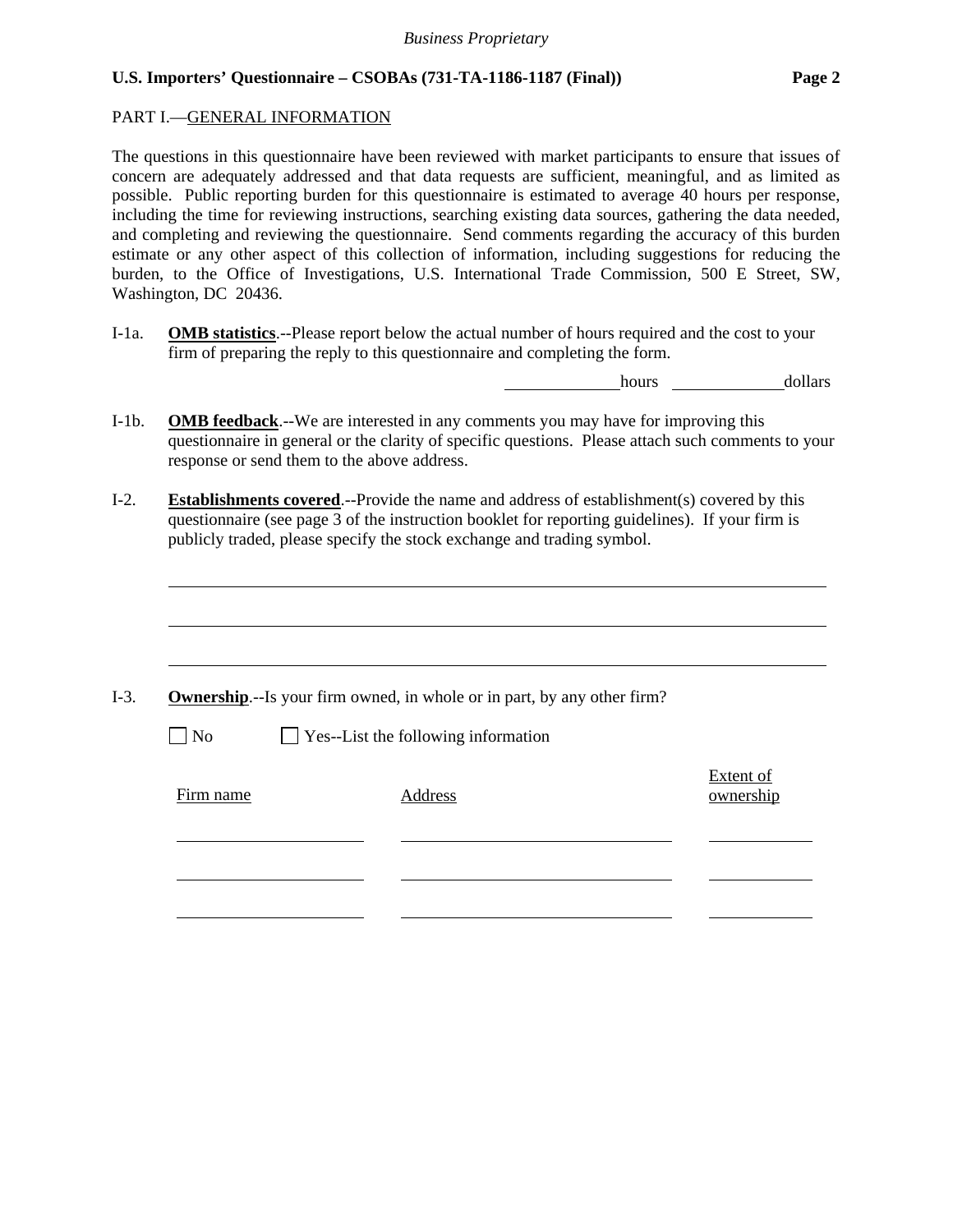### **PART I.--GENERAL INFORMATION***--Continued*

- I-4. **Related importers/exporter**.--Does your firm have any related firms, either domestic or foreign, that are engaged in importing CSOBAs from China and/or Taiwan into the United States or that are engaged in exporting CSOBAs from China and/or Taiwan to the United States?  $\bigcap$  No  $\bigcap$  Yes--List the following information Firm name Address Address Address Affiliation l l l
- I-5. **Related producers**.--Does your firm have any related firms, either domestic or foreign, that are engaged in the production of CSOBAs?

CSOBAs. More than one answer may be applicable.

Importer of record Takes title to the imported product(s)

| $\Box$ Consignee of the imported products(s) |  |  |
|----------------------------------------------|--|--|
|                                              |  |  |

- $\Box$  Customs broker or freight forwarder.
- I-7. **Consignee**.--If your firm is an importer of record of CSOBAs but is not the consignee, please list the consignees below (firm name, address, telephone number, and individual to contact).

| Firm name | Address | Contact person and phone<br>number |
|-----------|---------|------------------------------------|
|           |         |                                    |
|           |         |                                    |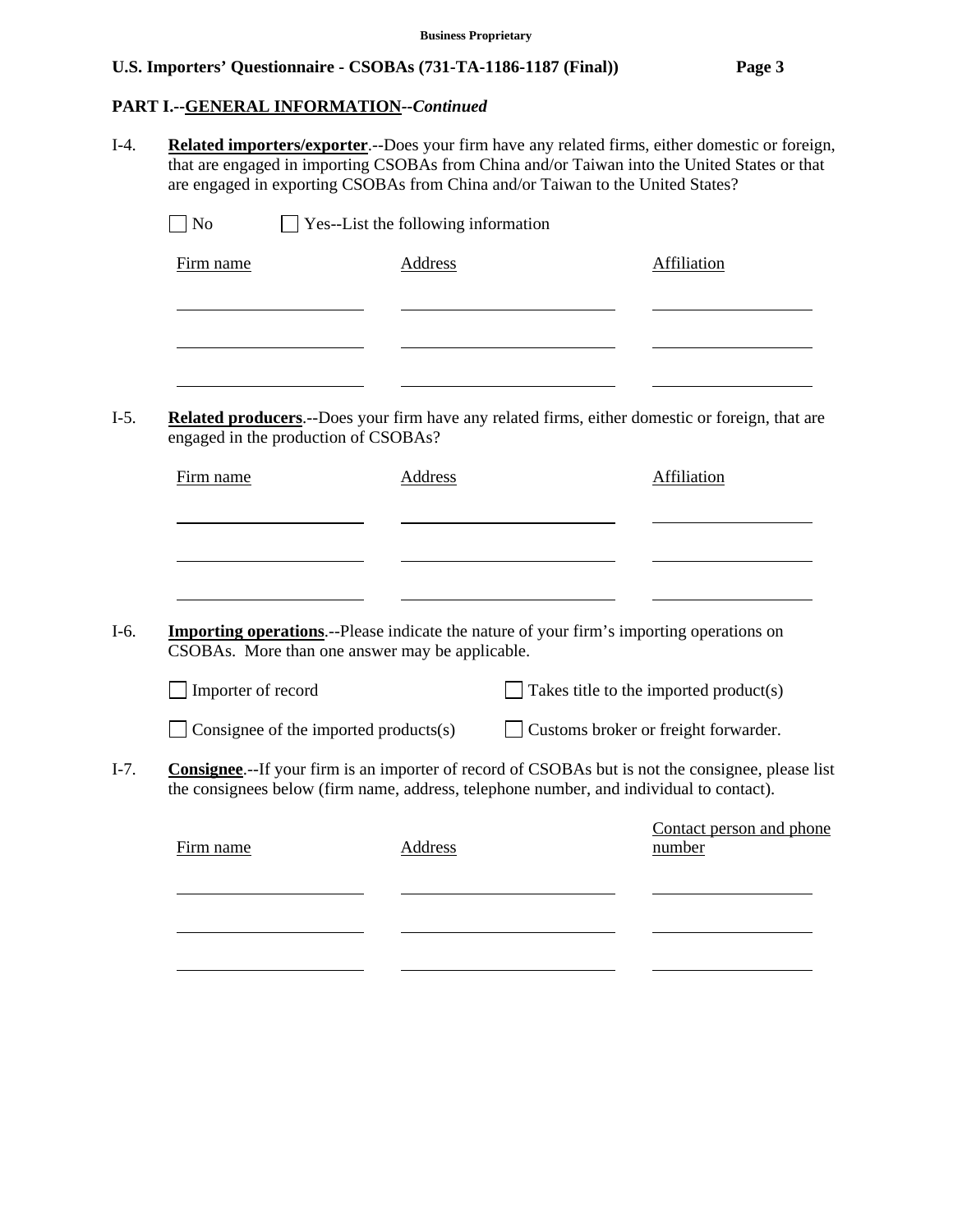# **PART I.--GENERAL INFORMATION***--Continued*

l

| $I-8.$<br><b>FTZ</b> or bonded warehouses.--Please indicate whether your firm enters CSOBAs into, or<br>withdraws such merchandise from, foreign trade zones or bonded warehouses. |                                                                                                                                                                                                                       |  |  |
|------------------------------------------------------------------------------------------------------------------------------------------------------------------------------------|-----------------------------------------------------------------------------------------------------------------------------------------------------------------------------------------------------------------------|--|--|
|                                                                                                                                                                                    | Yes<br>Foreign trade zones<br>N <sub>0</sub>                                                                                                                                                                          |  |  |
|                                                                                                                                                                                    | Yes<br>$ $ No<br>Bonded warehouses                                                                                                                                                                                    |  |  |
| $I-9.$                                                                                                                                                                             | <b>Temporary importation under bond.</b> --Please indicate whether your firm imports CSOBAs<br>under the TIB (temporary importation under bond) program.                                                              |  |  |
|                                                                                                                                                                                    | $ $ No<br>Yes                                                                                                                                                                                                         |  |  |
| $I-10.$                                                                                                                                                                            | <b>Third-country trade activities.--To your knowledge, have the products subject to this</b><br>proceeding been the subject of any other import relief proceedings in the United States or in any<br>other countries? |  |  |
|                                                                                                                                                                                    | Yes-Please specify.<br>No                                                                                                                                                                                             |  |  |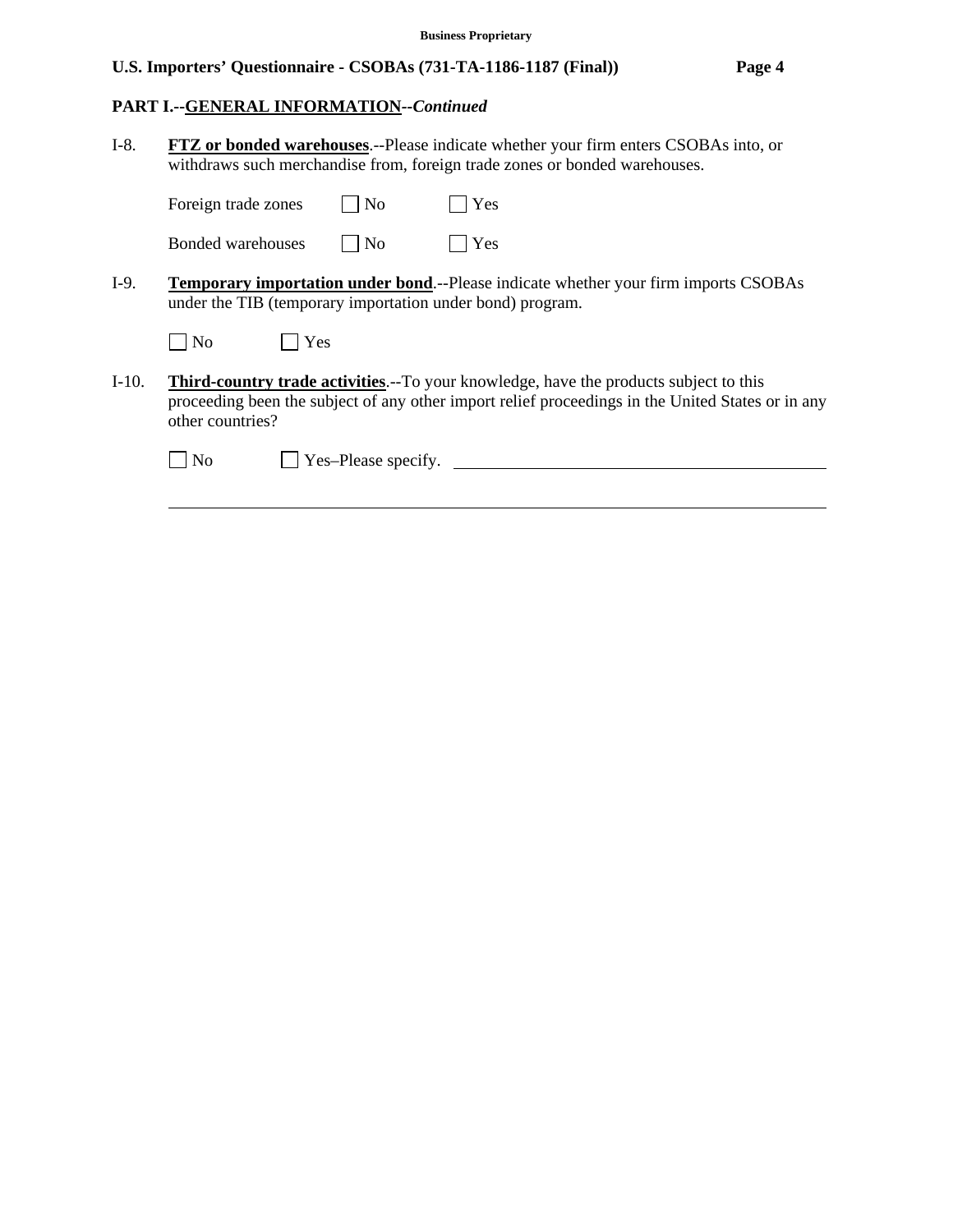## **PART II.—TRADE AND RELATED INFORMATION**

Further information on this part of the questionnaire can be obtained from **Cynthia Trainor (202-205- 3354, cynthia.trainor@usitc.gov**). Supply all data requested on a calendar-year basis.

II-1. Please identify the individual to be contacted regarding the confidential information requested in part II.

|         |                                                                                                           | Telephone: ()                                                                                                                                                                                                                 |
|---------|-----------------------------------------------------------------------------------------------------------|-------------------------------------------------------------------------------------------------------------------------------------------------------------------------------------------------------------------------------|
|         | Fax: $( )$                                                                                                |                                                                                                                                                                                                                               |
| $II-2.$ | changes in relation to the importation of CSOBAs since January 1, 2009.<br>(check as many as appropriate) | Changes in operations.--Please indicate whether your firm has experienced any of the following<br>(please describe)                                                                                                           |
|         | office/warehouse openings                                                                                 |                                                                                                                                                                                                                               |
|         | office/warehouse closings                                                                                 | the control of the control of the control of the control of the control of the control of the control of the control of the control of the control of the control of the control of the control of the control of the control |
|         |                                                                                                           |                                                                                                                                                                                                                               |
|         |                                                                                                           |                                                                                                                                                                                                                               |
|         |                                                                                                           | and the control of the control of the control of the control of the control of the control of the control of the                                                                                                              |
|         |                                                                                                           |                                                                                                                                                                                                                               |
|         | prolonged shutdowns or<br>importation curtailments                                                        |                                                                                                                                                                                                                               |
|         | revised labor agreements                                                                                  |                                                                                                                                                                                                                               |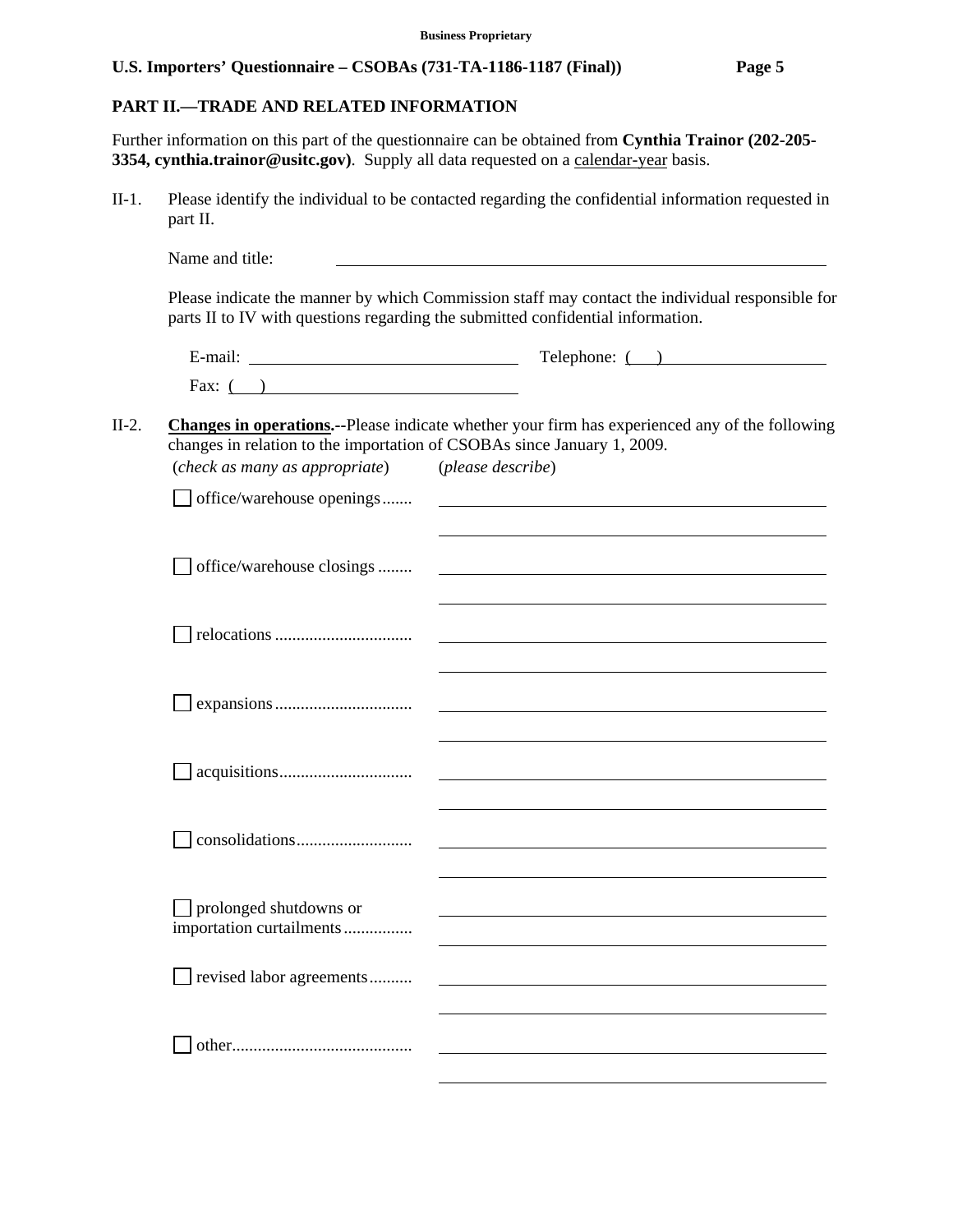### **PART II.—TRADE AND RELATED INFORMATION***--Continued*

l

l

l

l

l

l

II-3. **Arranged imports**.--Has your firm imported or arranged for the importation of CSOBAs from China and/or Taiwan for delivery after **December 31, 2011**?

| No | Yes-Indicate when such orders are to be delivered, the quantities involved, |
|----|-----------------------------------------------------------------------------|
|    | and whether dry or solution.                                                |

II-4. **Reasons for importing**.--If your firm also produces CSOBAs in the United States, please indicate your reasons for importing this product. If your reasons differ by source, please elaborate.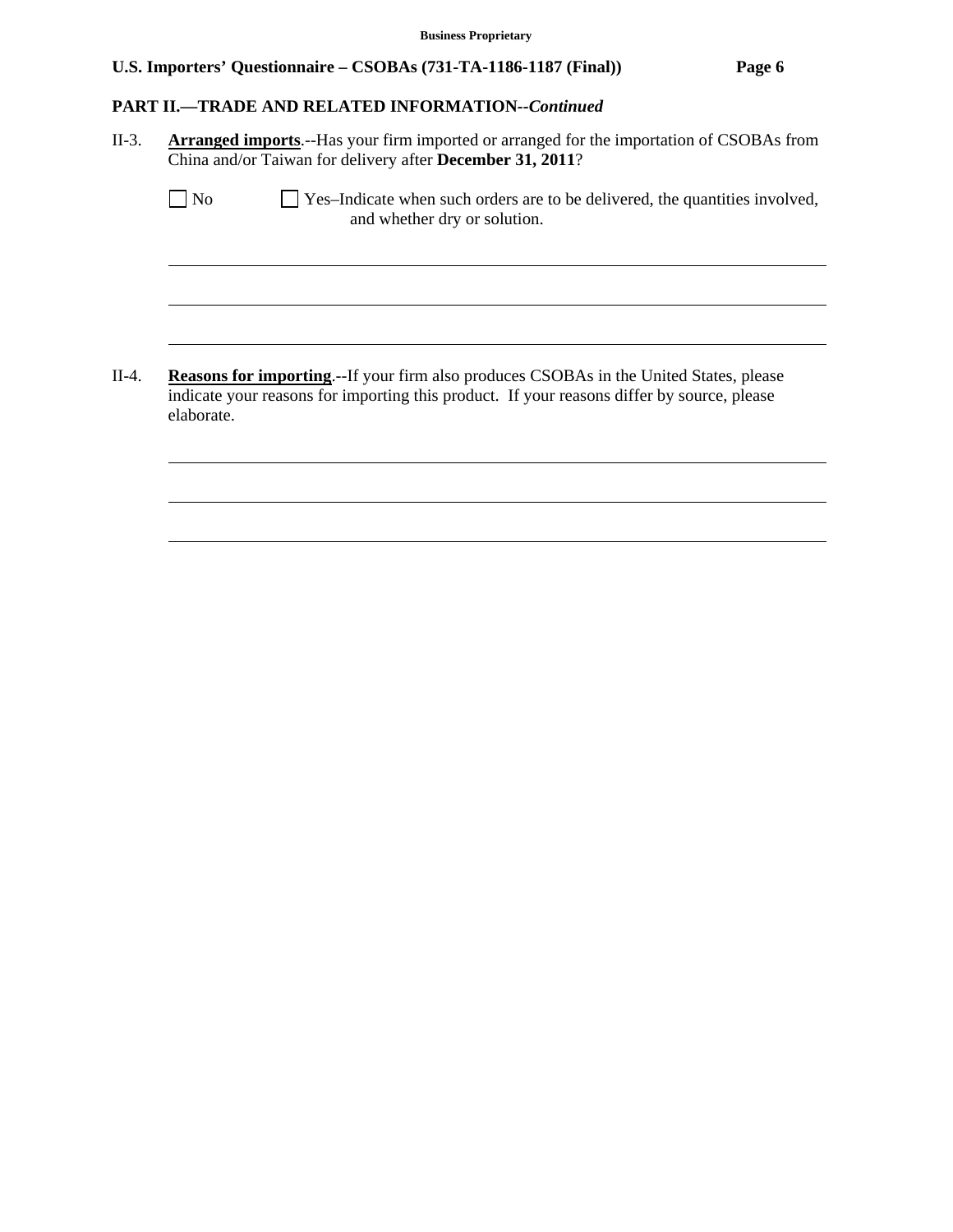**PART II.—TRADE AND RELATED INFORMATION***--Continued* 

# **ATTENTION QUESTIONNAIRE RESPONDENTS**

**Report table quantities in:** 

- **(1) 1,000 pounds (total, on a 100 percent active ingredient basis);**
- **(2) 1,000 pounds (in solution, as produced/sold); and**
- **(3) 1,000 pounds (in powder, as produced/sold)**

**When reporting (2) and (3), report the corresponding weighted average percentage of active ingredients contained. Quantities should be net of returns.** 

**These quantities should reconcile as follows:** 

**Total quantity on a 100 percent active ingredient basis should equal the sum of the quantity in solution as produced/sold multiplied by the weighted average percentage of active ingredients contained in solution, plus the quantity in powder as produced/sold multiplied by the weighted average percentage of active ingredients contained in powder.** 

**For example, 1,000 pounds of 93 percent active ingredient powder converts to 930 pounds on a 100 percent active ingredient basis, and 1,000 pounds of 22 percent active ingredient solution converts to 220 pounds on a 100 percent active ingredient basis. Therefore, if you report 1,000 pounds of 93 percent active powder and 1,000 pounds of 22 percent active solution, you would also report a total quantity of 1,150 pounds on a 100 percent active ingredient basis.** 

**Follow the same methodology for the reporting of all CSOBAs and Fluorescent Brightener 71.**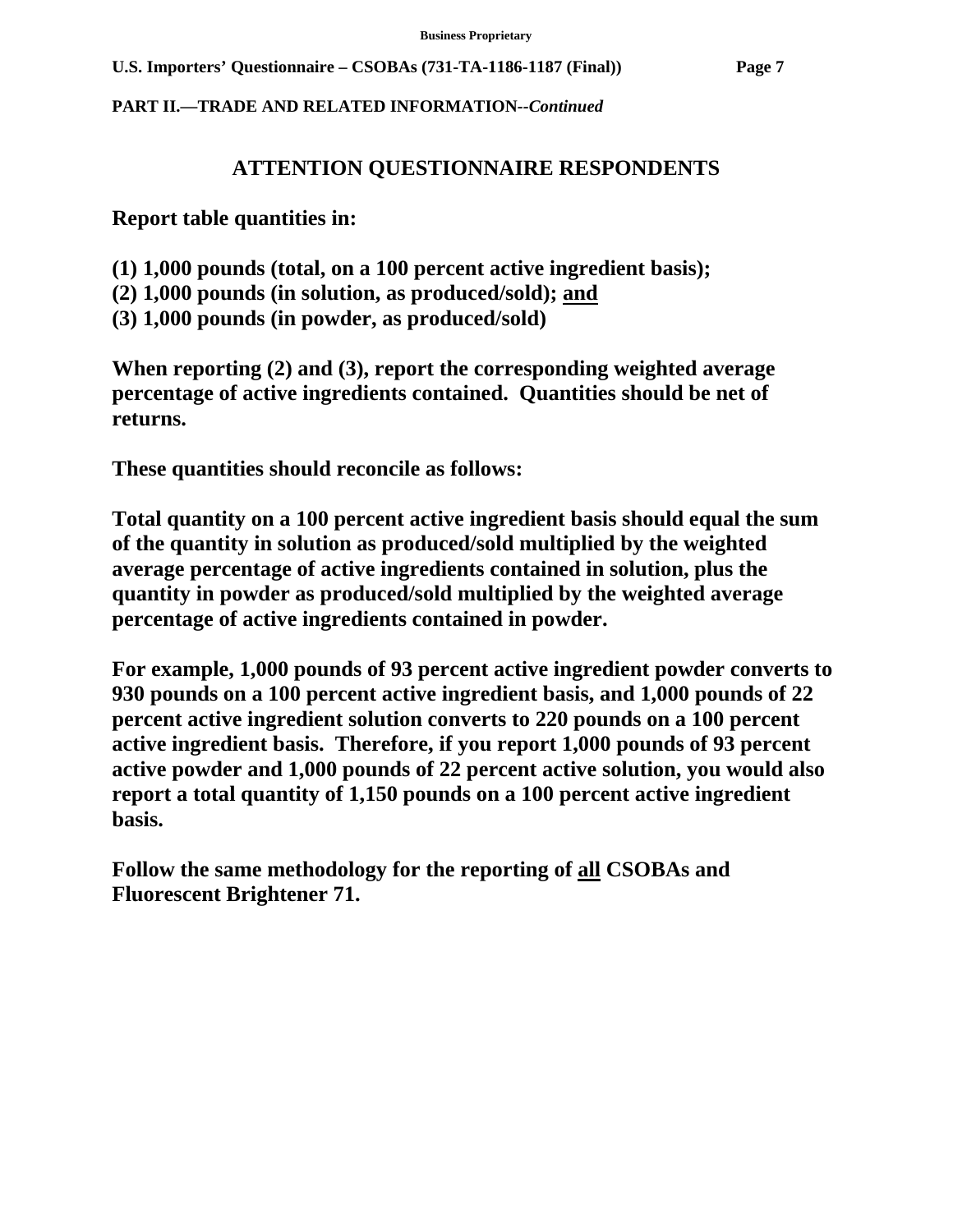# **PART II.—TRADE AND RELATED INFORMATION***--Continued*

II-5a **IMPORTS FROM SUBJECT SOURCES**.–Report your firm's **total** imports and your firm's shipments and inventories of **CSOBAs imported from CHINA** by your firm during the specified periods. (See definitions in the instruction booklet.)

|                                                                                                                                                                                                                                                                                                                                      | <b>Calendar years</b> |      |      |
|--------------------------------------------------------------------------------------------------------------------------------------------------------------------------------------------------------------------------------------------------------------------------------------------------------------------------------------|-----------------------|------|------|
| <b>Item</b>                                                                                                                                                                                                                                                                                                                          | 2009                  | 2010 | 2011 |
| Beginning-of-period inventories (quantity)                                                                                                                                                                                                                                                                                           |                       |      |      |
| $Imports:$ <sup>1</sup>                                                                                                                                                                                                                                                                                                              |                       |      |      |
| Quantity of imports                                                                                                                                                                                                                                                                                                                  |                       |      |      |
| Value of imports                                                                                                                                                                                                                                                                                                                     |                       |      |      |
| U.S. shipments:                                                                                                                                                                                                                                                                                                                      |                       |      |      |
| <b>Commercial shipments:</b>                                                                                                                                                                                                                                                                                                         |                       |      |      |
| Quantity of commercial shipments                                                                                                                                                                                                                                                                                                     |                       |      |      |
| Value of commercial shipments                                                                                                                                                                                                                                                                                                        |                       |      |      |
| Internal consumption/company transfers:                                                                                                                                                                                                                                                                                              |                       |      |      |
| Quantity of internal consumption/transfers                                                                                                                                                                                                                                                                                           |                       |      |      |
| Value <sup>2</sup> of internal consumption/transfers                                                                                                                                                                                                                                                                                 |                       |      |      |
| Export shipments: <sup>3</sup>                                                                                                                                                                                                                                                                                                       |                       |      |      |
| Quantity of export shipments                                                                                                                                                                                                                                                                                                         |                       |      |      |
| Value of export shipments                                                                                                                                                                                                                                                                                                            |                       |      |      |
| End-of-period inventories <sup>4</sup> (quantity)                                                                                                                                                                                                                                                                                    |                       |      |      |
| <b>Channels of distribution:</b>                                                                                                                                                                                                                                                                                                     |                       |      |      |
| U.S. shipments to distributors (quantity)                                                                                                                                                                                                                                                                                            |                       |      |      |
| U.S. shipments to end users (quantity)                                                                                                                                                                                                                                                                                               |                       |      |      |
| Please identify the foreign producers, if known:                                                                                                                                                                                                                                                                                     |                       |      |      |
|                                                                                                                                                                                                                                                                                                                                      |                       |      |      |
| $2$ Sales to related firms (including internal consumption) must be valued at fair market value. In the event that you use a<br>different basis for valuing these sales within your company, please specify that basis (e.g., cost, cost plus, etc.) and provide<br>value data using that basis for each of the periods noted above: |                       |      |      |

# **CHINA**

 <sup>4</sup> Reconciliation of data.--Please note that the **quantities** reported above should reconcile as follows: beginning-of-period

inventories, plus imports, less total shipments, equals end-of-period inventories. Do the data reported reconcile?

 $\Box$  Yes  $\Box$  No--Please explain: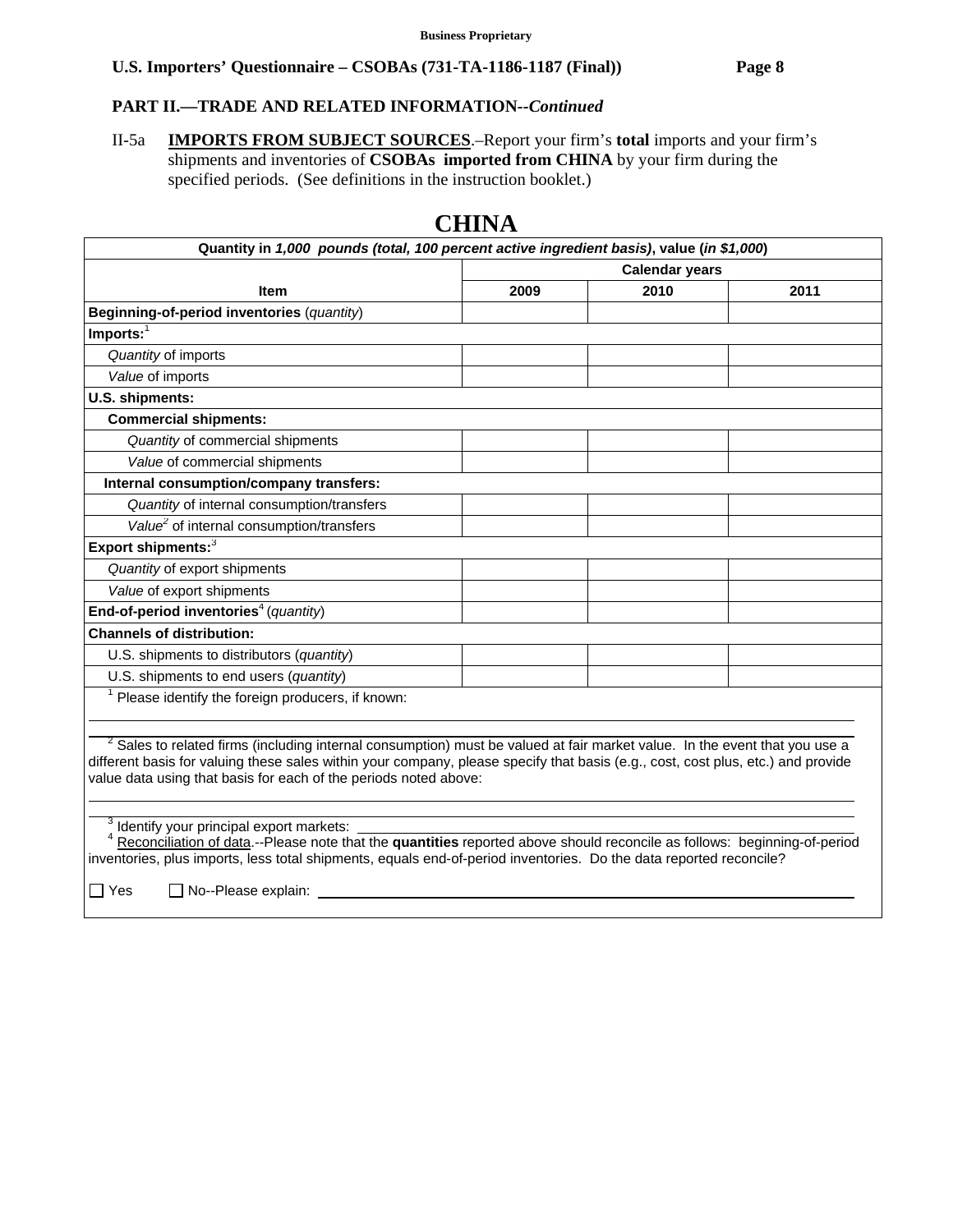## **PART II.—TRADE AND RELATED INFORMATION***--Continued*

II-5b. **IMPORTS FROM SUBJECT SOURCES**.–Report your firm's imports and your firm's shipments and inventories of **CSOBAs imported from CHINA in solution form** by your firm during the specified periods. (See definitions in the instruction booklet.)

# **CHINA**

| Quantity in 1,000 pounds (in solution, as imported/shipped/inventoried), value (in \$1,000)                                  |                       |      |      |  |
|------------------------------------------------------------------------------------------------------------------------------|-----------------------|------|------|--|
|                                                                                                                              | <b>Calendar years</b> |      |      |  |
| <b>Item</b>                                                                                                                  | 2009                  | 2010 | 2011 |  |
| <b>Beginning-of-period inventories</b>                                                                                       |                       |      |      |  |
| % active ingredients of beginning-of-period inventories                                                                      |                       |      |      |  |
| Quantity of beginning-of period-inventories                                                                                  |                       |      |      |  |
| $Imports:$ <sup>1</sup>                                                                                                      |                       |      |      |  |
| % active ingredients of imports                                                                                              |                       |      |      |  |
| Quantity of imports                                                                                                          |                       |      |      |  |
| Value of imports                                                                                                             |                       |      |      |  |
| U.S. shipments:                                                                                                              |                       |      |      |  |
| <b>Commercial shipments:</b>                                                                                                 |                       |      |      |  |
| % active ingredients of commercial shipments                                                                                 |                       |      |      |  |
| Quantity of commercial shipments                                                                                             |                       |      |      |  |
| Value of commercial shipments                                                                                                |                       |      |      |  |
| Internal consumption/company transfers: <sup>5</sup>                                                                         |                       |      |      |  |
| % active ingredients of internal consumption/transfers                                                                       |                       |      |      |  |
| Quantity of internal consumption/transfers                                                                                   |                       |      |      |  |
| Value <sup>2</sup> of internal consumption/transfers                                                                         |                       |      |      |  |
| Export shipments: $3$                                                                                                        |                       |      |      |  |
| % active ingredients of export shipments                                                                                     |                       |      |      |  |
| Quantity of export shipments                                                                                                 |                       |      |      |  |
| Value of export shipments                                                                                                    |                       |      |      |  |
| End-of-period inventories <sup>4</sup>                                                                                       |                       |      |      |  |
| % active ingredients of end-of-period inventories                                                                            |                       |      |      |  |
| Quantity of end-of-period inventories                                                                                        |                       |      |      |  |
| <b>Channels of distribution:</b>                                                                                             |                       |      |      |  |
| % active ingredients of U.S. shipments to distributors                                                                       |                       |      |      |  |
| Quantity of U.S. shipments to distributors                                                                                   |                       |      |      |  |
| % active ingredients of U.S. shipments to end users                                                                          |                       |      |      |  |
| Quantity of U.S. shipments to end users                                                                                      |                       |      |      |  |
| Please identify the foreign producers, if known:                                                                             |                       |      |      |  |
| $2$ Sales to related firms (including internal consumption) must be valued at fair market value. In the event that you use a |                       |      |      |  |

 Sales to related firms (including internal consumption) must be valued at fair market value. In the event that you use a different basis for valuing these sales within your company, please specify that basis (e.g., cost, cost plus, etc.) and provide value data using that basis for each of the periods noted above:

<sup>3</sup> Identify your principal export markets:

 $\overline{a}$ 

 <sup>4</sup> Reconciliation of data.--Please note that the **quantities** reported above should reconcile as follows: beginning-of-period inventories, plus imports, less total shipments, equals end-of-period inventories. Do the data reported reconcile?  $\Box$  Yes  $\Box$  No--Please explain:

**Note: The sum of the quantities as imported/shipped/inventoried multiplied by the corresponding weighted average % active ingredients for tables 5b (solution) and II-5c (powder) should equal the total quantities reported in II-5a on a 100 percent active ingredient basis.**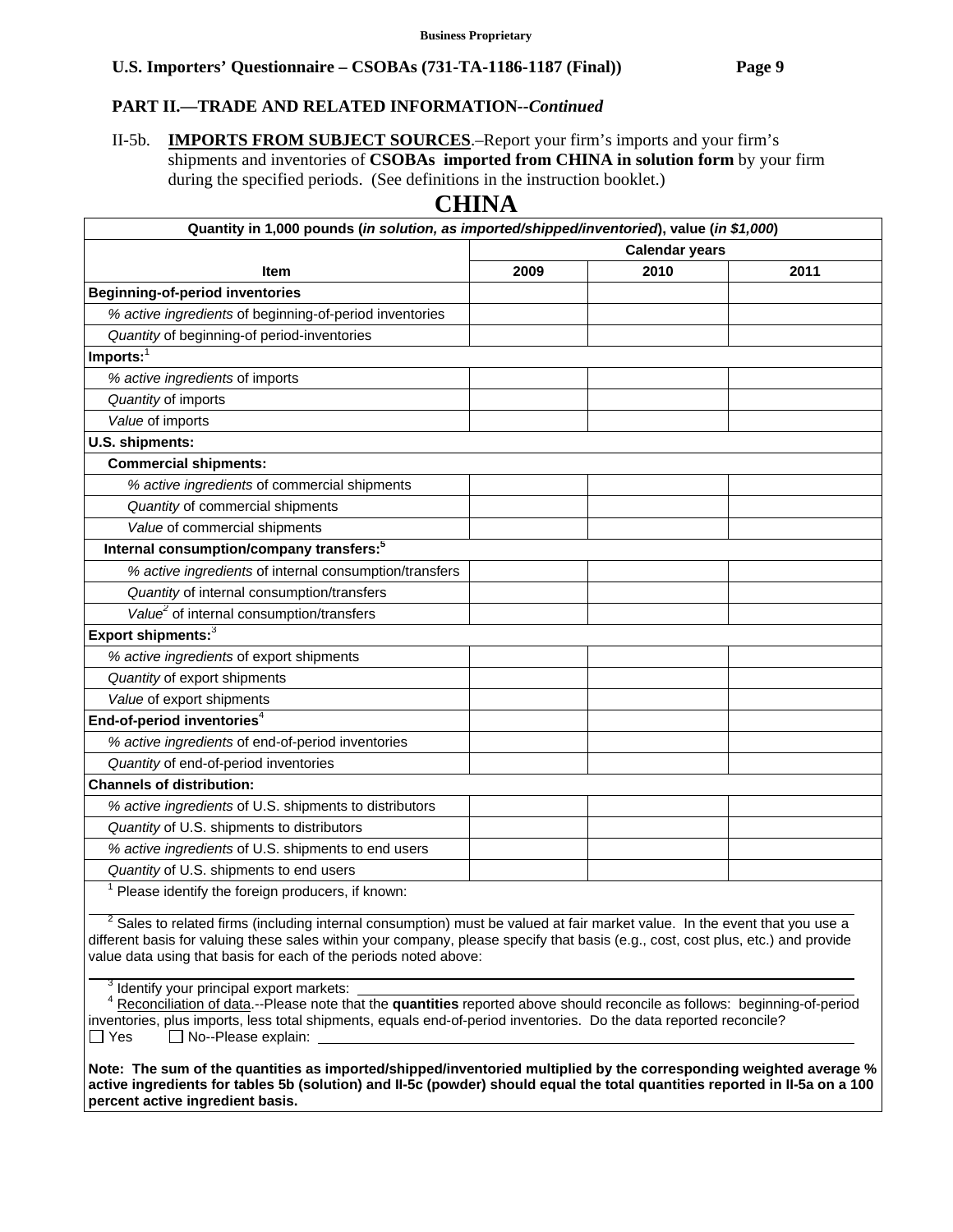## **PART II.—TRADE AND RELATED INFORMATION***--Continued*

II-5c. **IMPORTS FROM SUBJECT SOURCES**.–Report your firm's imports and your firm's shipments and inventories of **CSOBAs imported from CHINA in powder form** by your firm during the specified periods. (See definitions in the instruction booklet.)

# **CHINA**

| Quantity in 1,000 pounds (in powder, as imported/shipped/inventoried), value (in \$1,000)                                    |                       |      |      |  |
|------------------------------------------------------------------------------------------------------------------------------|-----------------------|------|------|--|
|                                                                                                                              | <b>Calendar years</b> |      |      |  |
| <b>Item</b>                                                                                                                  | 2009                  | 2010 | 2011 |  |
| <b>Beginning-of-period inventories</b>                                                                                       |                       |      |      |  |
| % active ingredients of beginning-of-period inventories                                                                      |                       |      |      |  |
| Quantity of beginning-of period-inventories                                                                                  |                       |      |      |  |
| $Imports:$ <sup>1</sup>                                                                                                      |                       |      |      |  |
| % active ingredients of imports                                                                                              |                       |      |      |  |
| Quantity of imports                                                                                                          |                       |      |      |  |
| Value of imports                                                                                                             |                       |      |      |  |
| U.S. shipments:                                                                                                              |                       |      |      |  |
| <b>Commercial shipments:</b>                                                                                                 |                       |      |      |  |
| % active ingredients of commercial shipments                                                                                 |                       |      |      |  |
| Quantity of commercial shipments                                                                                             |                       |      |      |  |
| Value of commercial shipments                                                                                                |                       |      |      |  |
| Internal consumption/company transfers: <sup>5</sup>                                                                         |                       |      |      |  |
| % active ingredients of internal consumption/transfers                                                                       |                       |      |      |  |
| Quantity of internal consumption/transfers                                                                                   |                       |      |      |  |
| Value <sup>2</sup> of internal consumption/transfers                                                                         |                       |      |      |  |
| Export shipments: <sup>3</sup>                                                                                               |                       |      |      |  |
| % active ingredients of export shipments                                                                                     |                       |      |      |  |
| Quantity of export shipments                                                                                                 |                       |      |      |  |
| Value of export shipments                                                                                                    |                       |      |      |  |
| End-of-period inventories <sup>4</sup>                                                                                       |                       |      |      |  |
| % active ingredients of end-of-period inventories                                                                            |                       |      |      |  |
| Quantity of end-of-period inventories                                                                                        |                       |      |      |  |
| <b>Channels of distribution:</b>                                                                                             |                       |      |      |  |
| % active ingredients of U.S. shipments to distributors                                                                       |                       |      |      |  |
| Quantity of U.S. shipments to distributors                                                                                   |                       |      |      |  |
| % active ingredients of U.S. shipments to end users                                                                          |                       |      |      |  |
| Quantity of U.S. shipments to end users                                                                                      |                       |      |      |  |
| Please identify the foreign producers, if known:                                                                             |                       |      |      |  |
| $2$ Sales to related firms (including internal consumption) must be valued at fair market value. In the event that you use a |                       |      |      |  |

 Sales to related firms (including internal consumption) must be valued at fair market value. In the event that you use a different basis for valuing these sales within your company, please specify that basis (e.g., cost, cost plus, etc.) and provide value data using that basis for each of the periods noted above:  $\overline{a}$ 

<sup>3</sup> Identify your principal export markets:

 <sup>4</sup> Reconciliation of data.--Please note that the **quantities** reported above should reconcile as follows: beginning-of-period inventories, plus imports, less total shipments, equals end-of-period inventories. Do the data reported reconcile?  $\Box$  Yes  $\Box$  No--Please explain:

**Note: The sum of the quantities as imported/shipped/inventoried multiplied by the corresponding weighted average % active ingredients for tables 5b (solution) and II-5c (powder) should equal the total quantities reported in II-5a on a 100 percent active ingredient basis.**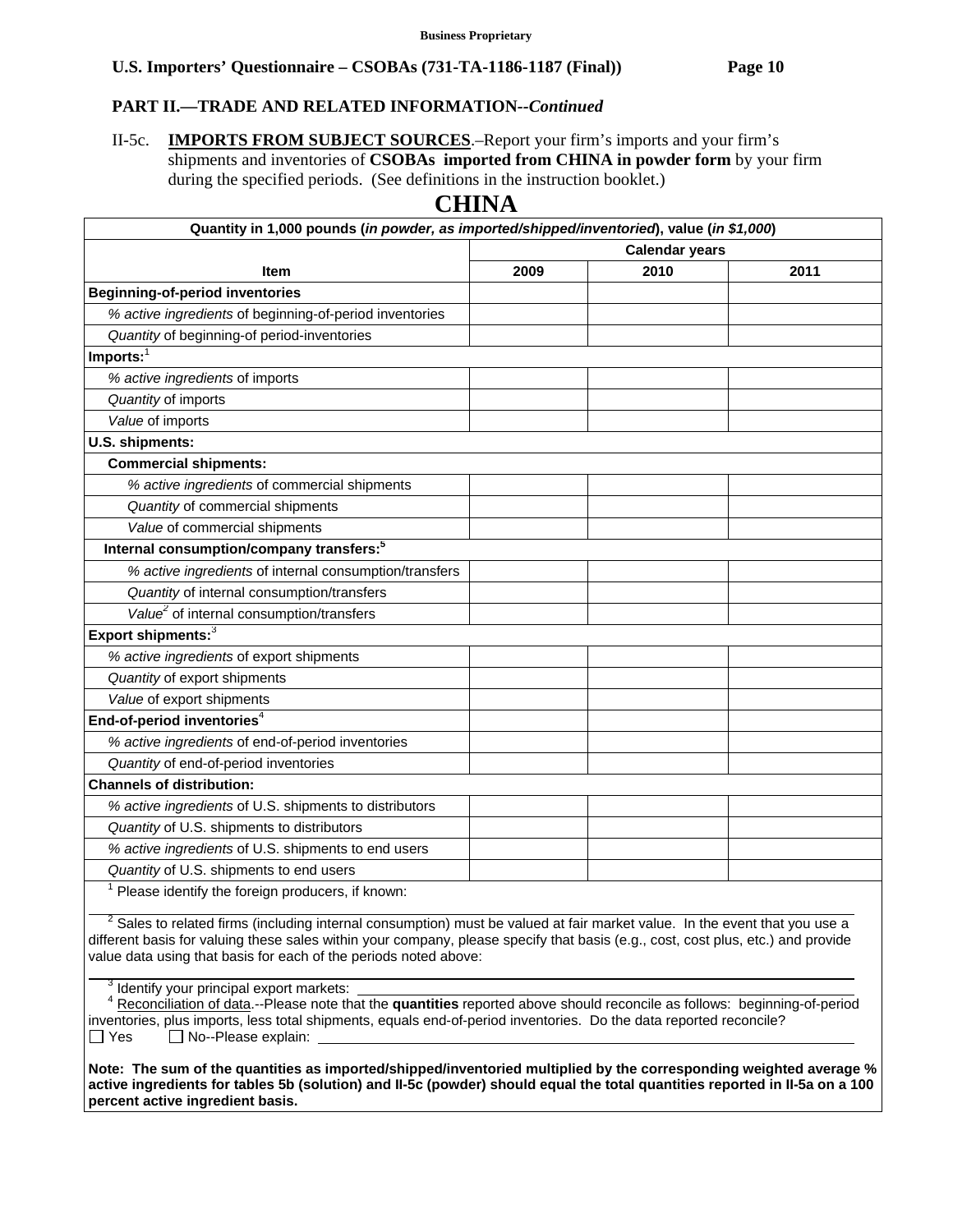# **PART II.—TRADE AND RELATED INFORMATION***--Continued*

II-6a. **Trade data**.--Report your firm's shipments by category of **CSOBAs and Fluorescent Brightener 71** from **CHINA** during the specified periods. (See definitions in the instruction booklet.)

# **CHINA**

| Quantity in 1,000 pounds (total, 100 percent active ingredient basis), and value (in \$1,000)                                                                                                                                                                                                                                                                                                            |                       |      |      |  |
|----------------------------------------------------------------------------------------------------------------------------------------------------------------------------------------------------------------------------------------------------------------------------------------------------------------------------------------------------------------------------------------------------------|-----------------------|------|------|--|
|                                                                                                                                                                                                                                                                                                                                                                                                          | <b>Calendar years</b> |      |      |  |
| <b>Item</b>                                                                                                                                                                                                                                                                                                                                                                                              | 2009                  | 2010 | 2011 |  |
| U.S. commercial shipments of CSOBAs:1                                                                                                                                                                                                                                                                                                                                                                    |                       |      |      |  |
| Di-category:                                                                                                                                                                                                                                                                                                                                                                                             |                       |      |      |  |
| Quantity of commercial shipments                                                                                                                                                                                                                                                                                                                                                                         |                       |      |      |  |
| Value of commercial shipments                                                                                                                                                                                                                                                                                                                                                                            |                       |      |      |  |
| Tetra-category:                                                                                                                                                                                                                                                                                                                                                                                          |                       |      |      |  |
| Quantity of commercial shipments                                                                                                                                                                                                                                                                                                                                                                         |                       |      |      |  |
| Value of commercial shipments                                                                                                                                                                                                                                                                                                                                                                            |                       |      |      |  |
| Hexa-category:                                                                                                                                                                                                                                                                                                                                                                                           |                       |      |      |  |
| Quantity of commercial shipments                                                                                                                                                                                                                                                                                                                                                                         |                       |      |      |  |
| Value of commercial shipments                                                                                                                                                                                                                                                                                                                                                                            |                       |      |      |  |
| All other categories of CSOBAs:                                                                                                                                                                                                                                                                                                                                                                          |                       |      |      |  |
| Quantity of commercial shipments                                                                                                                                                                                                                                                                                                                                                                         |                       |      |      |  |
| Value of commercial shipments                                                                                                                                                                                                                                                                                                                                                                            |                       |      |      |  |
| <b>U.S. commercial shipments of Fluorescent</b><br><b>Brightener 71:</b>                                                                                                                                                                                                                                                                                                                                 |                       |      |      |  |
| Quantity of commercial shipments                                                                                                                                                                                                                                                                                                                                                                         |                       |      |      |  |
| Value of commercial shipments                                                                                                                                                                                                                                                                                                                                                                            |                       |      |      |  |
| $1$ Reconciliation of data.--Please note that the total of the quantities and values reported by category should equal the<br>total quantity and value of commercial shipments reported in question II-5a. Do the data reported reconcile?<br>□ Yes□ No--Please explain: _                                                                                                                               |                       |      |      |  |
| Note: The sum of the quantities of commercial shipments of all categories of CSOBAs should equal the total<br>commercial shipment quantities reported in II-5a on a 100 percent active ingredient basis. The quantities of<br>commercial shipments of Fluorescent Brightener 71 should equal the total commercial shipment quantities<br>reported in and II-7a on a 100 percent active ingredient basis. |                       |      |      |  |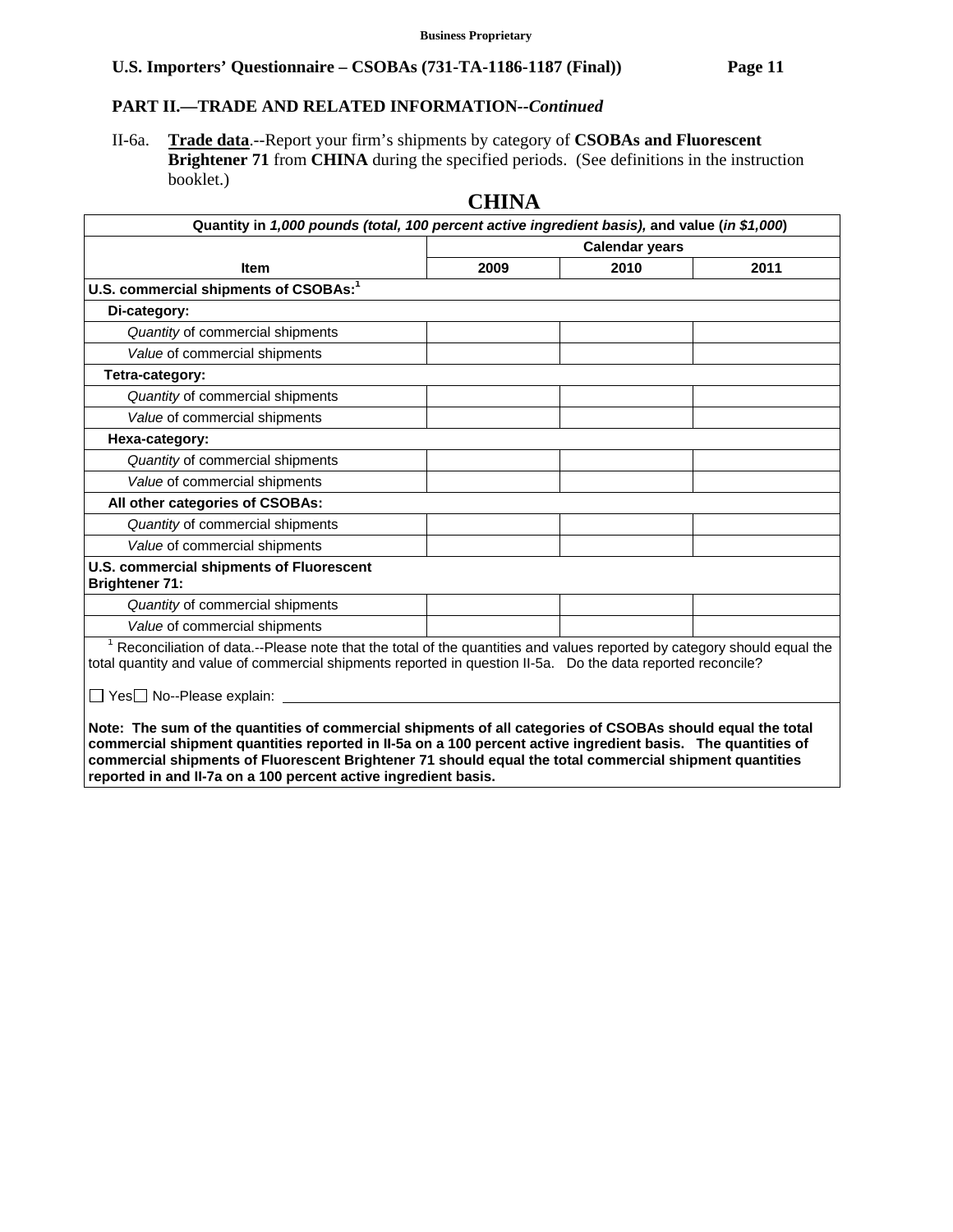### **PART II.—TRADE AND RELATED INFORMATION***--Continued*

II-6b. **Trade data**.--Report your firm's shipments by category of **CSOBAs and Fluorescent Brightener 71 from CHINA in solution form** during the specified periods. (See definitions in the instruction booklet.)

# **Quantity in** *1,000 pounds (in solution, as shipped),* **and value (***in \$1,000***) Item Calendar years 2009 2010 2011** U.S. commercial shipments of CSOBAs:<sup>1</sup>  **Di-category:**  *% active ingredients* of commercial shipments *Quantity* of commercial shipments *Value* of commercial shipments  **Tetra-category:**  *% active ingredients* of commercial shipments *Quantity* of commercial shipments *Value* of commercial shipments  **Hexa-category:**  *% active ingredients* of commercial shipments *Quantity* of commercial shipments *Value* of commercial shipments  **All other categories of CSOBAs:**  *% active ingredients* of commercial shipments *Quantity* of commercial shipments *Value* of commercial shipments **U.S. commercial shipments of Fluorescent Brightener 71:** *% active ingredients* of commercial shipments *Quantity* of commercial shipments *Value* of commercial shipments  $\overline{1}$  Reconciliation of data.--Please note that the total of the quantities and values reported by category should equal the total quantity and value of commercial shipments reported in question II-5b. Do the data reported reconcile?  $\Box$  Yes $\Box$  No--Please explain:

**CHINA** 

**Note: The sum of the quantities of U.S. commercial shipments of all categories of CSOBAs multiplied by the corresponding weighted average % active ingredients should equal the total U.S. commercial shipment quantities reported in question II-5b in solution form. The quantity of U.S. commercial shipments of Fluorescent Brightener 71 multiplied by the corresponding weighted average % active ingredients should equal the total U.S. commercial shipment quantity reported in question II-7b in solution form.**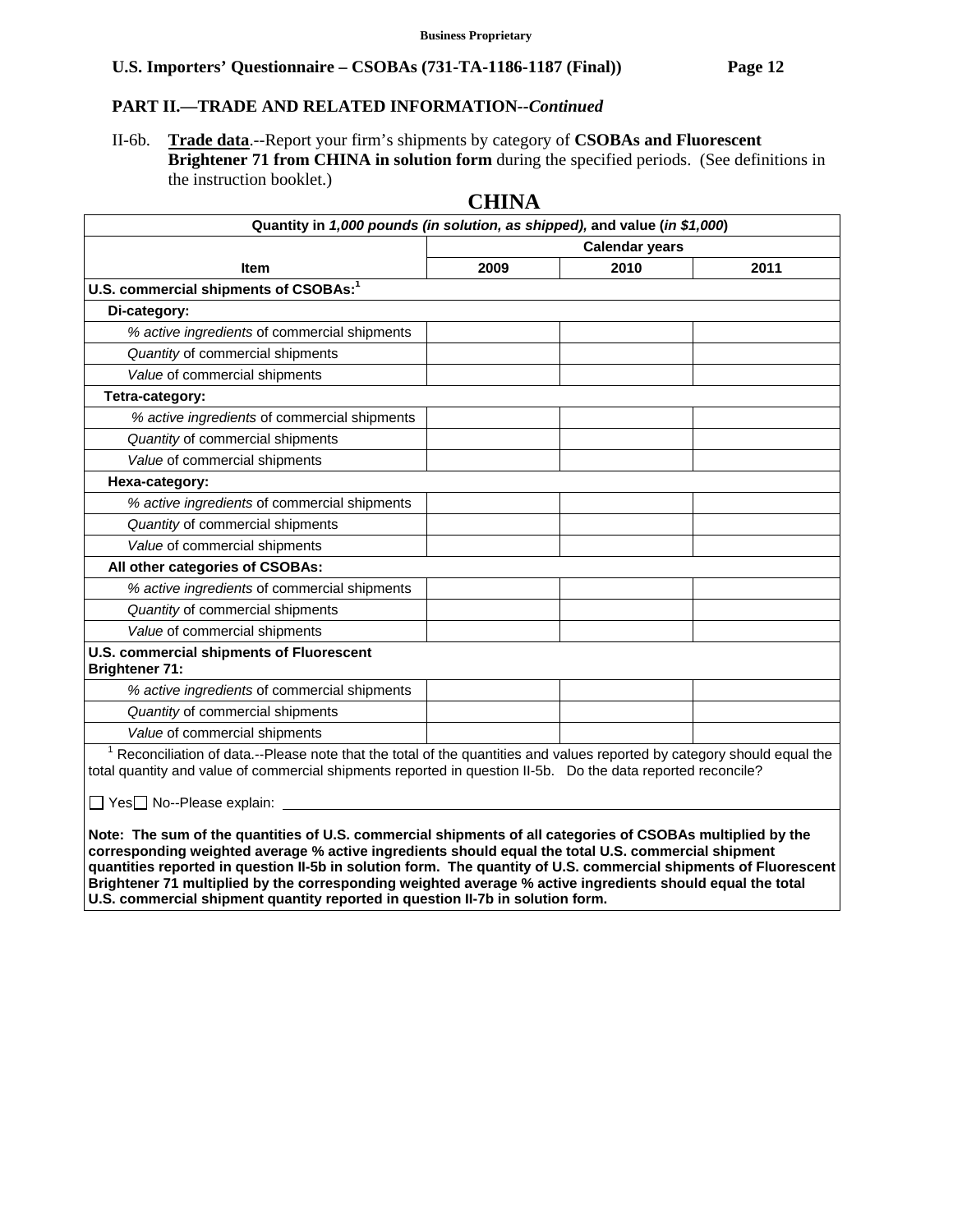### **PART II.—TRADE AND RELATED INFORMATION***--Continued*

II-6c. **Trade data**.--Report your firm's shipments by category of **CSOBAs and Fluorescent Brightener 71 from CHINA in powder form** during the specified periods. (See definitions in the instruction booklet.)

### **Quantity in** *1,000 pounds (in powder, as shipped),* **and value (***in \$1,000***) Item Calendar years 2009 2010 2011** U.S. commercial shipments of CSOBAs:<sup>1</sup>  **Di-category:**  *% active ingredients* of commercial shipments *Quantity* of commercial shipments *Value* of commercial shipments  **Tetra-category:**  *% active ingredients* of commercial shipments *Quantity* of commercial shipments *Value* of commercial shipments  **Hexa-category:**  *% active ingredients* of commercial shipments *Quantity* of commercial shipments *Value* of commercial shipments  **All other categories of CSOBAs:**  *% active ingredients* of commercial shipments *Quantity* of commercial shipments *Value* of commercial shipments **U.S. commercial shipments of Fluorescent Brightener 71:** *% active ingredients* of commercial shipments *Quantity* of commercial shipments *Value* of commercial shipments  $\overline{1}$  Reconciliation of data.--Please note that the total of the quantities and values reported by category should equal the total quantity and value of commercial shipments reported in question II-5c. Do the data reported reconcile?  $\Box$  Yes $\Box$  No--Please explain:

**CHINA** 

**Note: The sum of the quantities of U.S. commercial shipments of all categories of CSOBAs as shipped multiplied by the corresponding weighted average % active ingredients should equal the total U.S. commercial shipment quantities reported in question II-5c in powder form. The quantity of U.S. commercial shipments of Fluorescent Brightener 71 multiplied by the corresponding weighted average % active ingredients should equal the total U.S. commercial shipment quantity reported in question II-7c in powder form.**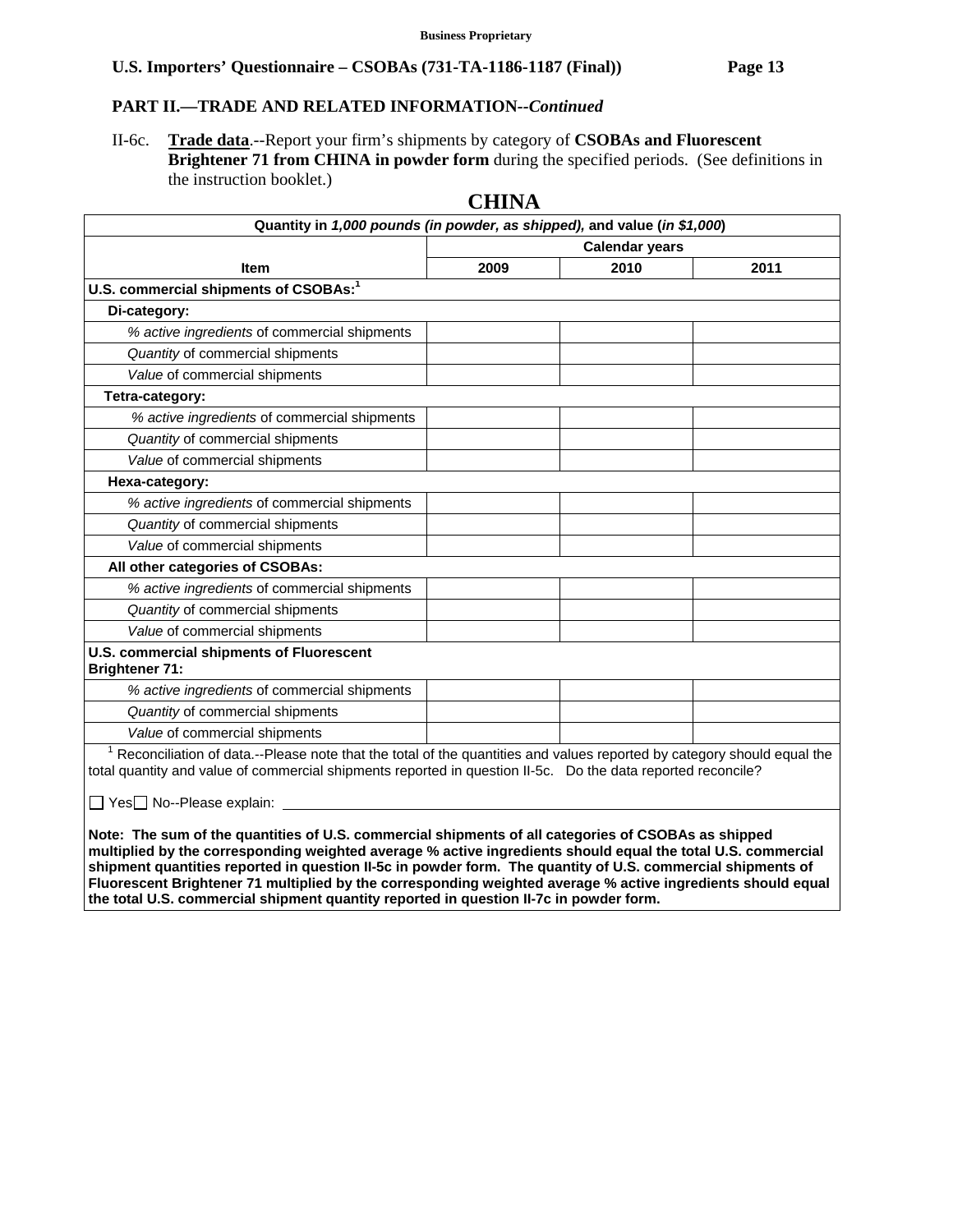### **PART II.—TRADE AND RELATED INFORMATION***--Continued*

II-7a. **IMPORTS FROM SUBJECT SOURCES**.–Report your firm's **total** imports and your firm's shipments and inventories of **Fluorescent Brightener 71 imported from CHINA** by your firm during the specified periods. (See definitions in the instruction booklet.)

| Quantity in 1,000 pounds (total, 100 percent active ingredient basis), value (in \$1,000)                                                                           |                       |      |      |
|---------------------------------------------------------------------------------------------------------------------------------------------------------------------|-----------------------|------|------|
|                                                                                                                                                                     | <b>Calendar years</b> |      |      |
| <b>Item</b>                                                                                                                                                         | 2009                  | 2010 | 2011 |
| Beginning-of-period inventories (quantity)                                                                                                                          |                       |      |      |
| $Imports:$ <sup>1</sup>                                                                                                                                             |                       |      |      |
| Quantity of imports                                                                                                                                                 |                       |      |      |
| Value of imports                                                                                                                                                    |                       |      |      |
| U.S. shipments:                                                                                                                                                     |                       |      |      |
| <b>Commercial shipments:</b>                                                                                                                                        |                       |      |      |
| Quantity of commercial shipments                                                                                                                                    |                       |      |      |
| Value of commercial shipments                                                                                                                                       |                       |      |      |
| Internal consumption/company transfers:                                                                                                                             |                       |      |      |
| Quantity of internal consumption/transfers                                                                                                                          |                       |      |      |
| Value <sup>2</sup> of internal consumption/transfers                                                                                                                |                       |      |      |
| Export shipments: <sup>3</sup>                                                                                                                                      |                       |      |      |
| Quantity of export shipments                                                                                                                                        |                       |      |      |
| Value of export shipments                                                                                                                                           |                       |      |      |
| End-of-period inventories <sup>4</sup> (quantity)                                                                                                                   |                       |      |      |
| <b>Channels of distribution:</b>                                                                                                                                    |                       |      |      |
| U.S. shipments to distributors (quantity)                                                                                                                           |                       |      |      |
| U.S. shipments to end users (quantity)                                                                                                                              |                       |      |      |
| Please identify the foreign producers, if known:                                                                                                                    |                       |      |      |
|                                                                                                                                                                     |                       |      |      |
| <sup>2</sup> Sales to related firms (including internal consumption) must be valued at fair market value. In the event that you use a                               |                       |      |      |
| different basis for valuing these sales within your company, please specify that basis (e.g., cost, cost plus, etc.) and provide                                    |                       |      |      |
| value data using that basis for each of the periods noted above:                                                                                                    |                       |      |      |
|                                                                                                                                                                     |                       |      |      |
|                                                                                                                                                                     |                       |      |      |
| Identify your principal export markets:<br>Reconciliation of data.--Please note that the quantities reported above should reconcile as follows: beginning-of-period |                       |      |      |

# **CHINA**

<u>lata</u>.--Please note that the **quantities** reported above should reconcile as follows: beginning-of-period inventories, plus imports, less total shipments, equals end-of-period inventories. Do the data reported reconcile?

 $\Box$  Yes  $\Box$  No--Please explain: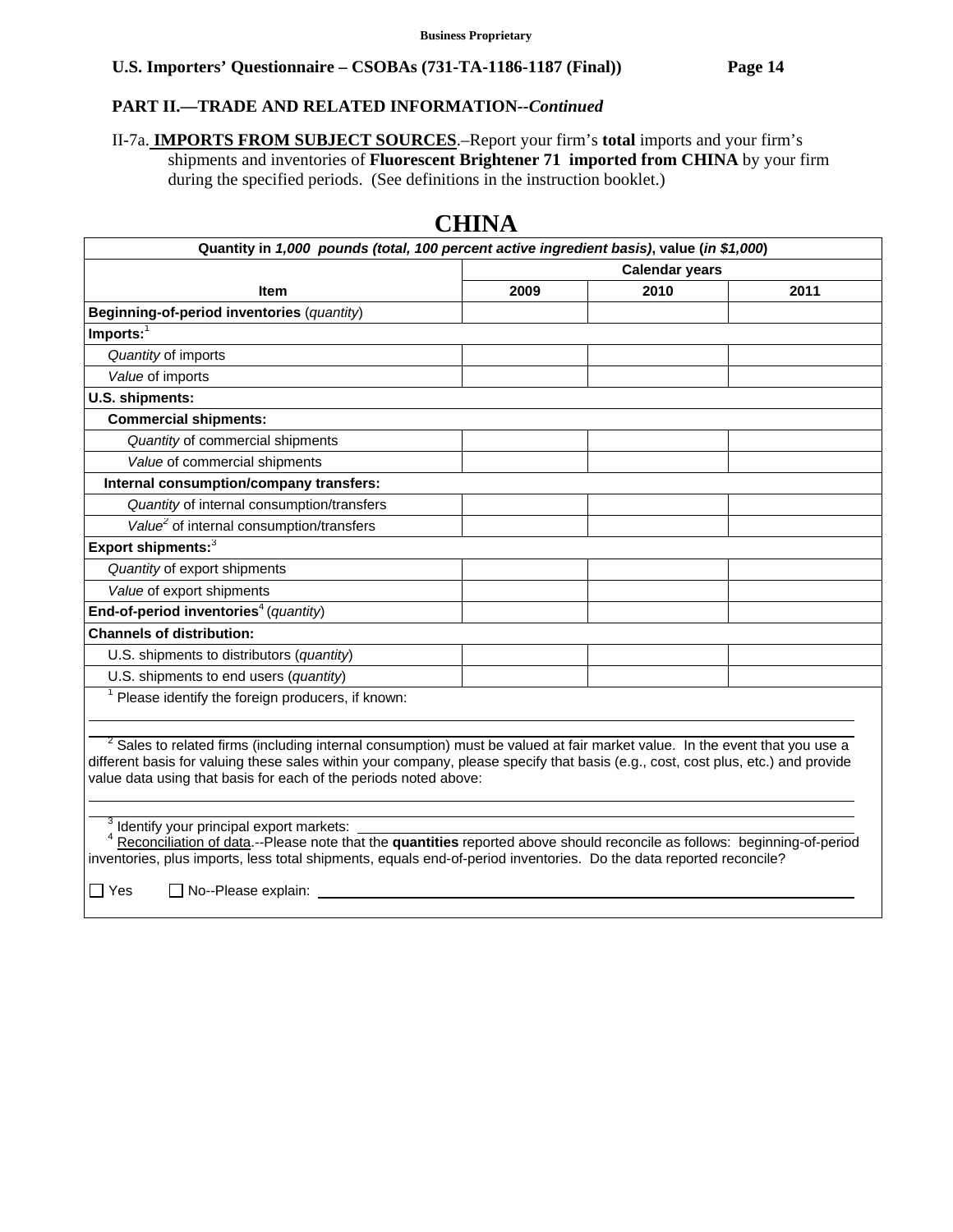### **PART II.—TRADE AND RELATED INFORMATION***--Continued*

II-7b. **IMPORTS FROM SUBJECT SOURCES**.–Report your firm's imports and your firm's shipments and inventories of **Fluorescent Brightener 71 imported from CHINA in solution form** by your firm during the specified periods. (See definitions in the instruction booklet.)

# **CHINA**

| Quantity in 1,000 pounds (in solution, as imported/shipped/inventoried), value (in \$1,000)                                                                                       |                       |      |      |
|-----------------------------------------------------------------------------------------------------------------------------------------------------------------------------------|-----------------------|------|------|
|                                                                                                                                                                                   | <b>Calendar years</b> |      |      |
| <b>Item</b>                                                                                                                                                                       | 2009                  | 2010 | 2011 |
| <b>Beginning-of-period inventories</b>                                                                                                                                            |                       |      |      |
| % active ingredients of beginning-of-period inventories                                                                                                                           |                       |      |      |
| Quantity of beginning-of period-inventories                                                                                                                                       |                       |      |      |
| Imports:                                                                                                                                                                          |                       |      |      |
| % active ingredients of imports                                                                                                                                                   |                       |      |      |
| Quantity of imports                                                                                                                                                               |                       |      |      |
| Value of imports                                                                                                                                                                  |                       |      |      |
| U.S. shipments:                                                                                                                                                                   |                       |      |      |
| <b>Commercial shipments:</b>                                                                                                                                                      |                       |      |      |
| % active ingredients of commercial shipments                                                                                                                                      |                       |      |      |
| Quantity of commercial shipments                                                                                                                                                  |                       |      |      |
| Value of commercial shipments                                                                                                                                                     |                       |      |      |
| Internal consumption/company transfers: <sup>5</sup>                                                                                                                              |                       |      |      |
| % active ingredients of internal consumption/transfers                                                                                                                            |                       |      |      |
| Quantity of internal consumption/transfers                                                                                                                                        |                       |      |      |
| Value <sup>2</sup> of internal consumption/transfers                                                                                                                              |                       |      |      |
| Export shipments: <sup>3</sup>                                                                                                                                                    |                       |      |      |
| % active ingredients of export shipments                                                                                                                                          |                       |      |      |
| Quantity of export shipments                                                                                                                                                      |                       |      |      |
| Value of export shipments                                                                                                                                                         |                       |      |      |
| End-of-period inventories <sup>4</sup>                                                                                                                                            |                       |      |      |
| % active ingredients of end-of-period inventories                                                                                                                                 |                       |      |      |
| Quantity of end-of-period inventories                                                                                                                                             |                       |      |      |
| <b>Channels of distribution:</b>                                                                                                                                                  |                       |      |      |
| % active ingredients of U.S. shipments to distributors                                                                                                                            |                       |      |      |
| Quantity of U.S. shipments to distributors                                                                                                                                        |                       |      |      |
| % active ingredients of U.S. shipments to end users                                                                                                                               |                       |      |      |
| Quantity of U.S. shipments to end users                                                                                                                                           |                       |      |      |
| Please identify the foreign producers, if known:<br>$^2$ Sales to related firms (including internal consumption) must be valued at fair market value. In the event that you use a |                       |      |      |

 <sup>2</sup> related firms (including internal consumption) must be valued at fair market value. In the event that you use a different basis for valuing these sales within your company, please specify that basis (e.g., cost, cost plus, etc.) and provide value data using that basis for each of the periods noted above:

<sup>3</sup> Identify your principal export markets:

 $\overline{a}$ 

 <sup>4</sup> Reconciliation of data.--Please note that the **quantities** reported above should reconcile as follows: beginning-of-period inventories, plus imports, less total shipments, equals end-of-period inventories. Do the data reported reconcile?  $\Box$  Yes  $\Box$  No--Please explain:

**Note: The sum of the quantities as imported/shipped/inventoried multiplied by the corresponding weighted average % active ingredients for questions 7b (solution) and II-7c (powder) should equal the total quantities on a 100 percent active ingredient basis reported in question II-7a on a 100 percent active ingredient basis.**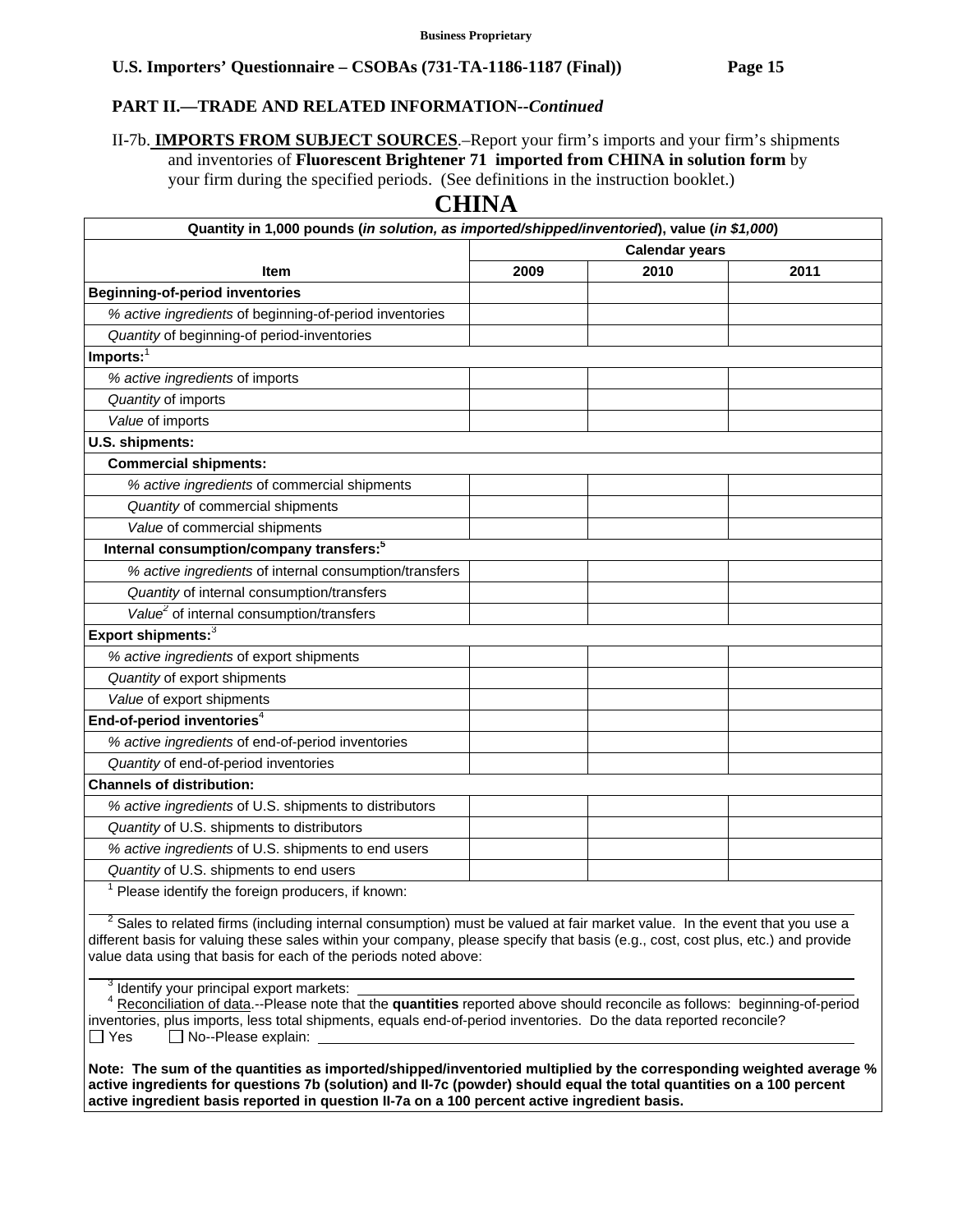### **PART II.—TRADE AND RELATED INFORMATION***--Continued*

II-7c. **IMPORTS FROM SUBJECT SOURCES**.–Report your firm's imports and your firm's shipments and inventories of **Fluorescent Brightener 71 imported from CHINA in powder form** by your firm during the specified periods. (See definitions in the instruction booklet.)

# **CHINA**

| Quantity in 1,000 pounds (in powder, as imported/shipped/inventoried), value (in \$1,000)                                                                                         |                       |      |      |
|-----------------------------------------------------------------------------------------------------------------------------------------------------------------------------------|-----------------------|------|------|
|                                                                                                                                                                                   | <b>Calendar years</b> |      |      |
| <b>Item</b>                                                                                                                                                                       | 2009                  | 2010 | 2011 |
| <b>Beginning-of-period inventories</b>                                                                                                                                            |                       |      |      |
| % active ingredients of beginning-of-period inventories                                                                                                                           |                       |      |      |
| Quantity of beginning-of period-inventories                                                                                                                                       |                       |      |      |
| $Imports:$ <sup>1</sup>                                                                                                                                                           |                       |      |      |
| % active ingredients of imports                                                                                                                                                   |                       |      |      |
| Quantity of imports                                                                                                                                                               |                       |      |      |
| Value of imports                                                                                                                                                                  |                       |      |      |
| U.S. shipments:                                                                                                                                                                   |                       |      |      |
| <b>Commercial shipments:</b>                                                                                                                                                      |                       |      |      |
| % active ingredients of commercial shipments                                                                                                                                      |                       |      |      |
| Quantity of commercial shipments                                                                                                                                                  |                       |      |      |
| Value of commercial shipments                                                                                                                                                     |                       |      |      |
| Internal consumption/company transfers: <sup>5</sup>                                                                                                                              |                       |      |      |
| % active ingredients of internal consumption/transfers                                                                                                                            |                       |      |      |
| Quantity of internal consumption/transfers                                                                                                                                        |                       |      |      |
| Value <sup>2</sup> of internal consumption/transfers                                                                                                                              |                       |      |      |
| Export shipments: <sup>3</sup>                                                                                                                                                    |                       |      |      |
| % active ingredients of export shipments                                                                                                                                          |                       |      |      |
| Quantity of export shipments                                                                                                                                                      |                       |      |      |
| Value of export shipments                                                                                                                                                         |                       |      |      |
| End-of-period inventories <sup>4</sup>                                                                                                                                            |                       |      |      |
| % active ingredients of end-of-period inventories                                                                                                                                 |                       |      |      |
| Quantity of end-of-period inventories                                                                                                                                             |                       |      |      |
| <b>Channels of distribution:</b>                                                                                                                                                  |                       |      |      |
| % active ingredients of U.S. shipments to distributors                                                                                                                            |                       |      |      |
| Quantity of U.S. shipments to distributors                                                                                                                                        |                       |      |      |
| % active ingredients of U.S. shipments to end users                                                                                                                               |                       |      |      |
| Quantity of U.S. shipments to end users                                                                                                                                           |                       |      |      |
| Please identify the foreign producers, if known:<br>$^2$ Calge to related firms (including internal consumption) must be valued at fair market value. In the event that you use a |                       |      |      |

 <sup>2</sup> related firms (including internal consumption) must be valued at fair market value. In the event that you use a different basis for valuing these sales within your company, please specify that basis (e.g., cost, cost plus, etc.) and provide value data using that basis for each of the periods noted above:

<sup>3</sup> Identify your principal export markets:

 $\overline{a}$ 

 <sup>4</sup> Reconciliation of data.--Please note that the **quantities** reported above should reconcile as follows: beginning-of-period inventories, plus imports, less total shipments, equals end-of-period inventories. Do the data reported reconcile?  $\Box$  Yes  $\Box$  No--Please explain:

**Note: The sum of the quantities as imported/shipped/inventoried multiplied by the corresponding weighted average % active ingredients for questions II-7b (solution) and II-7c (powder) should equal the total quantities reported in question II-7a on a 100 percent active ingredient basis.**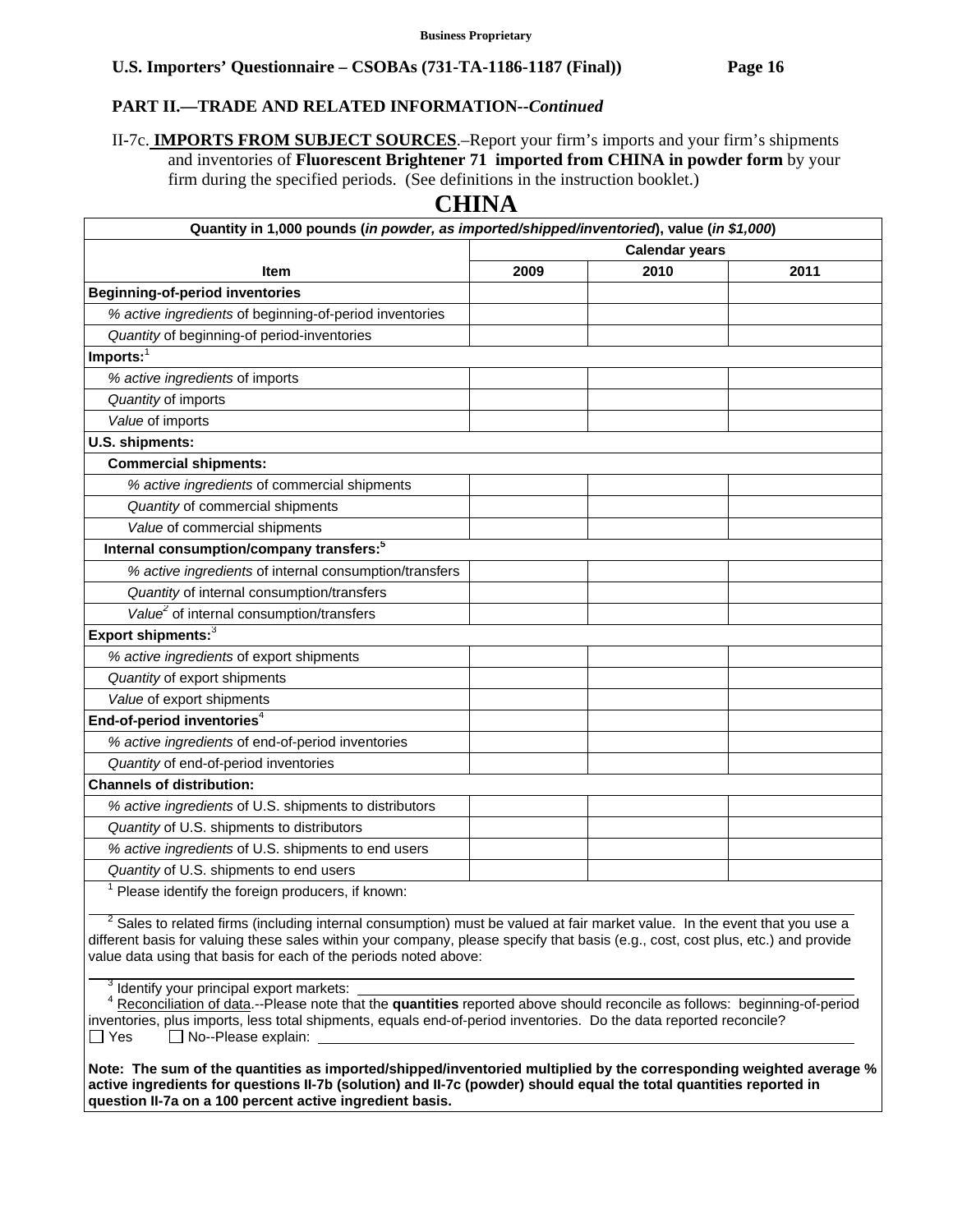# **PART II.—TRADE AND RELATED INFORMATION***--Continued*

II-8a. **IMPORTS FROM SUBJECT SOURCES**.–Report your firm's **total** imports and your firm's shipments and inventories of **CSOBAs imported from TAIWAN** by your firm during the specified periods. (See definitions in the instruction booklet

# **TAIWAN**

| Quantity in 1,000 pounds (total, 100 percent active ingredient basis), value (in \$1,000)                                                                                                                                                                                 |                       |      |      |
|---------------------------------------------------------------------------------------------------------------------------------------------------------------------------------------------------------------------------------------------------------------------------|-----------------------|------|------|
|                                                                                                                                                                                                                                                                           | <b>Calendar years</b> |      |      |
| Item                                                                                                                                                                                                                                                                      | 2009                  | 2010 | 2011 |
| Beginning-of-period inventories (quantity)                                                                                                                                                                                                                                |                       |      |      |
| Imports:                                                                                                                                                                                                                                                                  |                       |      |      |
| Quantity of imports                                                                                                                                                                                                                                                       |                       |      |      |
| Value of imports                                                                                                                                                                                                                                                          |                       |      |      |
| U.S. shipments:                                                                                                                                                                                                                                                           |                       |      |      |
| <b>Commercial shipments:</b>                                                                                                                                                                                                                                              |                       |      |      |
| Quantity of commercial shipments                                                                                                                                                                                                                                          |                       |      |      |
| Value of commercial shipments                                                                                                                                                                                                                                             |                       |      |      |
| Internal consumption/company transfers:                                                                                                                                                                                                                                   |                       |      |      |
| Quantity of internal consumption/transfers                                                                                                                                                                                                                                |                       |      |      |
| Value <sup>2</sup> of internal consumption/transfers                                                                                                                                                                                                                      |                       |      |      |
| Export shipments: <sup>3</sup>                                                                                                                                                                                                                                            |                       |      |      |
| Quantity of export shipments                                                                                                                                                                                                                                              |                       |      |      |
| Value of export shipments                                                                                                                                                                                                                                                 |                       |      |      |
| End-of-period inventories <sup>4</sup> (quantity)                                                                                                                                                                                                                         |                       |      |      |
| <b>Channels of distribution:</b>                                                                                                                                                                                                                                          |                       |      |      |
| U.S. shipments to distributors (quantity)                                                                                                                                                                                                                                 |                       |      |      |
| U.S. shipments to end users (quantity)                                                                                                                                                                                                                                    |                       |      |      |
| Please identify the foreign producers, if known:                                                                                                                                                                                                                          |                       |      |      |
| <sup>2</sup> Sales to related firms (including internal consumption) must be valued at fair market value. In the event that you use a<br>different basis for valuing these sales within your company, please specify that basis (e.g., cost, cost plus, etc.) and provide |                       |      |      |
| value data using that basis for each of the periods noted above:                                                                                                                                                                                                          |                       |      |      |
|                                                                                                                                                                                                                                                                           |                       |      |      |
| Identify your principal export markets:<br>Reconciliation of data.--Please note that the quantities reported above should reconcile as follows: beginning-of-period                                                                                                       |                       |      |      |

inventories, plus imports, less total shipments, equals end-of-period inventories. Do the data reported reconcile?

□ Yes □ No--Please explain: \_\_\_\_\_\_\_\_\_\_\_\_\_\_\_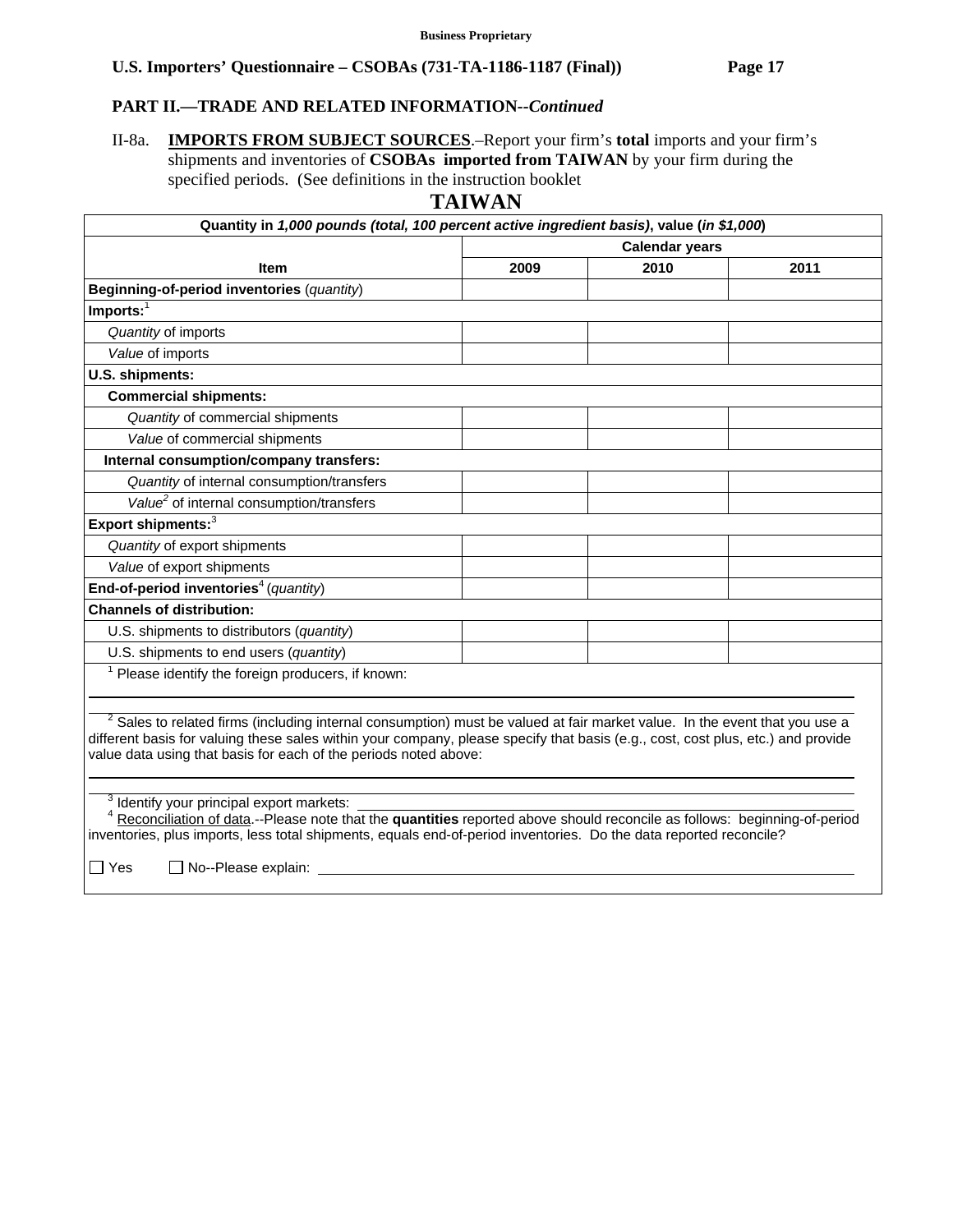# **PART II.—TRADE AND RELATED INFORMATION***--Continued*

# II-8b. **IMPORTS FROM SUBJECT SOURCES**.–Report your firm's imports and your firm's shipments and inventories of **CSOBAs imported from TAIWAN in solution form** by your firm during the specified periods. (See definitions in the instruction booklet.)

### **TAIWAN**

| Quantity in 1,000 pounds (in solution, as imported/shipped/inventoried), value (in \$1,000) |                       |      |      |  |
|---------------------------------------------------------------------------------------------|-----------------------|------|------|--|
|                                                                                             | <b>Calendar years</b> |      |      |  |
| <b>Item</b>                                                                                 | 2009                  | 2010 | 2011 |  |
| <b>Beginning-of-period inventories</b>                                                      |                       |      |      |  |
| % active ingredients of beginning-of-period inventories                                     |                       |      |      |  |
| Quantity of beginning-of period-inventories                                                 |                       |      |      |  |
| Imports: $1$                                                                                |                       |      |      |  |
| % active ingredients of imports                                                             |                       |      |      |  |
| Quantity of imports                                                                         |                       |      |      |  |
| Value of imports                                                                            |                       |      |      |  |
| U.S. shipments:                                                                             |                       |      |      |  |
| <b>Commercial shipments:</b>                                                                |                       |      |      |  |
| % active ingredients of commercial shipments                                                |                       |      |      |  |
| Quantity of commercial shipments                                                            |                       |      |      |  |
| Value of commercial shipments                                                               |                       |      |      |  |
| Internal consumption/company transfers:                                                     |                       |      |      |  |
| % active ingredients of internal consumption/transfers                                      |                       |      |      |  |
| Quantity of internal consumption/transfers                                                  |                       |      |      |  |
| Value <sup>2</sup> of internal consumption/transfers                                        |                       |      |      |  |
| Export shipments: <sup>3</sup>                                                              |                       |      |      |  |
| % active ingredients of export shipments                                                    |                       |      |      |  |
| Quantity of export shipments                                                                |                       |      |      |  |
| Value of export shipments                                                                   |                       |      |      |  |
| End-of-period inventories <sup>4</sup>                                                      |                       |      |      |  |
| % active ingredients of end-of-period inventories                                           |                       |      |      |  |
| Quantity of end-of-period inventories                                                       |                       |      |      |  |
| <b>Channels of distribution:</b>                                                            |                       |      |      |  |
| % active ingredients of U.S. shipments to distributors                                      |                       |      |      |  |
| Quantity of U.S. shipments to distributors                                                  |                       |      |      |  |
| % active ingredients of U.S. shipments to end users                                         |                       |      |      |  |
| Quantity of U.S. shipments to end users                                                     |                       |      |      |  |
| $1$ Please identify the foreign producers, if known:                                        |                       |      |      |  |
|                                                                                             |                       |      |      |  |

 $2$  Sales to related firms (including internal consumption) must be valued at fair market value. In the event that you use a different basis for valuing these sales within your company, please specify that basis (e.g., cost, cost plus, etc.) and provide value data using that basis for each of the periods noted above:

 $\frac{3}{2}$  $\beta$  Identify your principal export markets:

 $\overline{a}$ 

 <sup>4</sup> Reconciliation of data.--Please note that the **quantities** reported above should reconcile as follows: beginning-of-period inventories, plus imports, less total shipments, equals end-of-period inventories. Do the data reported reconcile?  $\Box$  Yes  $\Box$  No--Please explain:

**Note: The sum of the quantities as imported/shipped/inventoried multiplied by the corresponding weighted average % active ingredients for questions II-8b (solution) and II-8c (powder) should equal the total quantities reported in question II-8a on a 100 percent active ingredient basis.**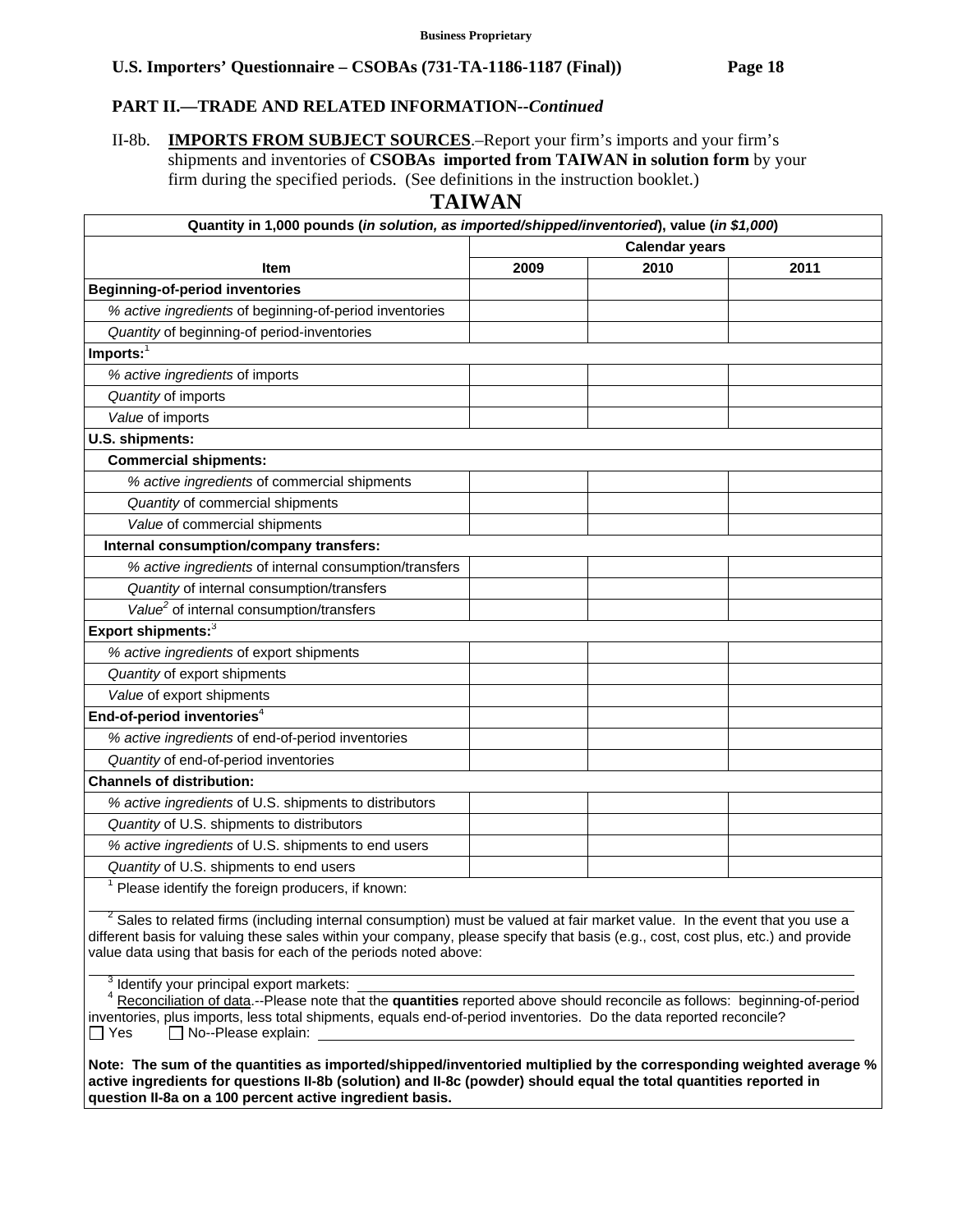# **PART II.—TRADE AND RELATED INFORMATION***--Continued*

II-8c. **IMPORTS FROM SUBJECT SOURCES**.–Report your firm's imports and your firm's shipments and inventories of **CSOBAs imported from TAIWAN in powder form** by your firm during the specified periods. (See definitions in the instruction booklet.)

### **TAIWAN**

| Quantity in 1,000 pounds (in powder, as imported/shipped/inventoried), value (in \$1,000) |                       |      |      |  |  |  |
|-------------------------------------------------------------------------------------------|-----------------------|------|------|--|--|--|
|                                                                                           | <b>Calendar years</b> |      |      |  |  |  |
| <b>Item</b>                                                                               | 2009                  | 2010 | 2011 |  |  |  |
| <b>Beginning-of-period inventories</b>                                                    |                       |      |      |  |  |  |
| % active ingredients of beginning-of-period inventories                                   |                       |      |      |  |  |  |
| Quantity of beginning-of period-inventories                                               |                       |      |      |  |  |  |
| Imports:                                                                                  |                       |      |      |  |  |  |
| % active ingredients of imports                                                           |                       |      |      |  |  |  |
| Quantity of imports                                                                       |                       |      |      |  |  |  |
| Value of imports                                                                          |                       |      |      |  |  |  |
| U.S. shipments:                                                                           |                       |      |      |  |  |  |
| <b>Commercial shipments:</b>                                                              |                       |      |      |  |  |  |
| % active ingredients of commercial shipments                                              |                       |      |      |  |  |  |
| Quantity of commercial shipments                                                          |                       |      |      |  |  |  |
| Value of commercial shipments                                                             |                       |      |      |  |  |  |
| Internal consumption/company transfers: <sup>5</sup>                                      |                       |      |      |  |  |  |
| % active ingredients of internal consumption/transfers                                    |                       |      |      |  |  |  |
| Quantity of internal consumption/transfers                                                |                       |      |      |  |  |  |
| Value <sup>2</sup> of internal consumption/transfers                                      |                       |      |      |  |  |  |
| Export shipments: <sup>3</sup>                                                            |                       |      |      |  |  |  |
| % active ingredients of export shipments                                                  |                       |      |      |  |  |  |
| Quantity of export shipments                                                              |                       |      |      |  |  |  |
| Value of export shipments                                                                 |                       |      |      |  |  |  |
| End-of-period inventories <sup>4</sup>                                                    |                       |      |      |  |  |  |
| % active ingredients of end-of-period inventories                                         |                       |      |      |  |  |  |
| Quantity of end-of-period inventories                                                     |                       |      |      |  |  |  |
| <b>Channels of distribution:</b>                                                          |                       |      |      |  |  |  |
| % active ingredients of U.S. shipments to distributors                                    |                       |      |      |  |  |  |
| Quantity of U.S. shipments to distributors                                                |                       |      |      |  |  |  |
| % active ingredients of U.S. shipments to end users                                       |                       |      |      |  |  |  |
| Quantity of U.S. shipments to end users                                                   |                       |      |      |  |  |  |
| Please identify the foreign producers, if known:                                          |                       |      |      |  |  |  |

 $2$  Sales to related firms (including internal consumption) must be valued at fair market value. In the event that you use a different basis for valuing these sales within your company, please specify that basis (e.g., cost, cost plus, etc.) and provide value data using that basis for each of the periods noted above:

 $\frac{3}{2}$  $\beta$  Identify your principal export markets:

 $\overline{a}$ 

 <sup>4</sup> Reconciliation of data.--Please note that the **quantities** reported above should reconcile as follows: beginning-of-period inventories, plus imports, less total shipments, equals end-of-period inventories. Do the data reported reconcile?  $\Box$  Yes  $\Box$  No--Please explain:

**Note: The sum of the quantities as imported/shipped/inventoried multiplied by the corresponding weighted average % active ingredients for questions II-8b (solution) and II-8c (powder) should equal the total quantities reported in question II-8a on a 100 percent active ingredient basis.**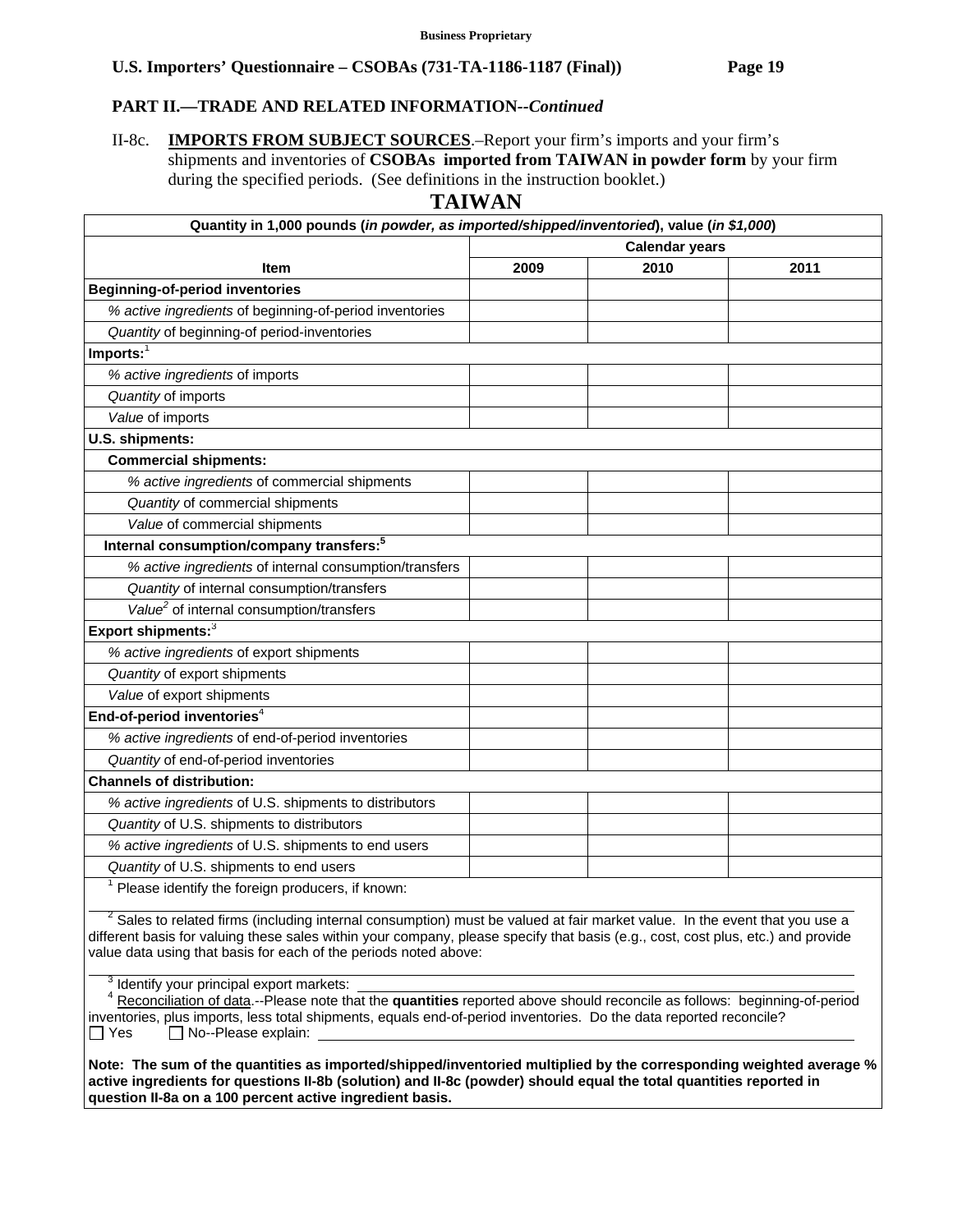### **PART II.—TRADE AND RELATED INFORMATION***--Continued*

II-9a. **Trade data**.--Report your firm's U.S. commercial import shipments by category of **CSOBAs and Fluorescent brightener 71 from TAIWAN** during the specified periods. (See definitions in the instruction booklet.)

# **TAIWAN**

| Quantity in 1,000 pounds (total, 100 percent active ingredient basis), value (in \$1,000)                                                                                                                                                                                                                                                                                                                                                        |                       |      |      |  |
|--------------------------------------------------------------------------------------------------------------------------------------------------------------------------------------------------------------------------------------------------------------------------------------------------------------------------------------------------------------------------------------------------------------------------------------------------|-----------------------|------|------|--|
|                                                                                                                                                                                                                                                                                                                                                                                                                                                  | <b>Calendar years</b> |      |      |  |
| <b>Item</b>                                                                                                                                                                                                                                                                                                                                                                                                                                      | 2009                  | 2010 | 2011 |  |
| U.S. commercial shipments of CSOBAs: <sup>1</sup>                                                                                                                                                                                                                                                                                                                                                                                                |                       |      |      |  |
| Di-category:                                                                                                                                                                                                                                                                                                                                                                                                                                     |                       |      |      |  |
| Quantity of commercial shipments                                                                                                                                                                                                                                                                                                                                                                                                                 |                       |      |      |  |
| Value of commercial shipments                                                                                                                                                                                                                                                                                                                                                                                                                    |                       |      |      |  |
| Tetra-category:                                                                                                                                                                                                                                                                                                                                                                                                                                  |                       |      |      |  |
| Quantity of commercial shipments                                                                                                                                                                                                                                                                                                                                                                                                                 |                       |      |      |  |
| Value of commercial shipments                                                                                                                                                                                                                                                                                                                                                                                                                    |                       |      |      |  |
| Hexa-category:                                                                                                                                                                                                                                                                                                                                                                                                                                   |                       |      |      |  |
| Quantity of commercial shipments                                                                                                                                                                                                                                                                                                                                                                                                                 |                       |      |      |  |
| Value of commercial shipments                                                                                                                                                                                                                                                                                                                                                                                                                    |                       |      |      |  |
| All other categories of CSOBAs:                                                                                                                                                                                                                                                                                                                                                                                                                  |                       |      |      |  |
| Quantity of commercial shipments                                                                                                                                                                                                                                                                                                                                                                                                                 |                       |      |      |  |
| Value of commercial shipments                                                                                                                                                                                                                                                                                                                                                                                                                    |                       |      |      |  |
| U.S. commercial shipments of Fluorescent<br><b>Brightener 71:</b>                                                                                                                                                                                                                                                                                                                                                                                |                       |      |      |  |
| Quantity of commercial shipments                                                                                                                                                                                                                                                                                                                                                                                                                 |                       |      |      |  |
| Value of commercial shipments                                                                                                                                                                                                                                                                                                                                                                                                                    |                       |      |      |  |
| <sup>1</sup> Reconciliation of data.--Please note that the total of the CSOBA quantities and values reported by category should<br>equal the total quantity and value of commercial shipments reported in question II-8a and the Fluorescent Brightener<br>71 quantity and value should equal the total quantity and value of commercial shipments reported in question II-10a.<br>Do the data reported reconcile?<br>□ Yes□ No--Please explain: |                       |      |      |  |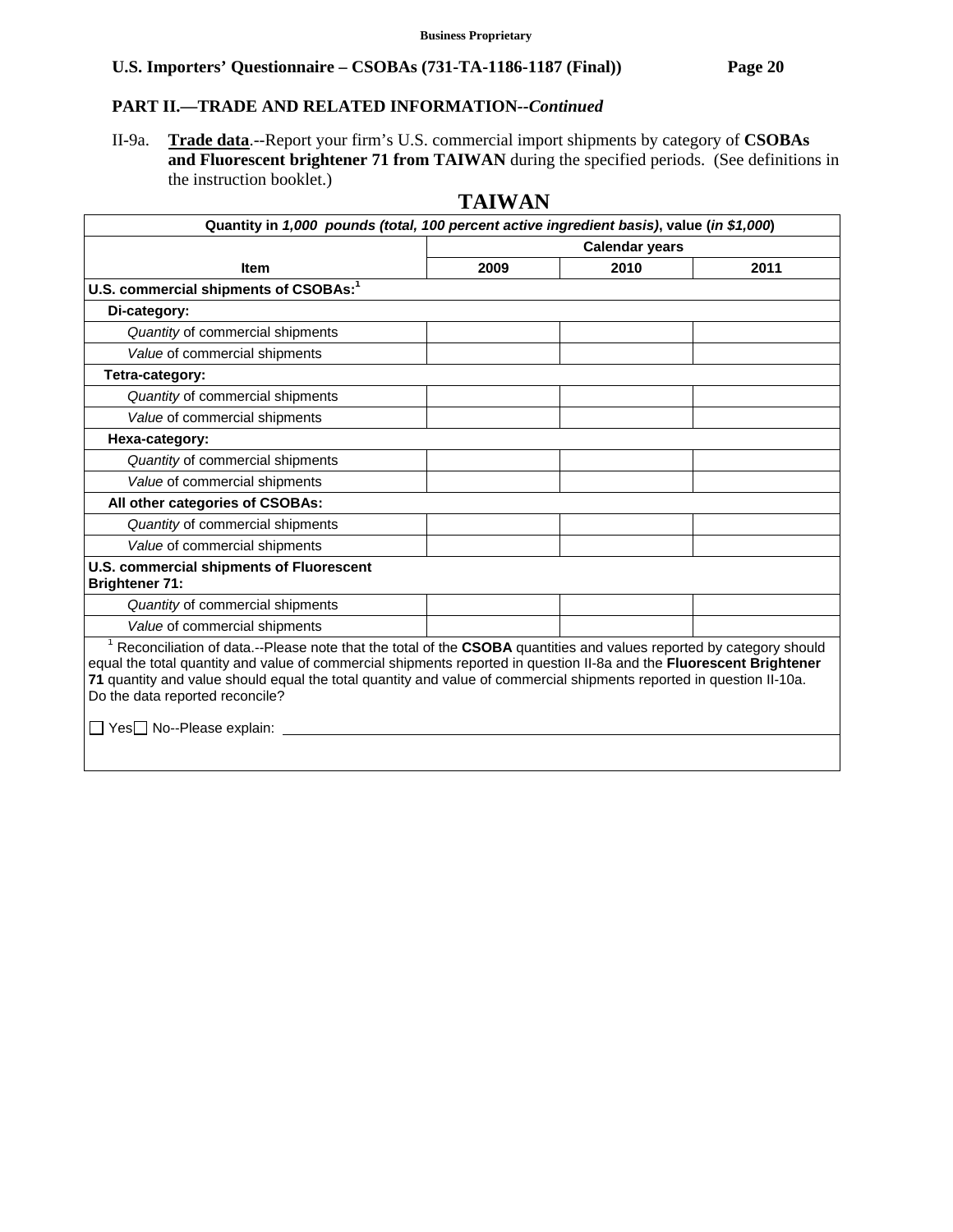### **PART II.—TRADE AND RELATED INFORMATION***--Continued*

II-9b. **Trade data**.--Report your firm's U.S. commercial shipments of imports by category of **CSOBAs and Fluorescent Brightener 71 from TAIWAN in solution** during the specified periods. (See definitions in the instruction booklet.)

# **TAIWAN**

| Quantity in 1,000 pounds (in solution, as shipped), and value (in \$1,000)                                                                                                                                                                          |                       |      |      |  |  |
|-----------------------------------------------------------------------------------------------------------------------------------------------------------------------------------------------------------------------------------------------------|-----------------------|------|------|--|--|
|                                                                                                                                                                                                                                                     | <b>Calendar years</b> |      |      |  |  |
| <b>Item</b>                                                                                                                                                                                                                                         | 2009                  | 2010 | 2011 |  |  |
| U.S. commercial shipments of CSOBAs: <sup>1</sup>                                                                                                                                                                                                   |                       |      |      |  |  |
| Di-category:                                                                                                                                                                                                                                        |                       |      |      |  |  |
| % active ingredients of commercial shipments                                                                                                                                                                                                        |                       |      |      |  |  |
| Quantity of commercial shipments                                                                                                                                                                                                                    |                       |      |      |  |  |
| Value of commercial shipments                                                                                                                                                                                                                       |                       |      |      |  |  |
| Tetra-category:                                                                                                                                                                                                                                     |                       |      |      |  |  |
| % active ingredients of commercial shipments                                                                                                                                                                                                        |                       |      |      |  |  |
| Quantity of commercial shipments                                                                                                                                                                                                                    |                       |      |      |  |  |
| Value of commercial shipments                                                                                                                                                                                                                       |                       |      |      |  |  |
| Hexa-category:                                                                                                                                                                                                                                      |                       |      |      |  |  |
| % active ingredients of commercial shipments                                                                                                                                                                                                        |                       |      |      |  |  |
| Quantity of commercial shipments                                                                                                                                                                                                                    |                       |      |      |  |  |
| Value of commercial shipments                                                                                                                                                                                                                       |                       |      |      |  |  |
| All other categories of CSOBAs:                                                                                                                                                                                                                     |                       |      |      |  |  |
| % active ingredients of commercial shipments                                                                                                                                                                                                        |                       |      |      |  |  |
| Quantity of commercial shipments                                                                                                                                                                                                                    |                       |      |      |  |  |
| Value of commercial shipments                                                                                                                                                                                                                       |                       |      |      |  |  |
| U.S. commercial shipments of Fluorescent<br><b>Brightener 71:</b>                                                                                                                                                                                   |                       |      |      |  |  |
| % active ingredients of commercial shipments                                                                                                                                                                                                        |                       |      |      |  |  |
| Quantity of commercial shipments                                                                                                                                                                                                                    |                       |      |      |  |  |
| Value of commercial shipments                                                                                                                                                                                                                       |                       |      |      |  |  |
| <sup>1</sup> Reconciliation of data.--Please note that the total of the quantities and values reported by category should equal the<br>total quantity and value of commercial shipments reported in question II-5a. Do the data reported reconcile? |                       |      |      |  |  |
| □ Yes□ No--Please explain: _                                                                                                                                                                                                                        |                       |      |      |  |  |
| Note: The sum of the quantities of U.S. commercial shipments of all categories of CSOBAs multiplied by the                                                                                                                                          |                       |      |      |  |  |

**corresponding weighted average % active ingredients should equal the total U.S. commercial shipment quantities reported in II-8b in solution form. The quantity of U.S. commercial shipments of Fluorescent Brightener 71 multiplied by the corresponding weighted average % active ingredients should equal the total U.S. commercial shipment quantities reported in II-10b in solution form.**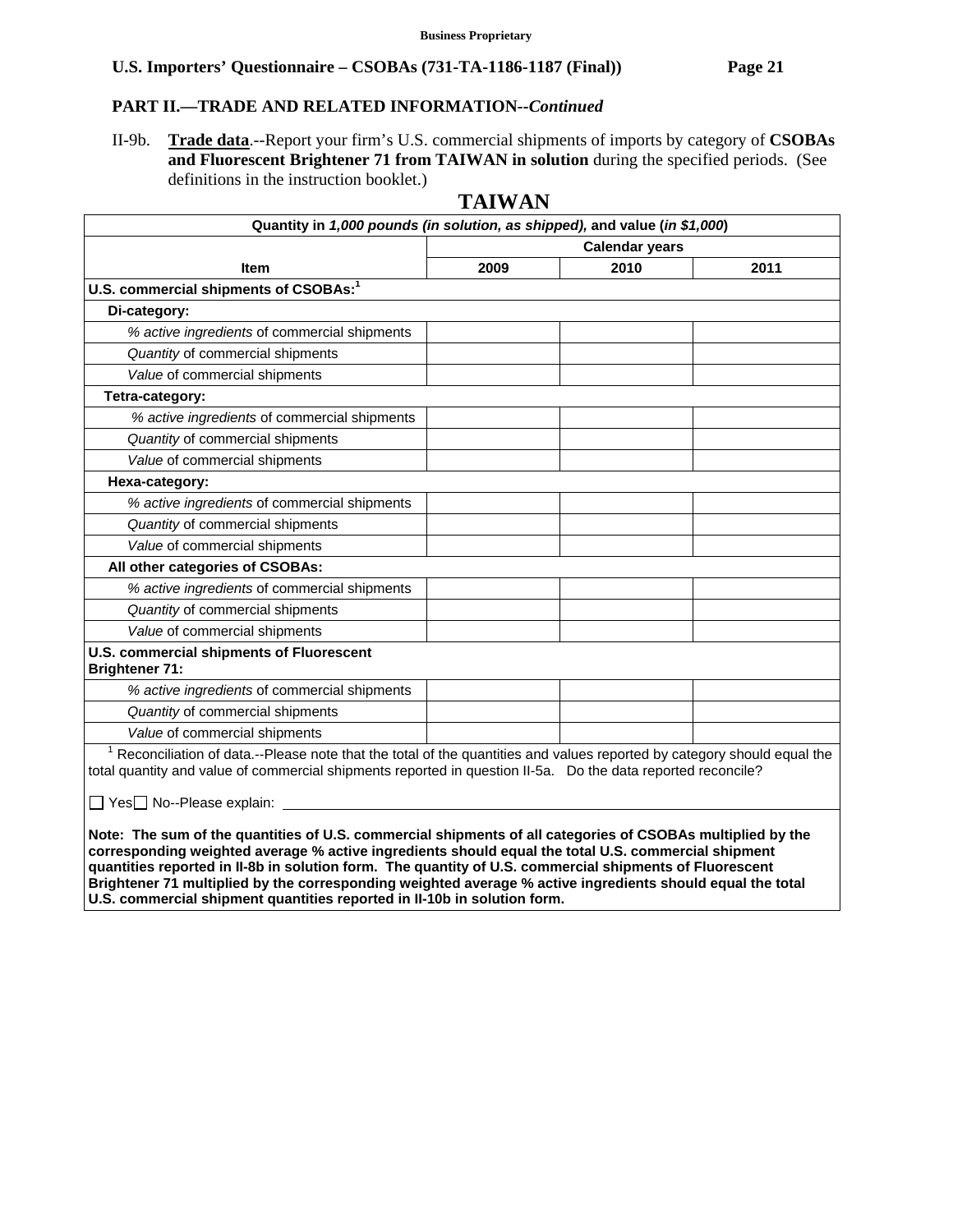### **PART II.—TRADE AND RELATED INFORMATION***--Continued*

II-9c. **Trade data**.--Report your firm's shipments by category of **CSOBAs and Fluorescent Brightener 71 from TAIWAN in powder form** during the specified periods. (See definitions in the instruction booklet.)

# **TAIWAN**

| Quantity in 1,000 pounds (in powder, as shipped), and value (in \$1,000)                                                                                                                                                               |                       |      |      |  |
|----------------------------------------------------------------------------------------------------------------------------------------------------------------------------------------------------------------------------------------|-----------------------|------|------|--|
|                                                                                                                                                                                                                                        | <b>Calendar years</b> |      |      |  |
| <b>Item</b>                                                                                                                                                                                                                            | 2009                  | 2010 | 2011 |  |
| U.S. commercial shipments of CSOBAs: <sup>1</sup>                                                                                                                                                                                      |                       |      |      |  |
| Di-category:                                                                                                                                                                                                                           |                       |      |      |  |
| % active ingredients of commercial shipments                                                                                                                                                                                           |                       |      |      |  |
| Quantity of commercial shipments                                                                                                                                                                                                       |                       |      |      |  |
| Value of commercial shipments                                                                                                                                                                                                          |                       |      |      |  |
| Tetra-category:                                                                                                                                                                                                                        |                       |      |      |  |
| % active ingredients of commercial shipments                                                                                                                                                                                           |                       |      |      |  |
| Quantity of commercial shipments                                                                                                                                                                                                       |                       |      |      |  |
| Value of commercial shipments                                                                                                                                                                                                          |                       |      |      |  |
| Hexa-category:                                                                                                                                                                                                                         |                       |      |      |  |
| % active ingredients of commercial shipments                                                                                                                                                                                           |                       |      |      |  |
| Quantity of commercial shipments                                                                                                                                                                                                       |                       |      |      |  |
| Value of commercial shipments                                                                                                                                                                                                          |                       |      |      |  |
| All other categories of CSOBAs:                                                                                                                                                                                                        |                       |      |      |  |
| % active ingredients of commercial shipments                                                                                                                                                                                           |                       |      |      |  |
| Quantity of commercial shipments                                                                                                                                                                                                       |                       |      |      |  |
| Value of commercial shipments                                                                                                                                                                                                          |                       |      |      |  |
| U.S. commercial shipments of Fluorescent<br><b>Brightener 71:</b>                                                                                                                                                                      |                       |      |      |  |
| % active ingredients of commercial shipments                                                                                                                                                                                           |                       |      |      |  |
| Quantity of commercial shipments                                                                                                                                                                                                       |                       |      |      |  |
| Value of commercial shipments                                                                                                                                                                                                          |                       |      |      |  |
| Reconciliation of data.--Please note that the total of the quantities and values reported by category should equal the<br>total quantity and value of commercial shipments reported in question II-5a. Do the data reported reconcile? |                       |      |      |  |
| □ Yes□ No--Please explain:                                                                                                                                                                                                             |                       |      |      |  |
| Note: The sum of the quantities of U.S. commercial shipments of all categories of CSOBAs multiplied by the                                                                                                                             | $-111$ . $-111$       |      |      |  |

**corresponding weighted average % active ingredients should equal the total U.S. commercial shipment quantities reported in II-8c in powder form. The quantity of U.S. commercial shipments of Fluorescent Brightener 71 multiplied by the corresponding weighted average % active ingredients should equal the total U.S. commercial shipment quantities reported in II-10c in powder form.**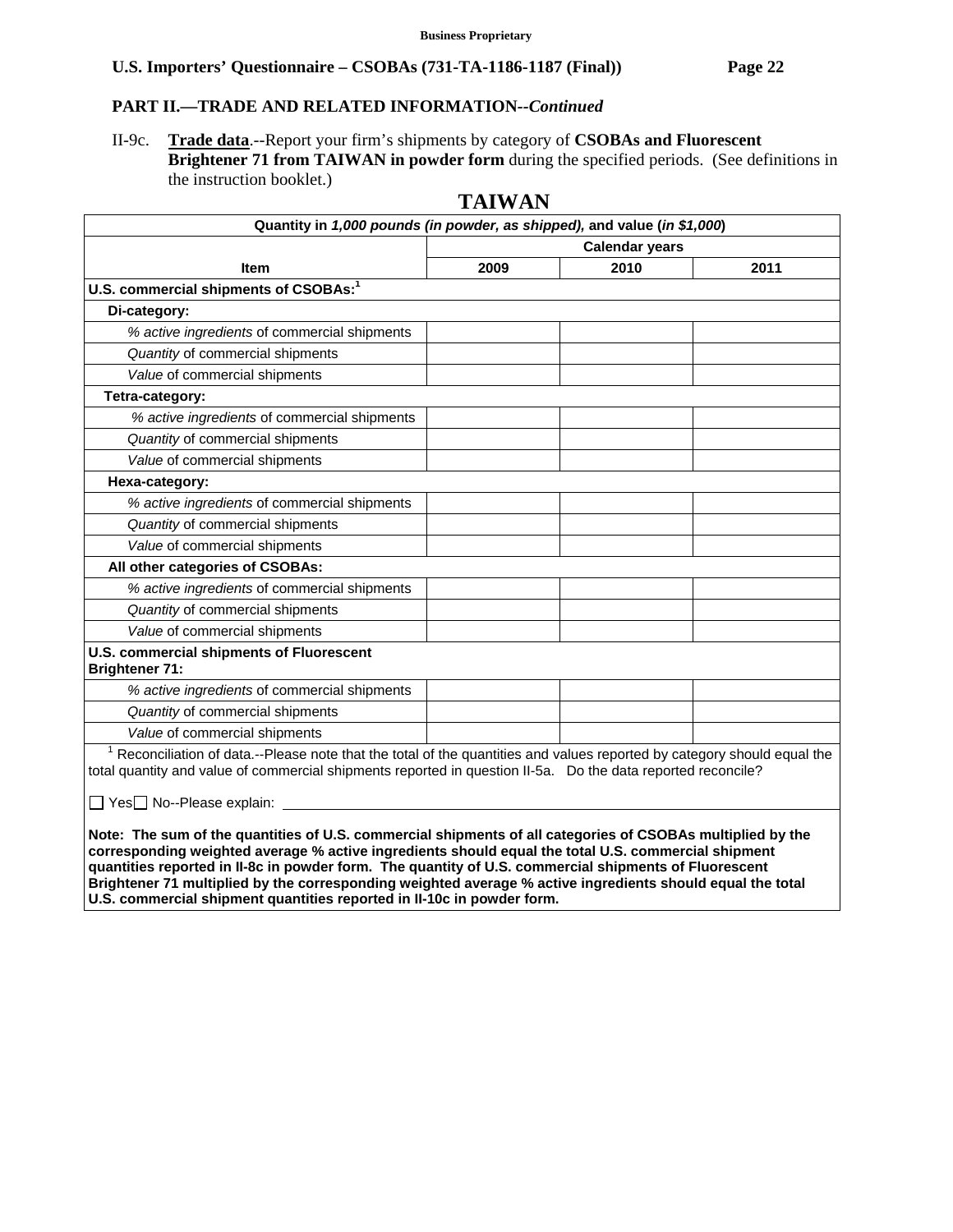### **PART II.—TRADE AND RELATED INFORMATION***--Continued*

II-10a. **IMPORTS FROM SUBJECT SOURCES**.–Report your firm's **total** imports and your firm's shipments and inventories of **Fluorescent Brightener 71 imported from TAIWAN** by your firm during the specified periods. (See definitions in the instruction booklet.)

|                                                                                                                                                                                                                                                                                                                                               | <b>Calendar years</b> |      |      |
|-----------------------------------------------------------------------------------------------------------------------------------------------------------------------------------------------------------------------------------------------------------------------------------------------------------------------------------------------|-----------------------|------|------|
| <b>Item</b>                                                                                                                                                                                                                                                                                                                                   | 2009                  | 2010 | 2011 |
| Beginning-of-period inventories (quantity)                                                                                                                                                                                                                                                                                                    |                       |      |      |
| $Imports:$ <sup>1</sup>                                                                                                                                                                                                                                                                                                                       |                       |      |      |
| Quantity of imports                                                                                                                                                                                                                                                                                                                           |                       |      |      |
| Value of imports                                                                                                                                                                                                                                                                                                                              |                       |      |      |
| U.S. shipments:                                                                                                                                                                                                                                                                                                                               |                       |      |      |
| <b>Commercial shipments:</b>                                                                                                                                                                                                                                                                                                                  |                       |      |      |
| Quantity of commercial shipments                                                                                                                                                                                                                                                                                                              |                       |      |      |
| Value of commercial shipments                                                                                                                                                                                                                                                                                                                 |                       |      |      |
| Internal consumption/company transfers:                                                                                                                                                                                                                                                                                                       |                       |      |      |
| Quantity of internal consumption/transfers                                                                                                                                                                                                                                                                                                    |                       |      |      |
| Value <sup>2</sup> of internal consumption/transfers                                                                                                                                                                                                                                                                                          |                       |      |      |
| Export shipments: <sup>3</sup>                                                                                                                                                                                                                                                                                                                |                       |      |      |
| Quantity of export shipments                                                                                                                                                                                                                                                                                                                  |                       |      |      |
| Value of export shipments                                                                                                                                                                                                                                                                                                                     |                       |      |      |
| End-of-period inventories <sup>4</sup> (quantity)                                                                                                                                                                                                                                                                                             |                       |      |      |
| <b>Channels of distribution:</b>                                                                                                                                                                                                                                                                                                              |                       |      |      |
| U.S. shipments to distributors (quantity)                                                                                                                                                                                                                                                                                                     |                       |      |      |
| U.S. shipments to end users (quantity)                                                                                                                                                                                                                                                                                                        |                       |      |      |
| Please identify the foreign producers, if known:                                                                                                                                                                                                                                                                                              |                       |      |      |
|                                                                                                                                                                                                                                                                                                                                               |                       |      |      |
| <sup>2</sup> Sales to related firms (including internal consumption) must be valued at fair market value. In the event that you use a<br>different basis for valuing these sales within your company, please specify that basis (e.g., cost, cost plus, etc.) and provide<br>value data using that basis for each of the periods noted above: |                       |      |      |

# **TAIWAN**

 $3$  Identify your principal export markets:

 <sup>4</sup> Reconciliation of data.--Please note that the **quantities** reported above should reconcile as follows: beginning-of-period inventories, plus imports, less total shipments, equals end-of-period inventories. Do the data reported reconcile?

 $\Box$  Yes  $\Box$  No--Please explain: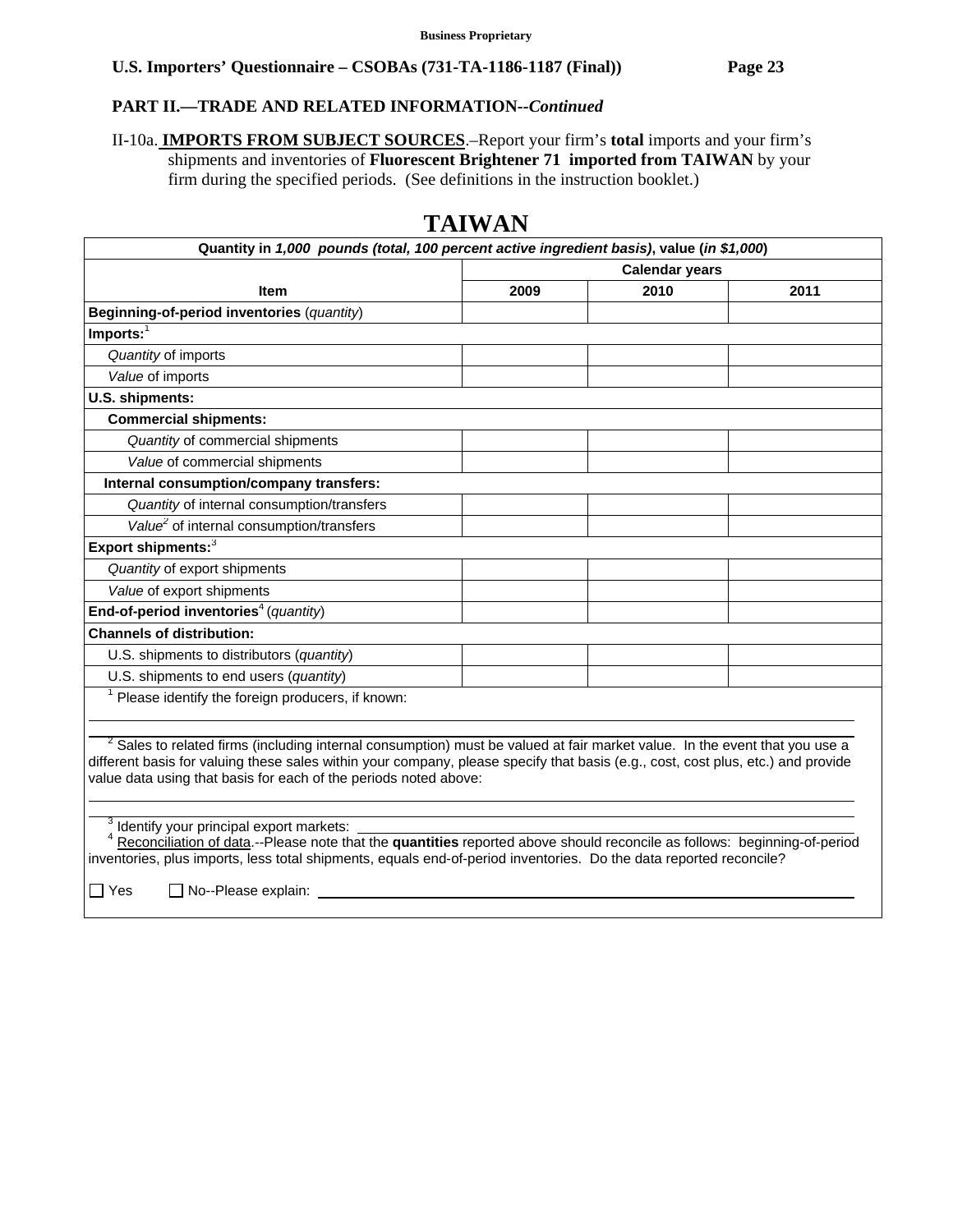### **PART II.—TRADE AND RELATED INFORMATION***--Continued*

II-10b. **IMPORTS FROM SUBJECT SOURCES**.–Report your firm's imports and your firm's shipments and inventories of **Fluorescent Brightener 71 imported from TAIWAN in solution form** by your firm during the specified periods. (See definitions in the instruction booklet.)

# **TAIWAN**

| Quantity in 1,000 pounds (in solution, as imported/shipped/inventoried), value (in \$1,000)                                        |                       |      |      |  |  |  |
|------------------------------------------------------------------------------------------------------------------------------------|-----------------------|------|------|--|--|--|
|                                                                                                                                    | <b>Calendar years</b> |      |      |  |  |  |
| <b>Item</b>                                                                                                                        | 2009                  | 2010 | 2011 |  |  |  |
| <b>Beginning-of-period inventories</b>                                                                                             |                       |      |      |  |  |  |
| % active ingredients of beginning-of-period inventories                                                                            |                       |      |      |  |  |  |
| Quantity of beginning-of period-inventories                                                                                        |                       |      |      |  |  |  |
| Imports:                                                                                                                           |                       |      |      |  |  |  |
| % active ingredients of imports                                                                                                    |                       |      |      |  |  |  |
| Quantity of imports                                                                                                                |                       |      |      |  |  |  |
| Value of imports                                                                                                                   |                       |      |      |  |  |  |
| U.S. shipments:                                                                                                                    |                       |      |      |  |  |  |
| <b>Commercial shipments:</b>                                                                                                       |                       |      |      |  |  |  |
| % active ingredients of commercial shipments                                                                                       |                       |      |      |  |  |  |
| Quantity of commercial shipments                                                                                                   |                       |      |      |  |  |  |
| Value of commercial shipments                                                                                                      |                       |      |      |  |  |  |
| Internal consumption/company transfers: <sup>5</sup>                                                                               |                       |      |      |  |  |  |
| % active ingredients of internal consumption/transfers                                                                             |                       |      |      |  |  |  |
| Quantity of internal consumption/transfers                                                                                         |                       |      |      |  |  |  |
| Value <sup>2</sup> of internal consumption/transfers                                                                               |                       |      |      |  |  |  |
| Export shipments: <sup>3</sup>                                                                                                     |                       |      |      |  |  |  |
| % active ingredients of export shipments                                                                                           |                       |      |      |  |  |  |
| Quantity of export shipments                                                                                                       |                       |      |      |  |  |  |
| Value of export shipments                                                                                                          |                       |      |      |  |  |  |
| End-of-period inventories <sup>4</sup>                                                                                             |                       |      |      |  |  |  |
| % active ingredients of end-of-period inventories                                                                                  |                       |      |      |  |  |  |
| Quantity of end-of-period inventories                                                                                              |                       |      |      |  |  |  |
| <b>Channels of distribution:</b>                                                                                                   |                       |      |      |  |  |  |
| % active ingredients of U.S. shipments to distributors                                                                             |                       |      |      |  |  |  |
| Quantity of U.S. shipments to distributors                                                                                         |                       |      |      |  |  |  |
| % active ingredients of U.S. shipments to end users                                                                                |                       |      |      |  |  |  |
| Quantity of U.S. shipments to end users                                                                                            |                       |      |      |  |  |  |
| Please identify the foreign producers, if known:<br>$2 \text{ } \alpha$ -to a to a choice of $v_{\text{max}}$ . An electron factor |                       |      |      |  |  |  |

 <sup>2</sup> Sales to related firms (including internal consumption) must be valued at fair market value. In the event that you use a different basis for valuing these sales within your company, please specify that basis (e.g., cost, cost plus, etc.) and provide value data using that basis for each of the periods noted above:

<sup>3</sup> Identify your principal export markets:

 $\overline{a}$ 

 <sup>4</sup> Reconciliation of data.--Please note that the **quantities** reported above should reconcile as follows: beginning-of-period inventories, plus imports, less total shipments, equals end-of-period inventories. Do the data reported reconcile?  $\Box$  Yes  $\Box$  No--Please explain:

**Note: The sum of the quantities as imported/shipped/inventoried multiplied by the corresponding weighted average % active ingredients for tables II-10b (solution) and II-10c (powder) should equal the total quantities reported in II-10a on a 100 percent active ingredient basis.**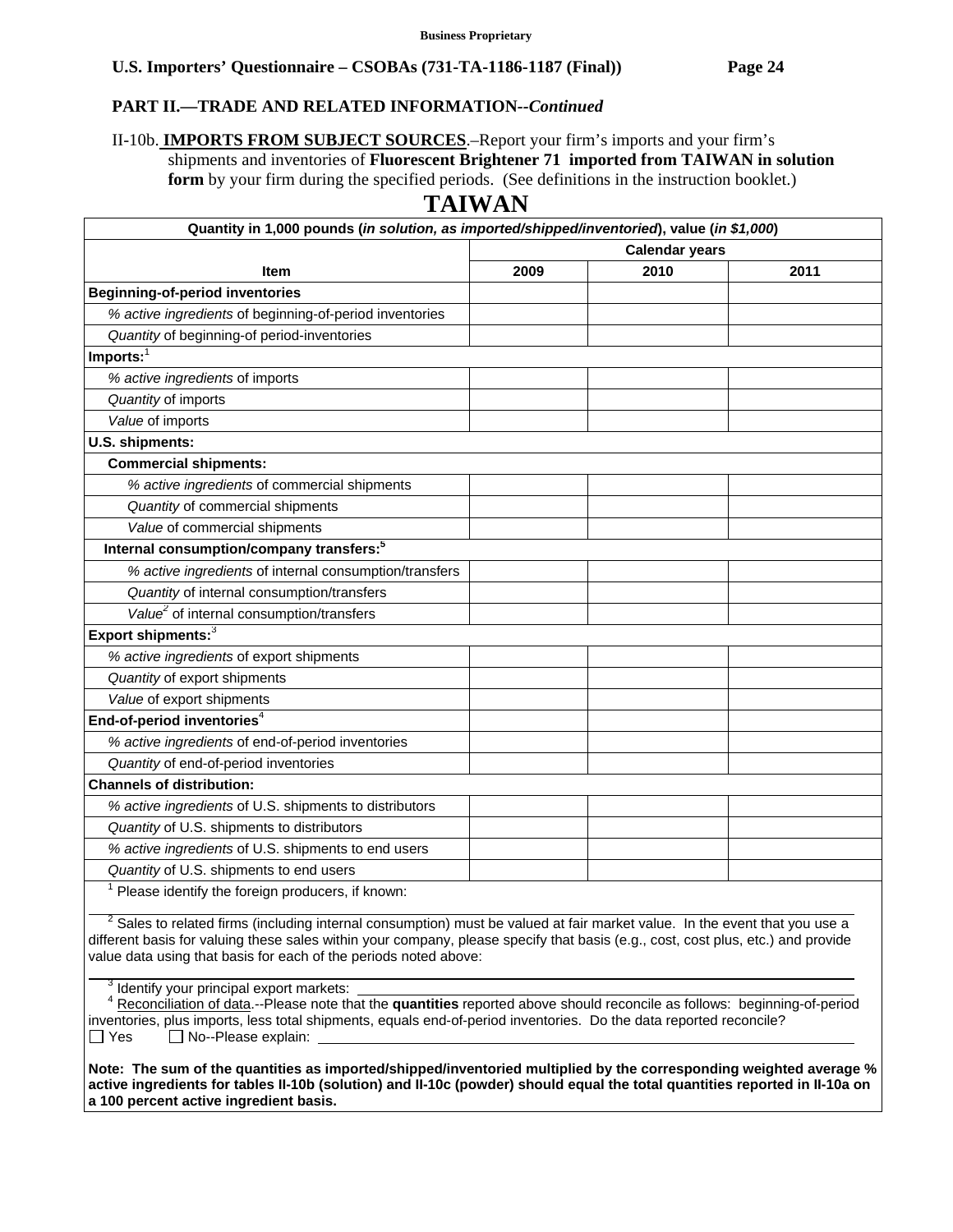### **PART II.—TRADE AND RELATED INFORMATION***--Continued*

II-10c. **IMPORTS FROM SUBJECT SOURCES**.–Report your firm's imports and your firm's shipments and inventories of **Fluorescent Brightener 71 imported from TAIWAN in powder form** by your firm during the specified periods. (See definitions in the instruction booklet.)

# **TAIWAN**

| Quantity in 1,000 pounds (in powder, as imported/shipped/inventoried), value (in \$1,000) |                       |      |      |  |
|-------------------------------------------------------------------------------------------|-----------------------|------|------|--|
|                                                                                           | <b>Calendar years</b> |      |      |  |
| <b>Item</b>                                                                               | 2009                  | 2010 | 2011 |  |
| <b>Beginning-of-period inventories</b>                                                    |                       |      |      |  |
| % active ingredients of beginning-of-period inventories                                   |                       |      |      |  |
| Quantity of beginning-of period-inventories                                               |                       |      |      |  |
| Imports:                                                                                  |                       |      |      |  |
| % active ingredients of imports                                                           |                       |      |      |  |
| Quantity of imports                                                                       |                       |      |      |  |
| Value of imports                                                                          |                       |      |      |  |
| U.S. shipments:                                                                           |                       |      |      |  |
| <b>Commercial shipments:</b>                                                              |                       |      |      |  |
| % active ingredients of commercial shipments                                              |                       |      |      |  |
| Quantity of commercial shipments                                                          |                       |      |      |  |
| Value of commercial shipments                                                             |                       |      |      |  |
| Internal consumption/company transfers: <sup>5</sup>                                      |                       |      |      |  |
| % active ingredients of internal consumption/transfers                                    |                       |      |      |  |
| Quantity of internal consumption/transfers                                                |                       |      |      |  |
| Value <sup>2</sup> of internal consumption/transfers                                      |                       |      |      |  |
| Export shipments: <sup>3</sup>                                                            |                       |      |      |  |
| % active ingredients of export shipments                                                  |                       |      |      |  |
| Quantity of export shipments                                                              |                       |      |      |  |
| Value of export shipments                                                                 |                       |      |      |  |
| End-of-period inventories <sup>4</sup>                                                    |                       |      |      |  |
| % active ingredients of end-of-period inventories                                         |                       |      |      |  |
| Quantity of end-of-period inventories                                                     |                       |      |      |  |
| <b>Channels of distribution:</b>                                                          |                       |      |      |  |
| % active ingredients of U.S. shipments to distributors                                    |                       |      |      |  |
| Quantity of U.S. shipments to distributors                                                |                       |      |      |  |
| % active ingredients of U.S. shipments to end users                                       |                       |      |      |  |
| Quantity of U.S. shipments to end users                                                   |                       |      |      |  |
| Please identify the foreign producers, if known:                                          |                       |      |      |  |

 $2$  Sales to related firms (including internal consumption) must be valued at fair market value. In the event that you use a different basis for valuing these sales within your company, please specify that basis (e.g., cost, cost plus, etc.) and provide value data using that basis for each of the periods noted above:

<sup>3</sup> Identify your principal export markets:

 $\overline{a}$ 

 <sup>4</sup> Reconciliation of data.--Please note that the **quantities** reported above should reconcile as follows: beginning-of-period inventories, plus imports, less total shipments, equals end-of-period inventories. Do the data reported reconcile?  $\Box$  Yes  $\Box$  No--Please explain:

**Note: The sum of the quantities as imported/shipped/inventoried multiplied by the corresponding weighted average % active ingredients for tables II-10b (solution) and II-10c (powder) should equal the total quantities reported in II-10a on a 100 percent active ingredient basis.**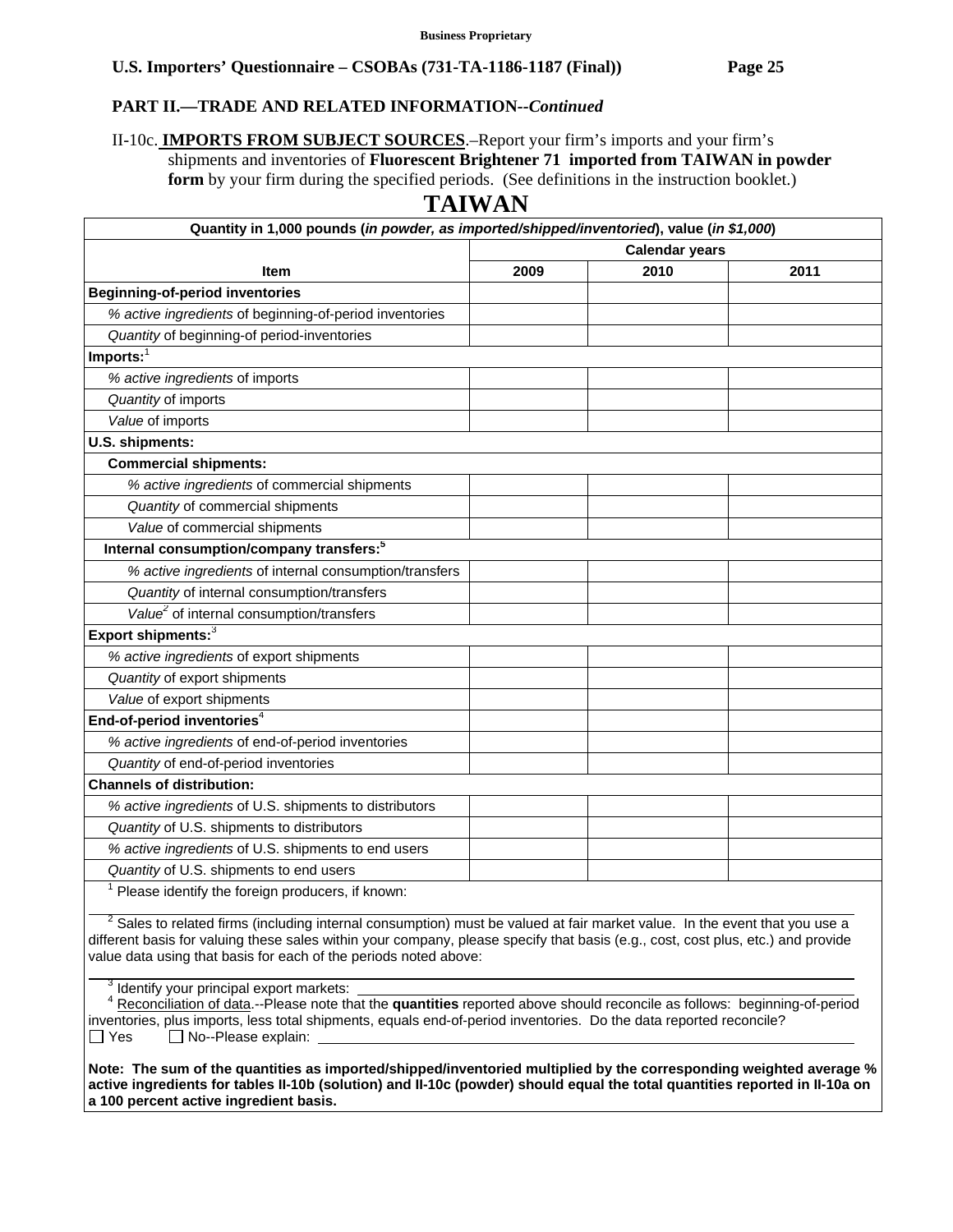# **PART II.—TRADE AND RELATED INFORMATION***--Continued*

II-11a. **IMPORTS FROM NONSUBJECT SOURCES**.–Report your firm's **total** imports and your firm's shipments and inventories of **CSOBAs imported from ALL OTHER SOURCES COMBINED** by your firm during the specified periods. (See definitions in the instruction booklet.)

| Quantity in 1,000 pounds (total, 100 percent active ingredient basis), value (in \$1,000)                                                                                                                                                                                                                                                          |      |                       |      |
|----------------------------------------------------------------------------------------------------------------------------------------------------------------------------------------------------------------------------------------------------------------------------------------------------------------------------------------------------|------|-----------------------|------|
|                                                                                                                                                                                                                                                                                                                                                    |      | <b>Calendar years</b> |      |
| <b>Item</b>                                                                                                                                                                                                                                                                                                                                        | 2009 | 2010                  | 2011 |
| Beginning-of-period inventories (quantity)                                                                                                                                                                                                                                                                                                         |      |                       |      |
| Imports: $\overline{ }$                                                                                                                                                                                                                                                                                                                            |      |                       |      |
| Quantity of imports                                                                                                                                                                                                                                                                                                                                |      |                       |      |
| Value of imports                                                                                                                                                                                                                                                                                                                                   |      |                       |      |
| U.S. shipments:                                                                                                                                                                                                                                                                                                                                    |      |                       |      |
| <b>Commercial shipments:</b>                                                                                                                                                                                                                                                                                                                       |      |                       |      |
| Quantity of commercial shipments                                                                                                                                                                                                                                                                                                                   |      |                       |      |
| Value of commercial shipments                                                                                                                                                                                                                                                                                                                      |      |                       |      |
| Internal consumption/company transfers:                                                                                                                                                                                                                                                                                                            |      |                       |      |
| Quantity of internal consumption/transfers                                                                                                                                                                                                                                                                                                         |      |                       |      |
| Value <sup>2</sup> of internal consumption/transfers                                                                                                                                                                                                                                                                                               |      |                       |      |
| Export shipments: <sup>3</sup>                                                                                                                                                                                                                                                                                                                     |      |                       |      |
| Quantity of export shipments                                                                                                                                                                                                                                                                                                                       |      |                       |      |
| Value of export shipments                                                                                                                                                                                                                                                                                                                          |      |                       |      |
| End-of-period inventories <sup>4</sup> (quantity)                                                                                                                                                                                                                                                                                                  |      |                       |      |
| <b>Channels of distribution:</b>                                                                                                                                                                                                                                                                                                                   |      |                       |      |
| U.S. shipments to distributors (quantity)                                                                                                                                                                                                                                                                                                          |      |                       |      |
| U.S. shipments to end users (quantity)                                                                                                                                                                                                                                                                                                             |      |                       |      |
| $1$ Please identify the foreign producers, if known:                                                                                                                                                                                                                                                                                               |      |                       |      |
| <sup>2</sup> Sales to related firms (including internal consumption) must be valued at fair market value. In the event that you use a<br>different basis for valuing these sales within your company, please specify that basis (e.g., cost, cost plus, etc.) and provide<br>value data using that basis for each of the periods noted above:      |      |                       |      |
| <sup>3</sup> Identify your principal export markets:<br>Reconciliation of data.--Please note that the quantities reported above should reconcile as follows: beginning-of-period<br>inventories, plus imports, less total shipments, equals end-of-period inventories. Do the data reported reconcile?<br>$\Box$ Yes<br>$\Box$ No--Please explain: |      |                       |      |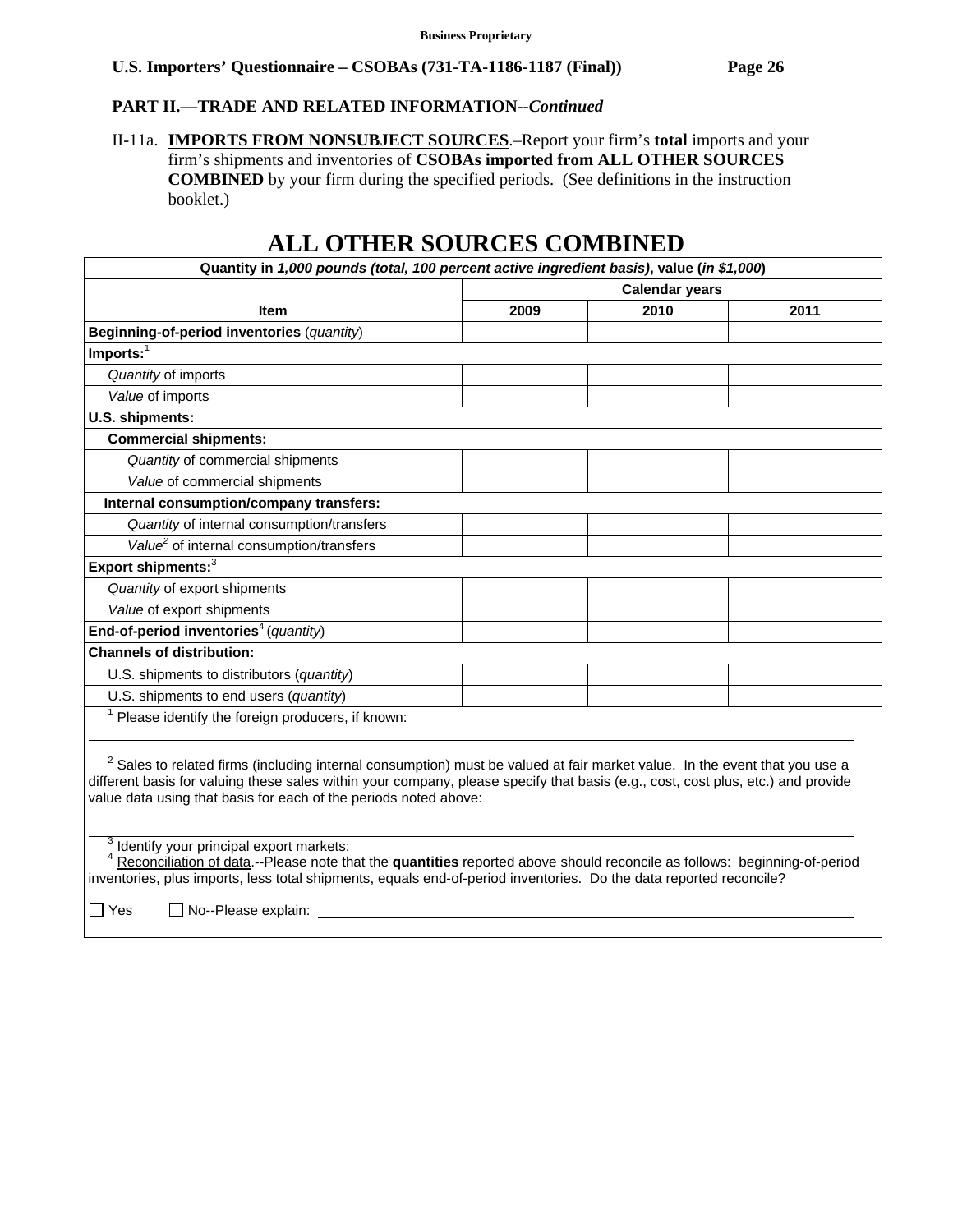## **PART II.—TRADE AND RELATED INFORMATION***--Continued*

II-11b. **IMPORTS FROM NONSUBJECT SOURCES**.–Report your firm's imports and your firm's shipments and inventories of **CSOBAs imported in solution form from ALL OTHER SOURCES COMBINED** by your firm during the specified periods. (See definitions in the instruction booklet.)

# **ALL OTHER SOURCES COMBINED**

| Quantity in 1,000 pounds (in solution, as imported/shipped/inventoried), value (in \$1,000) |                       |      |      |  |
|---------------------------------------------------------------------------------------------|-----------------------|------|------|--|
|                                                                                             | <b>Calendar years</b> |      |      |  |
| <b>Item</b>                                                                                 | 2009                  | 2010 | 2011 |  |
| <b>Beginning-of-period inventories</b>                                                      |                       |      |      |  |
| % active ingredients of beginning-of-period inventories                                     |                       |      |      |  |
| Quantity of beginning-of period-inventories                                                 |                       |      |      |  |
| $Imports:$ <sup>1</sup>                                                                     |                       |      |      |  |
| % active ingredients of imports                                                             |                       |      |      |  |
| Quantity of imports                                                                         |                       |      |      |  |
| Value of imports                                                                            |                       |      |      |  |
| U.S. shipments:                                                                             |                       |      |      |  |
| <b>Commercial shipments:</b>                                                                |                       |      |      |  |
| % active ingredients of commercial shipments                                                |                       |      |      |  |
| Quantity of commercial shipments                                                            |                       |      |      |  |
| Value of commercial shipments                                                               |                       |      |      |  |
| Internal consumption/company transfers:                                                     |                       |      |      |  |
| % active ingredients of internal consumption/transfers                                      |                       |      |      |  |
| Quantity of internal consumption/transfers                                                  |                       |      |      |  |
| Value <sup>2</sup> of internal consumption/transfers                                        |                       |      |      |  |
| Export shipments: <sup>3</sup>                                                              |                       |      |      |  |
| % active ingredients of export shipments                                                    |                       |      |      |  |
| Quantity of export shipments                                                                |                       |      |      |  |
| Value of export shipments                                                                   |                       |      |      |  |
| End-of-period inventories <sup>4</sup>                                                      |                       |      |      |  |
| % active ingredients of end-of-period inventories                                           |                       |      |      |  |
| Quantity of end-of-period inventories                                                       |                       |      |      |  |
| <b>Channels of distribution:</b>                                                            |                       |      |      |  |
| % active ingredients of U.S. shipments to distributors                                      |                       |      |      |  |
| Quantity of U.S. shipments to distributors                                                  |                       |      |      |  |
| % active ingredients of U.S. shipments to end users                                         |                       |      |      |  |
| Quantity of U.S. shipments to end users                                                     |                       |      |      |  |
| Please identify the foreign producers, if known:                                            |                       |      |      |  |

 $2^2$  Sales to related firms (including internal consumption) must be valued at fair market value. In the event that you use a different basis for valuing these sales within your company, please specify that basis (e.g., cost, cost plus, etc.) and provide value data using that basis for each of the periods noted above:  $\overline{a}$ 

<sup>3</sup> Identify your principal export markets:

 <sup>4</sup> Reconciliation of data.--Please note that the **quantities** reported above should reconcile as follows: beginning-of-period inventories, plus imports, less total shipments, equals end-of-period inventories. Do the data reported reconcile?  $\Box$  Yes  $\Box$  No--Please explain:

**Note: The sum of the quantities as imported/shipped/inventoried multiplied by the corresponding weighted average % active ingredients for questions II-11b (solution) and II-11c (powder) should equal the total quantities reported in II-11a on a 100 percent active ingredient basis.**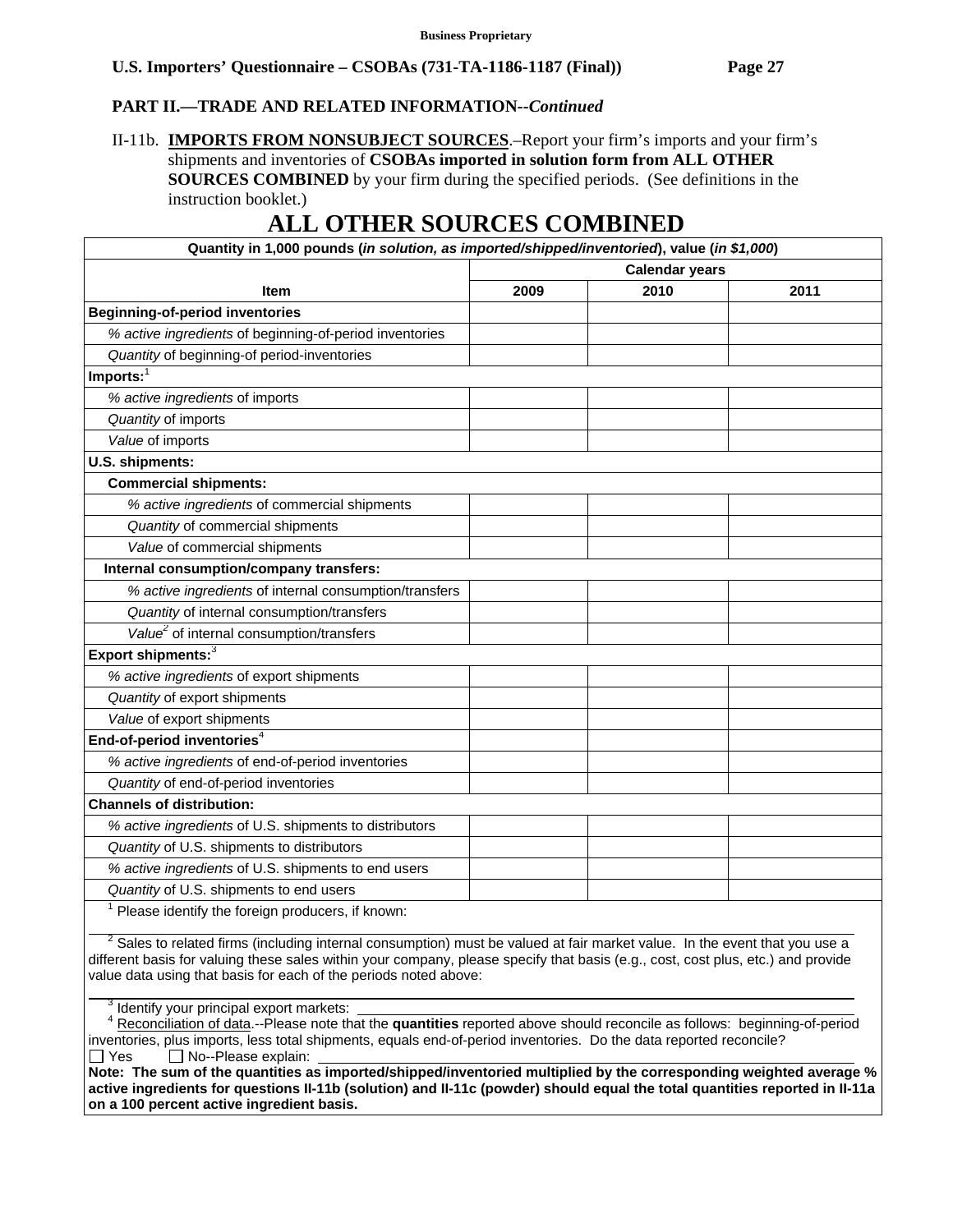# **PART II.—TRADE AND RELATED INFORMATION***--Continued*

## II-11c. **IMPORTS FROM NONSUBJECT SOURCES**.–Report your firm's imports and your firm's shipments and inventories of **CSOBAs imported in powder form from ALL OTHER SOURCES COMBINED** by your firm during the specified periods. (See definitions in the instruction booklet.)

# **ALL OTHER SOURCES COMBINED**

| Quantity in 1,000 pounds (in powder, as imported/shipped/inventoried), value (in \$1,000) |                       |      |      |  |
|-------------------------------------------------------------------------------------------|-----------------------|------|------|--|
|                                                                                           | <b>Calendar years</b> |      |      |  |
| <b>Item</b>                                                                               | 2009                  | 2010 | 2011 |  |
| <b>Beginning-of-period inventories</b>                                                    |                       |      |      |  |
| % active ingredients of beginning-of-period inventories                                   |                       |      |      |  |
| Quantity of beginning-of period-inventories                                               |                       |      |      |  |
| Imports:                                                                                  |                       |      |      |  |
| % active ingredients of imports                                                           |                       |      |      |  |
| Quantity of imports                                                                       |                       |      |      |  |
| Value of imports                                                                          |                       |      |      |  |
| U.S. shipments:                                                                           |                       |      |      |  |
| <b>Commercial shipments:</b>                                                              |                       |      |      |  |
| % active ingredients of commercial shipments                                              |                       |      |      |  |
| Quantity of commercial shipments                                                          |                       |      |      |  |
| Value of commercial shipments                                                             |                       |      |      |  |
| Internal consumption/company transfers:                                                   |                       |      |      |  |
| % active ingredients of internal consumption/transfers                                    |                       |      |      |  |
| Quantity of internal consumption/transfers                                                |                       |      |      |  |
| Value <sup>2</sup> of internal consumption/transfers                                      |                       |      |      |  |
| Export shipments: <sup>3</sup>                                                            |                       |      |      |  |
| % active ingredients of export shipments                                                  |                       |      |      |  |
| Quantity of export shipments                                                              |                       |      |      |  |
| Value of export shipments                                                                 |                       |      |      |  |
| End-of-period inventories <sup>4</sup>                                                    |                       |      |      |  |
| % active ingredients of end-of-period inventories                                         |                       |      |      |  |
| Quantity of end-of-period inventories                                                     |                       |      |      |  |
| <b>Channels of distribution:</b>                                                          |                       |      |      |  |
| % active ingredients of U.S. shipments to distributors                                    |                       |      |      |  |
| Quantity of U.S. shipments to distributors                                                |                       |      |      |  |
| % active ingredients of U.S. shipments to end users                                       |                       |      |      |  |
| Quantity of U.S. shipments to end users                                                   |                       |      |      |  |
| Please identify the foreign producers, if known:                                          |                       |      |      |  |

 $2^2$  Sales to related firms (including internal consumption) must be valued at fair market value. In the event that you use a different basis for valuing these sales within your company, please specify that basis (e.g., cost, cost plus, etc.) and provide value data using that basis for each of the periods noted above:  $\overline{a}$ 

<sup>3</sup> Identify your principal export markets:

 <sup>4</sup> Reconciliation of data.--Please note that the **quantities** reported above should reconcile as follows: beginning-of-period inventories, plus imports, less total shipments, equals end-of-period inventories. Do the data reported reconcile?  $\Box$  Yes  $\Box$  No--Please explain:

**Note: The sum of the quantities as imported/shipped/inventoried multiplied by the corresponding weighted average % active ingredients for questions II-11b (solution) and II-11c (powder) should equal the total quantities reported in question II-11a on a 100 percent active ingredient basis.**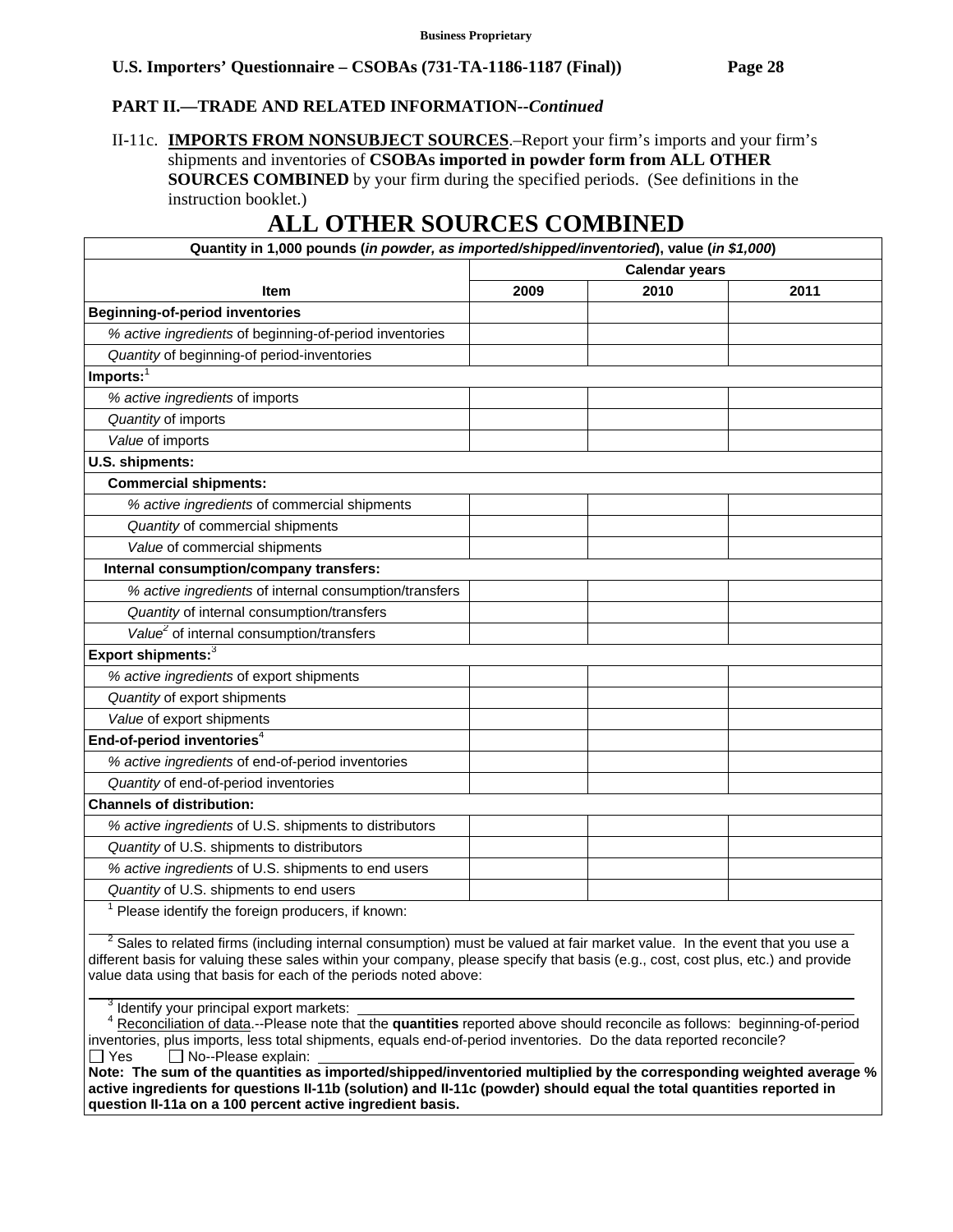## **PART II.—TRADE AND RELATED INFORMATION***--Continued*

II-12a. **Trade data**.--Report your firm's **total** U.S. commercial shipments of imports by category of **CSOBAs and Fluorescent Brightener 71 from ALL OTHER SOURCES COMBINED** during the specified periods. (See definitions in the instruction booklet.)

| Quantity in 1,000 pounds (total, 100 percent active ingredient basis) and value (in \$1,000)                                                                                                                                                                                                                                                                                                                                                                                                                                                                                                                                                                                                                                                                                   |                       |      |      |  |
|--------------------------------------------------------------------------------------------------------------------------------------------------------------------------------------------------------------------------------------------------------------------------------------------------------------------------------------------------------------------------------------------------------------------------------------------------------------------------------------------------------------------------------------------------------------------------------------------------------------------------------------------------------------------------------------------------------------------------------------------------------------------------------|-----------------------|------|------|--|
|                                                                                                                                                                                                                                                                                                                                                                                                                                                                                                                                                                                                                                                                                                                                                                                | <b>Calendar years</b> |      |      |  |
| <b>Item</b>                                                                                                                                                                                                                                                                                                                                                                                                                                                                                                                                                                                                                                                                                                                                                                    | 2009                  | 2010 | 2011 |  |
| U.S. commercial shipments of CSOBAs: <sup>1</sup>                                                                                                                                                                                                                                                                                                                                                                                                                                                                                                                                                                                                                                                                                                                              |                       |      |      |  |
| Di-category:                                                                                                                                                                                                                                                                                                                                                                                                                                                                                                                                                                                                                                                                                                                                                                   |                       |      |      |  |
| Quantity of commercial U shipments                                                                                                                                                                                                                                                                                                                                                                                                                                                                                                                                                                                                                                                                                                                                             |                       |      |      |  |
| Value of commercial shipments                                                                                                                                                                                                                                                                                                                                                                                                                                                                                                                                                                                                                                                                                                                                                  |                       |      |      |  |
| Tetra-category:                                                                                                                                                                                                                                                                                                                                                                                                                                                                                                                                                                                                                                                                                                                                                                |                       |      |      |  |
| Quantity of commercial shipments                                                                                                                                                                                                                                                                                                                                                                                                                                                                                                                                                                                                                                                                                                                                               |                       |      |      |  |
| Value of commercial shipments                                                                                                                                                                                                                                                                                                                                                                                                                                                                                                                                                                                                                                                                                                                                                  |                       |      |      |  |
| Hexa-category:                                                                                                                                                                                                                                                                                                                                                                                                                                                                                                                                                                                                                                                                                                                                                                 |                       |      |      |  |
| Quantity of commercial shipments                                                                                                                                                                                                                                                                                                                                                                                                                                                                                                                                                                                                                                                                                                                                               |                       |      |      |  |
| Value of commercial shipments                                                                                                                                                                                                                                                                                                                                                                                                                                                                                                                                                                                                                                                                                                                                                  |                       |      |      |  |
| All other categories of CSOBAs:                                                                                                                                                                                                                                                                                                                                                                                                                                                                                                                                                                                                                                                                                                                                                |                       |      |      |  |
| Quantity of commercial shipments                                                                                                                                                                                                                                                                                                                                                                                                                                                                                                                                                                                                                                                                                                                                               |                       |      |      |  |
| Value of commercial shipments                                                                                                                                                                                                                                                                                                                                                                                                                                                                                                                                                                                                                                                                                                                                                  |                       |      |      |  |
| U.S. commercial shipments of Fluorescent<br><b>Brightener 71:</b>                                                                                                                                                                                                                                                                                                                                                                                                                                                                                                                                                                                                                                                                                                              |                       |      |      |  |
| Quantity of commercial shipments                                                                                                                                                                                                                                                                                                                                                                                                                                                                                                                                                                                                                                                                                                                                               |                       |      |      |  |
| Value of commercial shipments                                                                                                                                                                                                                                                                                                                                                                                                                                                                                                                                                                                                                                                                                                                                                  |                       |      |      |  |
| <sup>1</sup> Reconciliation of data.--Please note that the sums of the quantities of U.S. commercial shipments of CSOBAs<br>reported by category multiplied by the percent active ingredient should equal the total quantity of commercial<br>shipments reported in question II-11a; the sums of the values should equal the value reported in question 11-<br>11a. The quantity of U.S. commercial shipments of Fluorescent Brightener 71 reported by category multiplied<br>by the percent active ingredient should equal the total quantity of commercial shipments of Fluorescent<br>Brightener 71 reported in question II-13a; the value should equal the value reported in question II-13a.  Do the<br>data reported reconcile?<br>$\Box$ Yes $\Box$ No--Please explain: |                       |      |      |  |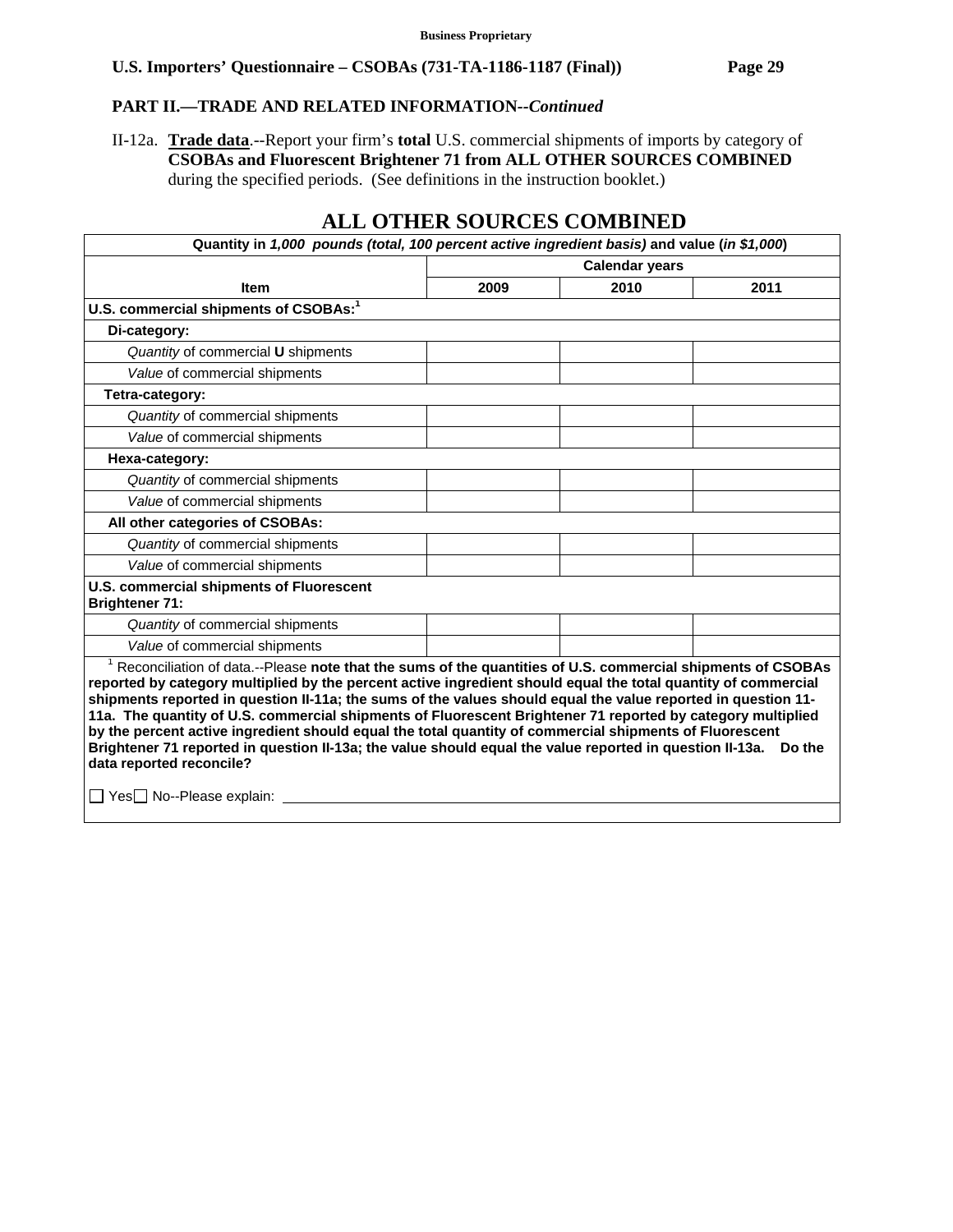### **PART II.—TRADE AND RELATED INFORMATION***--Continued*

II-12b. **Trade data**.--Report your firm's U.S. commercial shipments of imports by category of **CSOBAs and Fluorescent Brightener 71 from ALL OTHER SOURCES COMBINED in solution form** during the specified periods. (See definitions in the instruction booklet.)

| Quantity in 1,000 pounds (in solution, as shipped), and value (in \$1,000)                                                                                                                                                                                                                                                                                                                                                                                                                |                       |      |      |  |  |
|-------------------------------------------------------------------------------------------------------------------------------------------------------------------------------------------------------------------------------------------------------------------------------------------------------------------------------------------------------------------------------------------------------------------------------------------------------------------------------------------|-----------------------|------|------|--|--|
|                                                                                                                                                                                                                                                                                                                                                                                                                                                                                           | <b>Calendar years</b> |      |      |  |  |
| <b>Item</b>                                                                                                                                                                                                                                                                                                                                                                                                                                                                               | 2009                  | 2010 | 2011 |  |  |
| U.S. commercial shipments of CSOBAs: <sup>1</sup>                                                                                                                                                                                                                                                                                                                                                                                                                                         |                       |      |      |  |  |
| Di-category:                                                                                                                                                                                                                                                                                                                                                                                                                                                                              |                       |      |      |  |  |
| % active ingredients of commercial shipments                                                                                                                                                                                                                                                                                                                                                                                                                                              |                       |      |      |  |  |
| Quantity of commercial shipments                                                                                                                                                                                                                                                                                                                                                                                                                                                          |                       |      |      |  |  |
| Value of commercial shipments                                                                                                                                                                                                                                                                                                                                                                                                                                                             |                       |      |      |  |  |
| Tetra-category:                                                                                                                                                                                                                                                                                                                                                                                                                                                                           |                       |      |      |  |  |
| % active ingredients of commercial shipments                                                                                                                                                                                                                                                                                                                                                                                                                                              |                       |      |      |  |  |
| Quantity of commercial shipments                                                                                                                                                                                                                                                                                                                                                                                                                                                          |                       |      |      |  |  |
| Value of commercial shipments                                                                                                                                                                                                                                                                                                                                                                                                                                                             |                       |      |      |  |  |
| Hexa-category:                                                                                                                                                                                                                                                                                                                                                                                                                                                                            |                       |      |      |  |  |
| % active ingredients of commercial shipments                                                                                                                                                                                                                                                                                                                                                                                                                                              |                       |      |      |  |  |
| Quantity of commercial shipments                                                                                                                                                                                                                                                                                                                                                                                                                                                          |                       |      |      |  |  |
| Value of commercial shipments                                                                                                                                                                                                                                                                                                                                                                                                                                                             |                       |      |      |  |  |
| All other categories of CSOBAs:                                                                                                                                                                                                                                                                                                                                                                                                                                                           |                       |      |      |  |  |
| % active ingredients of commercial shipments                                                                                                                                                                                                                                                                                                                                                                                                                                              |                       |      |      |  |  |
| Quantity of commercial shipments                                                                                                                                                                                                                                                                                                                                                                                                                                                          |                       |      |      |  |  |
| Value of commercial shipments                                                                                                                                                                                                                                                                                                                                                                                                                                                             |                       |      |      |  |  |
| U.S. commercial shipments of Fluorescent<br><b>Brightener 71:</b>                                                                                                                                                                                                                                                                                                                                                                                                                         |                       |      |      |  |  |
| % active ingredients of commercial shipments                                                                                                                                                                                                                                                                                                                                                                                                                                              |                       |      |      |  |  |
| Quantity of commercial shipments                                                                                                                                                                                                                                                                                                                                                                                                                                                          |                       |      |      |  |  |
| Value of commercial shipments                                                                                                                                                                                                                                                                                                                                                                                                                                                             |                       |      |      |  |  |
| Reconciliation of data.--Please note that the total of the quantities and values reported by category should equal the<br>total quantity and value of commercial shipments reported in question II-5a. Do the data reported reconcile?                                                                                                                                                                                                                                                    |                       |      |      |  |  |
| □ Yes□ No--Please explain:                                                                                                                                                                                                                                                                                                                                                                                                                                                                |                       |      |      |  |  |
| Note: The sum of the quantities of U.S commercial shipments of all categories of CSOBAs multiplied by the<br>corresponding weighted average % active ingredients should equal the total U.S. commercial shipment<br>quantities of CSOBAs reported in question II-11b in solution. The U.S. commercial shipment quantity of<br>Fluorescent Brightener 71 should equal the total U.S. commercial shipment quantity of Fluorescent Brightener<br>71 reported in question II-13b in solution. |                       |      |      |  |  |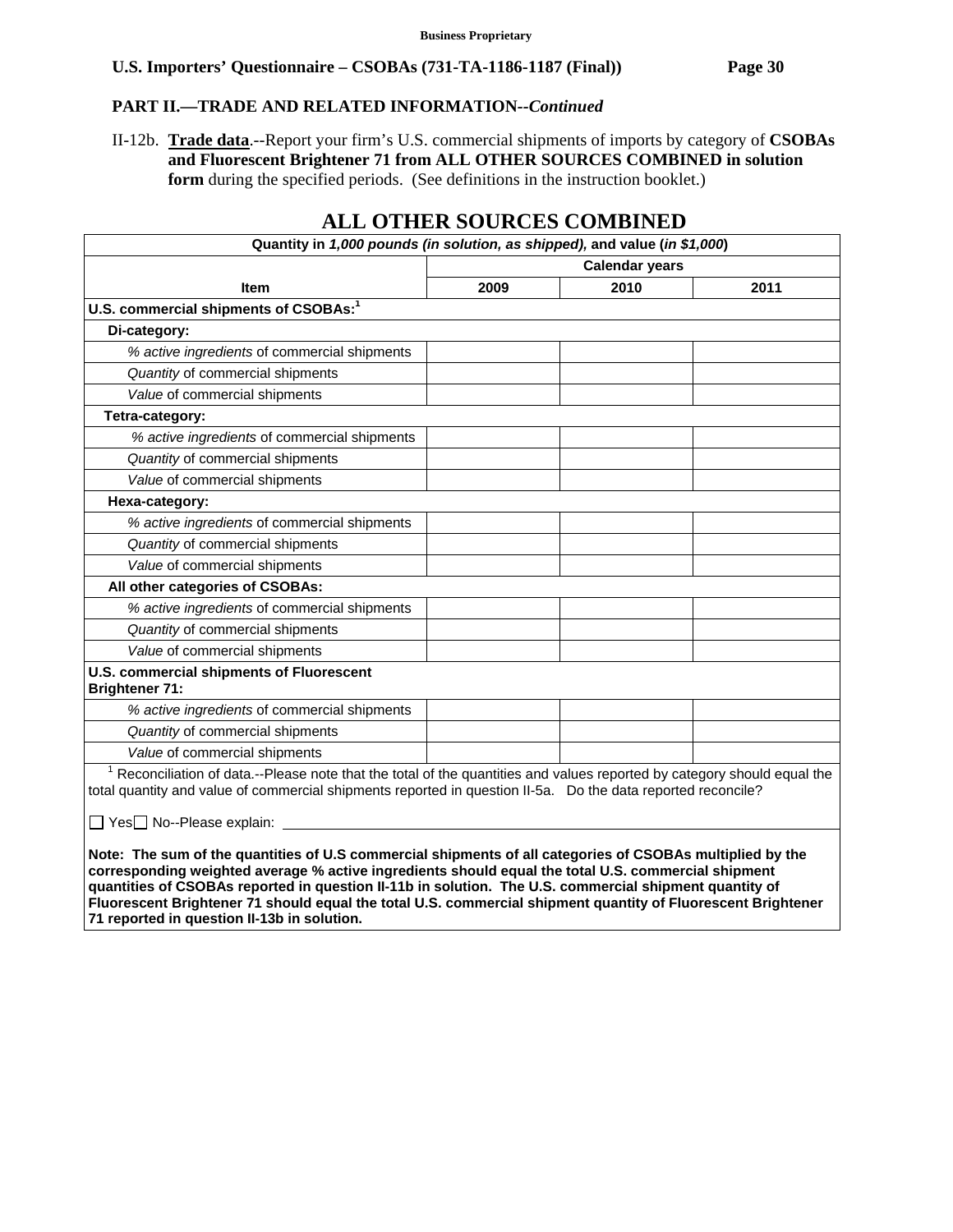# **PART II.—TRADE AND RELATED INFORMATION***--Continued*

II-12c. **Trade data**.--Report your firm's U.S. commercial shipments of imports by category of **CSOBAs and Fluorescent Brightener 71 from ALL OTHER SOURCES COMBINED in powder form** during the specified periods. (See definitions in the instruction booklet.)

| Quantity in 1,000 pounds (in powder, as shipped), and value (in \$1,000)                                                                                                                                                                                                                                                                                                                                                                                                              |      |                       |      |  |
|---------------------------------------------------------------------------------------------------------------------------------------------------------------------------------------------------------------------------------------------------------------------------------------------------------------------------------------------------------------------------------------------------------------------------------------------------------------------------------------|------|-----------------------|------|--|
|                                                                                                                                                                                                                                                                                                                                                                                                                                                                                       |      | <b>Calendar years</b> |      |  |
| <b>Item</b>                                                                                                                                                                                                                                                                                                                                                                                                                                                                           | 2009 | 2010                  | 2011 |  |
| U.S. commercial shipments of CSOBAs: <sup>1</sup>                                                                                                                                                                                                                                                                                                                                                                                                                                     |      |                       |      |  |
| Di-category:                                                                                                                                                                                                                                                                                                                                                                                                                                                                          |      |                       |      |  |
| % active ingredients of commercial shipments                                                                                                                                                                                                                                                                                                                                                                                                                                          |      |                       |      |  |
| Quantity of commercial shipments                                                                                                                                                                                                                                                                                                                                                                                                                                                      |      |                       |      |  |
| Value of commercial shipments                                                                                                                                                                                                                                                                                                                                                                                                                                                         |      |                       |      |  |
| Tetra-category:                                                                                                                                                                                                                                                                                                                                                                                                                                                                       |      |                       |      |  |
| % active ingredients of commercial shipments                                                                                                                                                                                                                                                                                                                                                                                                                                          |      |                       |      |  |
| Quantity of commercial shipments                                                                                                                                                                                                                                                                                                                                                                                                                                                      |      |                       |      |  |
| Value of commercial shipments                                                                                                                                                                                                                                                                                                                                                                                                                                                         |      |                       |      |  |
| Hexa-category:                                                                                                                                                                                                                                                                                                                                                                                                                                                                        |      |                       |      |  |
| % active ingredients of commercial shipments                                                                                                                                                                                                                                                                                                                                                                                                                                          |      |                       |      |  |
| Quantity of commercial shipments                                                                                                                                                                                                                                                                                                                                                                                                                                                      |      |                       |      |  |
| Value of commercial shipments                                                                                                                                                                                                                                                                                                                                                                                                                                                         |      |                       |      |  |
| All other categories of CSOBAs:                                                                                                                                                                                                                                                                                                                                                                                                                                                       |      |                       |      |  |
| % active ingredients of commercial shipments                                                                                                                                                                                                                                                                                                                                                                                                                                          |      |                       |      |  |
| Quantity of commercial shipments                                                                                                                                                                                                                                                                                                                                                                                                                                                      |      |                       |      |  |
| Value of commercial shipments                                                                                                                                                                                                                                                                                                                                                                                                                                                         |      |                       |      |  |
| U.S. commercial shipments of Fluorescent<br><b>Brightener 71:</b>                                                                                                                                                                                                                                                                                                                                                                                                                     |      |                       |      |  |
| % active ingredients of commercial shipments                                                                                                                                                                                                                                                                                                                                                                                                                                          |      |                       |      |  |
| Quantity of commercial shipments                                                                                                                                                                                                                                                                                                                                                                                                                                                      |      |                       |      |  |
| Value of commercial shipments                                                                                                                                                                                                                                                                                                                                                                                                                                                         |      |                       |      |  |
| <sup>1</sup> Reconciliation of data.--Please note that the total of the quantities and values reported by category should equal the<br>total quantity and value of commercial shipments reported in question II-5a. Do the data reported reconcile?                                                                                                                                                                                                                                   |      |                       |      |  |
| □ Yes□ No--Please explain: <u>□</u>                                                                                                                                                                                                                                                                                                                                                                                                                                                   |      |                       |      |  |
| Note: The sum of the quantities of U.S. commercial shipments of all categories of CSOBAs multiplied by the<br>corresponding weighted average % active ingredients should equal the total U.S. commercial shipment<br>quantities reported in question II-11c in powderform. The U.S. commercial shipment quantity of Fluorescent<br>Brightener 71 should equal the total U.S. commercial shipment quantity of Fluorescent Brightener 71 reported<br>in question II-13c in powder form. |      |                       |      |  |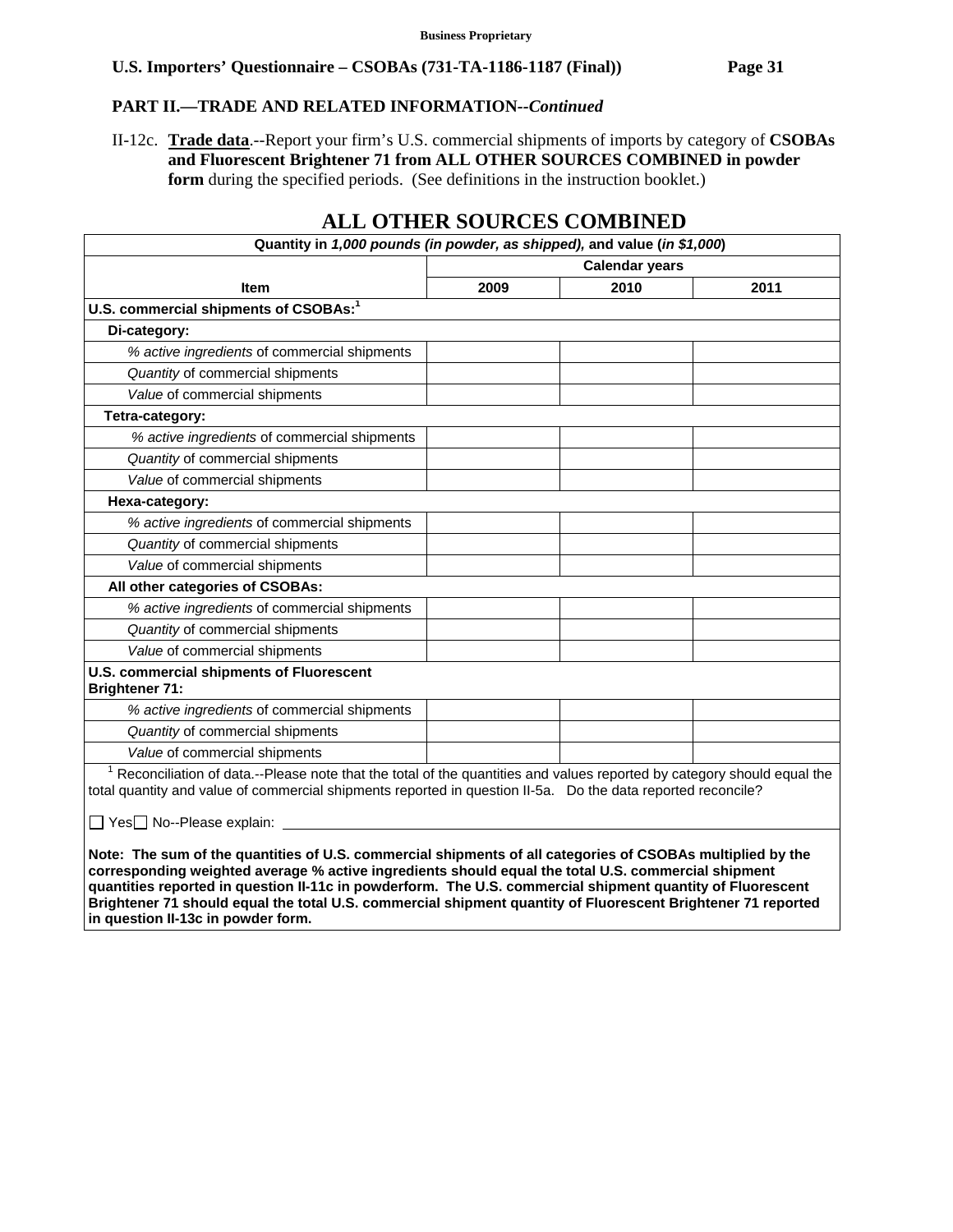# **PART II.—TRADE AND RELATED INFORMATION***--Continued*

II-13a. **IMPORTS FROM NONSUBJECT SOURCES**.–Report your firm's **total** imports and your firm's shipments and inventories of **Fluorescent Brightener 71 imported from ALL OTHER SOURCES COMBINED** by your firm during the specified periods. (See definitions in the instruction booklet.)

| Quantity in 1,000 pounds (total, 100 percent active ingredient basis), value (in \$1,000)                                                                                                                                                                                                                                                     |                       |      |      |  |
|-----------------------------------------------------------------------------------------------------------------------------------------------------------------------------------------------------------------------------------------------------------------------------------------------------------------------------------------------|-----------------------|------|------|--|
|                                                                                                                                                                                                                                                                                                                                               | <b>Calendar years</b> |      |      |  |
| <b>Item</b>                                                                                                                                                                                                                                                                                                                                   | 2009                  | 2010 | 2011 |  |
| Beginning-of-period inventories (quantity)                                                                                                                                                                                                                                                                                                    |                       |      |      |  |
| Imports: $\overline{1}$                                                                                                                                                                                                                                                                                                                       |                       |      |      |  |
| Quantity of imports                                                                                                                                                                                                                                                                                                                           |                       |      |      |  |
| Value of imports                                                                                                                                                                                                                                                                                                                              |                       |      |      |  |
| U.S. shipments:                                                                                                                                                                                                                                                                                                                               |                       |      |      |  |
| <b>Commercial shipments:</b>                                                                                                                                                                                                                                                                                                                  |                       |      |      |  |
| Quantity of commercial shipments                                                                                                                                                                                                                                                                                                              |                       |      |      |  |
| Value of commercial shipments                                                                                                                                                                                                                                                                                                                 |                       |      |      |  |
| Internal consumption/company transfers:                                                                                                                                                                                                                                                                                                       |                       |      |      |  |
| Quantity of internal consumption/transfers                                                                                                                                                                                                                                                                                                    |                       |      |      |  |
| Value <sup>2</sup> of internal consumption/transfers                                                                                                                                                                                                                                                                                          |                       |      |      |  |
| Export shipments: <sup>3</sup>                                                                                                                                                                                                                                                                                                                |                       |      |      |  |
| Quantity of export shipments                                                                                                                                                                                                                                                                                                                  |                       |      |      |  |
| Value of export shipments                                                                                                                                                                                                                                                                                                                     |                       |      |      |  |
| End-of-period inventories <sup>4</sup> (quantity)                                                                                                                                                                                                                                                                                             |                       |      |      |  |
| <b>Channels of distribution:</b>                                                                                                                                                                                                                                                                                                              |                       |      |      |  |
| U.S. shipments to distributors (quantity)                                                                                                                                                                                                                                                                                                     |                       |      |      |  |
| U.S. shipments to end users (quantity)                                                                                                                                                                                                                                                                                                        |                       |      |      |  |
| <sup>1</sup> Please identify the foreign producers, if known:                                                                                                                                                                                                                                                                                 |                       |      |      |  |
|                                                                                                                                                                                                                                                                                                                                               |                       |      |      |  |
| <sup>2</sup> Sales to related firms (including internal consumption) must be valued at fair market value. In the event that you use a<br>different basis for valuing these sales within your company, please specify that basis (e.g., cost, cost plus, etc.) and provide<br>value data using that basis for each of the periods noted above: |                       |      |      |  |
| <sup>3</sup> Identify your principal export markets:<br>Reconciliation of data.--Please note that the quantities reported above should reconcile as follows: beginning-of-period<br>inventories, plus imports, less total shipments, equals end-of-period inventories. Do the data reported reconcile?<br>$\Box$ Yes<br>No--Please explain:   |                       |      |      |  |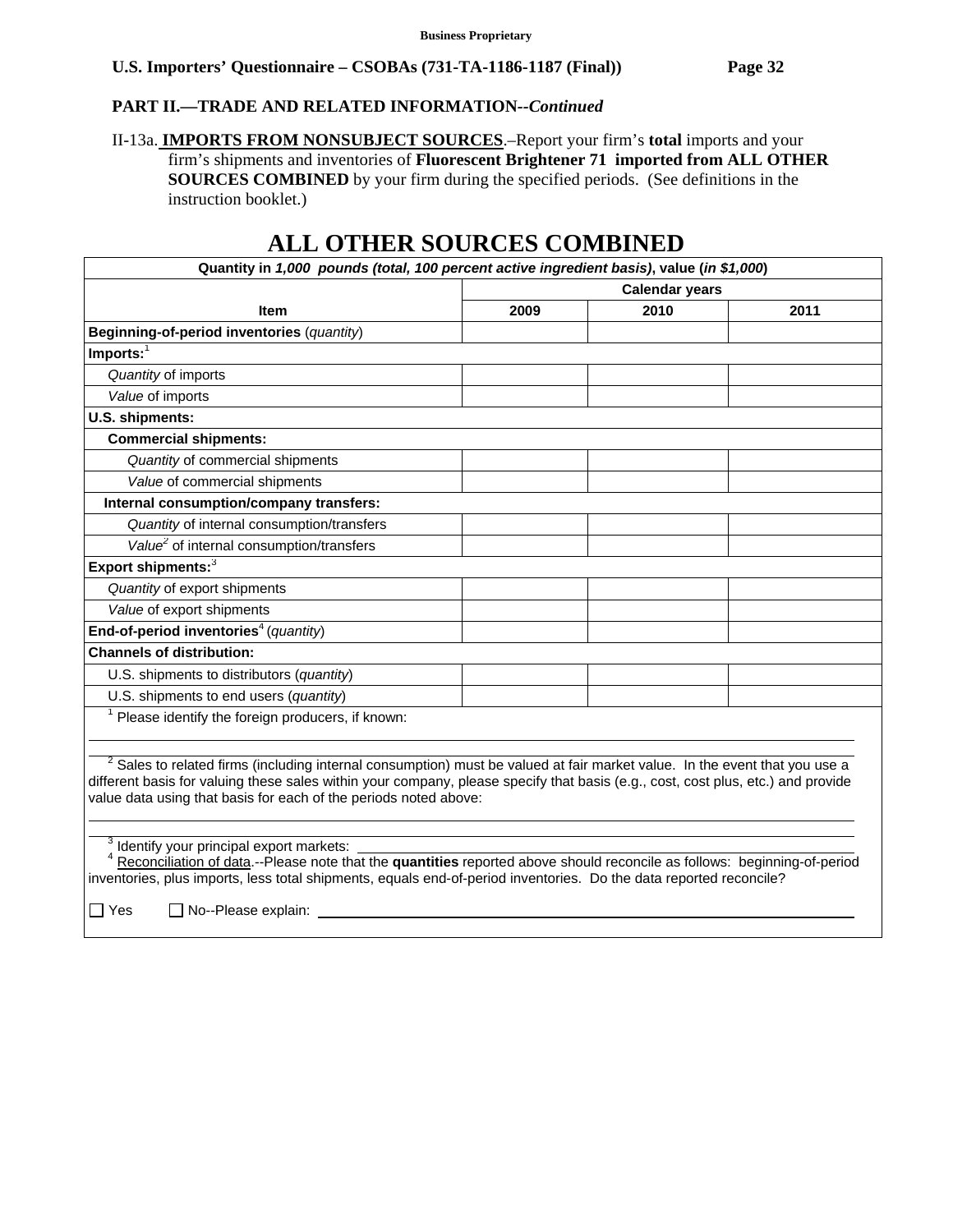### **PART II.—TRADE AND RELATED INFORMATION***--Continued*

II-13b. **IMPORTS FROM NONSUBJECT SOURCES**.–Report your firm's imports and your firm's shipments and inventories of **Fluorescent Brightener 71 imported from ALL OTHER SOURCES COMBINED in solution form** by your firm during the specified periods. (See definitions in the instruction booklet.)

# **ALL OTHER SOURCES COMBINED**

| Quantity in 1,000 pounds (in solution, as imported/shipped/inventoried), value (in \$1,000) |      |                       |      |  |
|---------------------------------------------------------------------------------------------|------|-----------------------|------|--|
|                                                                                             |      | <b>Calendar years</b> |      |  |
| <b>Item</b>                                                                                 | 2009 | 2010                  | 2011 |  |
| <b>Beginning-of-period inventories</b>                                                      |      |                       |      |  |
| % active ingredients of beginning-of-period inventories                                     |      |                       |      |  |
| Quantity of beginning-of period-inventories                                                 |      |                       |      |  |
| Imports:                                                                                    |      |                       |      |  |
| % active ingredients of imports                                                             |      |                       |      |  |
| Quantity of imports                                                                         |      |                       |      |  |
| Value of imports                                                                            |      |                       |      |  |
| U.S. shipments:                                                                             |      |                       |      |  |
| <b>Commercial shipments:</b>                                                                |      |                       |      |  |
| % active ingredients of commercial shipments                                                |      |                       |      |  |
| Quantity of commercial shipments                                                            |      |                       |      |  |
| Value of commercial shipments                                                               |      |                       |      |  |
| Internal consumption/company transfers: <sup>5</sup>                                        |      |                       |      |  |
| % active ingredients of internal consumption/transfers                                      |      |                       |      |  |
| Quantity of internal consumption/transfers                                                  |      |                       |      |  |
| Value <sup>2</sup> of internal consumption/transfers                                        |      |                       |      |  |
| Export shipments: <sup>3</sup>                                                              |      |                       |      |  |
| % active ingredients of export shipments                                                    |      |                       |      |  |
| Quantity of export shipments                                                                |      |                       |      |  |
| Value of export shipments                                                                   |      |                       |      |  |
| End-of-period inventories <sup>4</sup>                                                      |      |                       |      |  |
| % active ingredients of end-of-period inventories                                           |      |                       |      |  |
| Quantity of end-of-period inventories                                                       |      |                       |      |  |
| <b>Channels of distribution:</b>                                                            |      |                       |      |  |
| % active ingredients of U.S. shipments to distributors                                      |      |                       |      |  |
| Quantity of U.S. shipments to distributors                                                  |      |                       |      |  |
| % active ingredients of U.S. shipments to end users                                         |      |                       |      |  |
| Quantity of U.S. shipments to end users                                                     |      |                       |      |  |
| Please identify the foreign producers, if known:                                            |      |                       |      |  |

 $2^2$  Sales to related firms (including internal consumption) must be valued at fair market value. In the event that you use a different basis for valuing these sales within your company, please specify that basis (e.g., cost, cost plus, etc.) and provide value data using that basis for each of the periods noted above:  $\overline{a}$ 

<sup>3</sup> Identify your principal export markets:

 <sup>4</sup> Reconciliation of data.--Please note that the **quantities** reported above should reconcile as follows: beginning-of-period inventories, plus imports, less total shipments, equals end-of-period inventories. Do the data reported reconcile?  $\Box$  Yes  $\Box$  No--Please explain:

**Note: The sum of the quantities as imported/shipped/inventoried multiplied by the corresponding weighted average % active ingredients for tables questions II-13b (solution) and II-13c (powder) should equal the total quantities reported in II-13a on a 100 percent active ingredient basis.**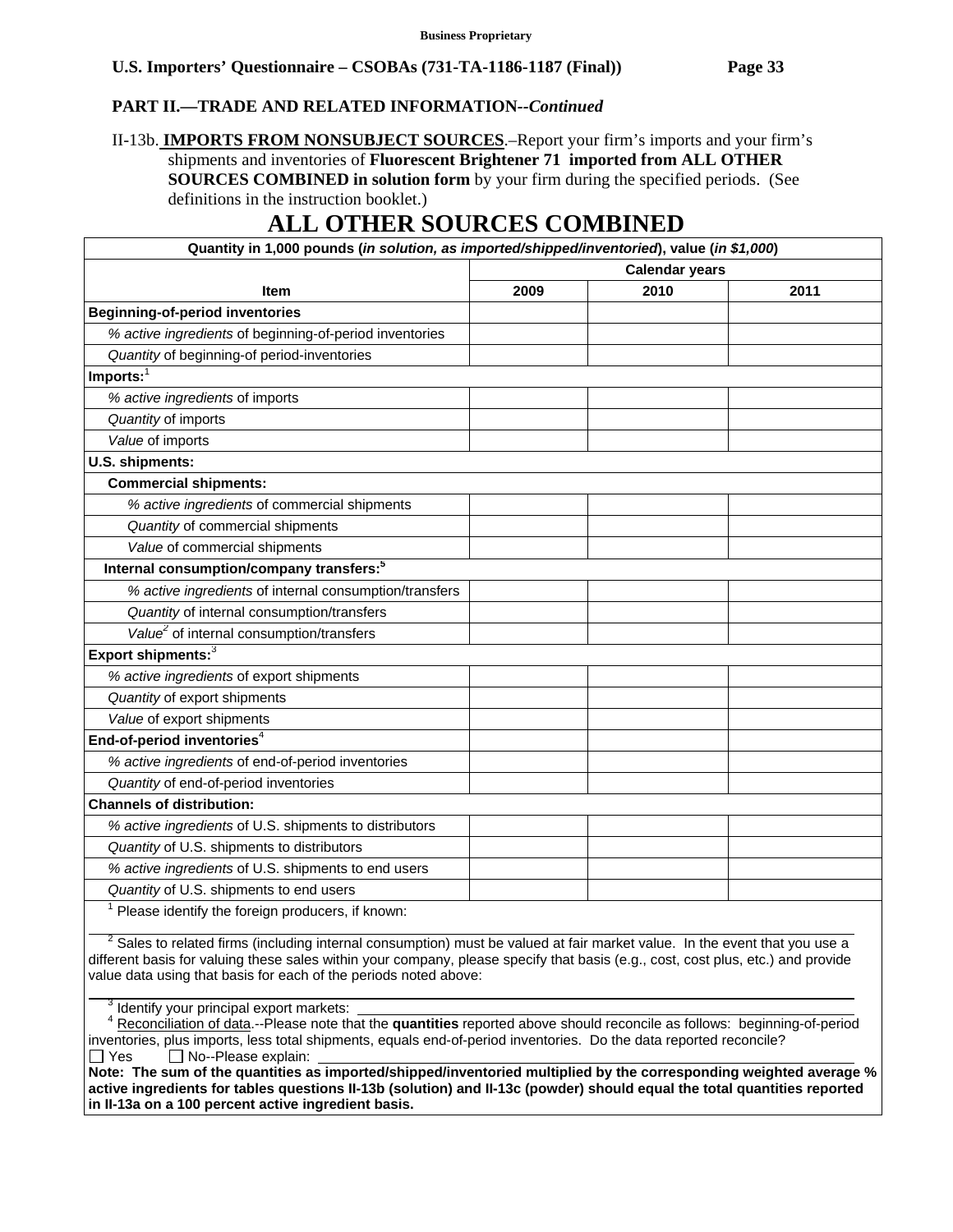### **PART II.—TRADE AND RELATED INFORMATION***--Continued*

II-13c. **IMPORTS FROM NONSUBJECT SOURCES**.–Report your firm's imports and your firm's shipments and inventories of **Fluorescent Brightener 71 imported from ALL OTHER SOURCES COMBINED in powder form** by your firm during the specified periods. (See definitions in the instruction booklet.)

# **ALL OTHER SOURCES COMBINED**

| Quantity in 1,000 pounds (in powder, as imported/shipped/inventoried), value (in \$1,000) |                       |      |      |  |
|-------------------------------------------------------------------------------------------|-----------------------|------|------|--|
|                                                                                           | <b>Calendar years</b> |      |      |  |
| <b>Item</b>                                                                               | 2009                  | 2010 | 2011 |  |
| <b>Beginning-of-period inventories</b>                                                    |                       |      |      |  |
| % active ingredients of beginning-of-period inventories                                   |                       |      |      |  |
| Quantity of beginning-of period-inventories                                               |                       |      |      |  |
| $Imports:$ <sup>1</sup>                                                                   |                       |      |      |  |
| % active ingredients of imports                                                           |                       |      |      |  |
| Quantity of imports                                                                       |                       |      |      |  |
| Value of imports                                                                          |                       |      |      |  |
| U.S. shipments:                                                                           |                       |      |      |  |
| <b>Commercial shipments:</b>                                                              |                       |      |      |  |
| % active ingredients of commercial shipments                                              |                       |      |      |  |
| Quantity of commercial shipments                                                          |                       |      |      |  |
| Value of commercial shipments                                                             |                       |      |      |  |
| Internal consumption/company transfers: <sup>5</sup>                                      |                       |      |      |  |
| % active ingredients of internal consumption/transfers                                    |                       |      |      |  |
| Quantity of internal consumption/transfers                                                |                       |      |      |  |
| Value <sup>2</sup> of internal consumption/transfers                                      |                       |      |      |  |
| Export shipments: <sup>3</sup>                                                            |                       |      |      |  |
| % active ingredients of export shipments                                                  |                       |      |      |  |
| Quantity of export shipments                                                              |                       |      |      |  |
| Value of export shipments                                                                 |                       |      |      |  |
| End-of-period inventories <sup>4</sup>                                                    |                       |      |      |  |
| % active ingredients of end-of-period inventories                                         |                       |      |      |  |
| Quantity of end-of-period inventories                                                     |                       |      |      |  |
| <b>Channels of distribution:</b>                                                          |                       |      |      |  |
| % active ingredients of U.S. shipments to distributors                                    |                       |      |      |  |
| Quantity of U.S. shipments to distributors                                                |                       |      |      |  |
| % active ingredients of U.S. shipments to end users                                       |                       |      |      |  |
| Quantity of U.S. shipments to end users                                                   |                       |      |      |  |
| Please identify the foreign producers, if known:                                          |                       |      |      |  |

 $2^2$  Sales to related firms (including internal consumption) must be valued at fair market value. In the event that you use a different basis for valuing these sales within your company, please specify that basis (e.g., cost, cost plus, etc.) and provide value data using that basis for each of the periods noted above:  $\overline{a}$ 

<sup>3</sup> Identify your principal export markets:

 <sup>4</sup> Reconciliation of data.--Please note that the **quantities** reported above should reconcile as follows: beginning-of-period inventories, plus imports, less total shipments, equals end-of-period inventories. Do the data reported reconcile?  $\Box$  Yes  $\Box$  No--Please explain:

**Note: The sum of the quantities as imported/shipped/inventoried multiplied by the corresponding weighted average % active ingredients for tables questions II-13b (solution) and II-13c (powder) should equal the total quantities reported in II-13a on a 100 percent active ingredient basis.**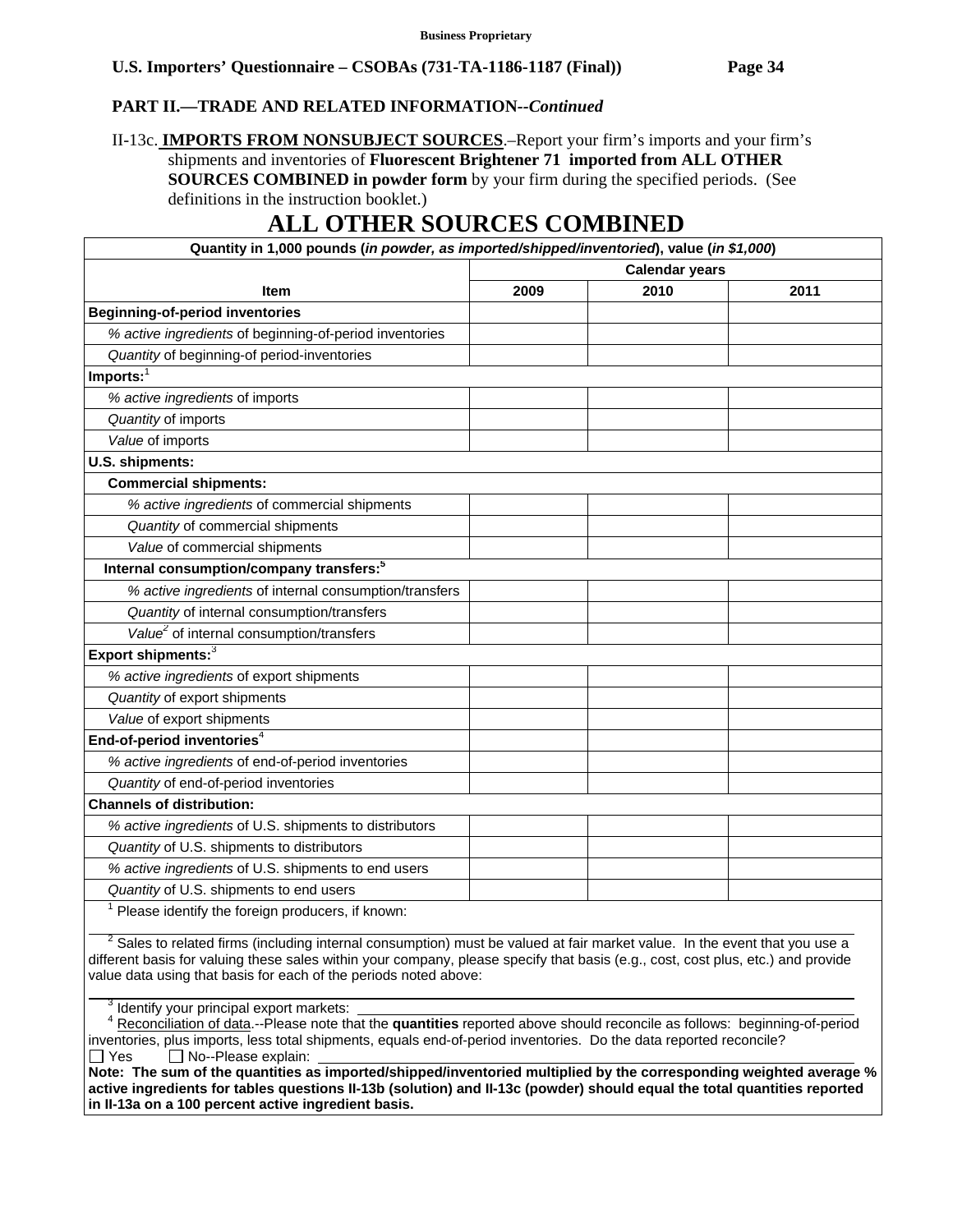### **PART III.—PRICING AND RELATED INFORMATION**

Further information on this part of the questionnaire can be obtained from **Aimee Larsen (202-205-3179, aimee.larsen@usitc.gov)**

III-1. Please identify the individual to be contacted regarding the confidential information requested in part III.

Name and title:

Please indicate the manner by which Commission staff may contact the individual responsible for part III with questions regarding the submitted confidential information.

E-mail: Telephone: Telephone: Telephone: Telephone: Telephone: Telephone: Telephone: Telephone: Telephone: Telephone: Telephone: Telephone: Telephone: Telephone: Telephone: Telephone: Telephone: Telephone: Telephone: Telep Fax:

### **PRICE DATA**

 $\overline{a}$ 

Check here  $\Box$  if your firm imported CSOBAs **in solution form** (i.e., without any 'let-down' process) into the United States and sold the product in solution to U.S. paper-producing companies; if checked, please provide the requested price information in question III-2.

Check here  $\Box$  if your firm imported CSOBAs **in powder form** into the United States, then reconstituted the powder to liquid form and sold the product in solution to U.S. paper-producing companies; if checked please provide the requested price information in question III-3.

III-2. This section requests quarterly selling quantity and value data during January 2009-December 2011 for your firm's U.S. commercial shipments of the following products that it imported directly **in solution** from **China and/or Taiwan** and from its **largest nonsubject country source** and shipped **in solution** to U.S. **paper-producing companies** *unrelated* to your firm by ownership. *Such imports should represent full production of CSOBAs in these countries and without any 'let-down' operation that reconstitutes the powder form into the liquid form.*

*Product 1.*–4,4'-bis[4-[bis (2-hydroxyethyl) amino]-6-(4-sulfoanilino)-1,3,5-triazin-2-yl]amino-2,2'-stilbenedisulfonic acid,  $C_{40}H_{44}N_{12}O_{16}S_4$  ("Fluorescent Brightener 220")<sup>1</sup> --For example:

 Clariant's Leucophor T-100 Liquid, T-105 Liquid, or T-4 Liquid; BASF's Tinopal ABP-A Liquid; TFM's Taflunol UMS T/P Powder or UMS 640L Liquid; and Hongda's 4PL-C, BBU-D, or Elcowhite TS.

Report Fluorescent Brightener 220 **in solution**, in bulk packaging (e.g., *tank trucks, road tankers, and/or rail cars*);

*Product 2*.–Fluorescent Brightener 220 **in solution**, in non-bulk packaging (e.g., *drums, totes, and/or intermediate bulk containers*).

**Note: The largest nonsubject supply country is based on your firm's total U.S. imports of CSOBAs in solution from all nonsubject countries during January 2009-December 2011.** 

<sup>&</sup>lt;sup>1</sup> Representative forms of this compound include the free acid form (CAS No. 3066-05-5), identified in the product descriptions, as well as the tetrasodium salt form (CAS No. 16470-24-9).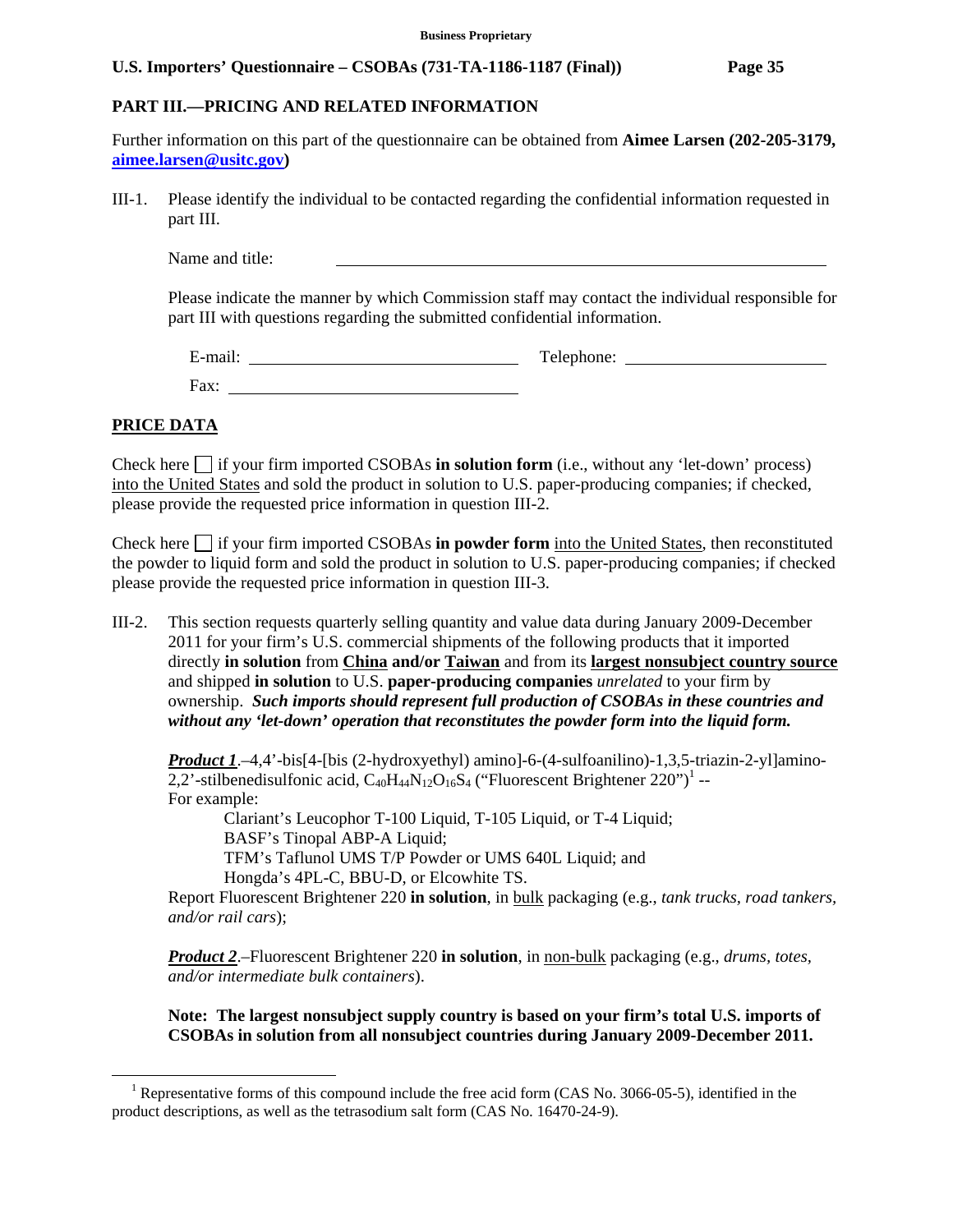### **PART III.—PRICING AND RELATED INFORMATION***--Continued*

### III-2.--*Continued*

Please note that the total quarterly sales values, on a shipment basis, should be reported two ways:

(1) **Delivered** to U.S. customers (paper companies)--

 **Please report transactions on a delivered sales basis**. The total quarterly quantities should correspond to sales values shown on a delivered shipment basis. Total dollar figures should reflect the FINAL NET amount paid to your firm (i.e., should be net of all deductions for discounts, allowances, rebates, and the value of returned goods).

And, to the extent possible,

 (2) **Estimated f.o.b. U.S. port(s)-of-entry, excluding all U.S.-inland freight,** to U.S. customers (paper companies)--

 Deduct from the delivered price (a) an estimate of U.S.-inland freight and shipping charges from your U.S. shipping point(s) to the U.S. customers and (b) an estimate of any U.S.-inland freight from your firm's U.S. port(s)-of-entry to its non-port U.S. shipping points, and report the resulting estimated f.o.b. U.S. port(s)-of-entry sales value. **Please report transactions only where your firm can report values on an (estimated) f.o.b. U.S. port(s)-of-entry sales basis**.

 The total quarterly quantities should correspond to sales values shown on the estimated f.o.b. U.S. port(s)-of-entry basis. Total dollar figures should reflect the FINAL NET return to your firm (i.e., should be net of all deduction for discounts, allowances, rebates, absorbed freight, and the value of returned goods).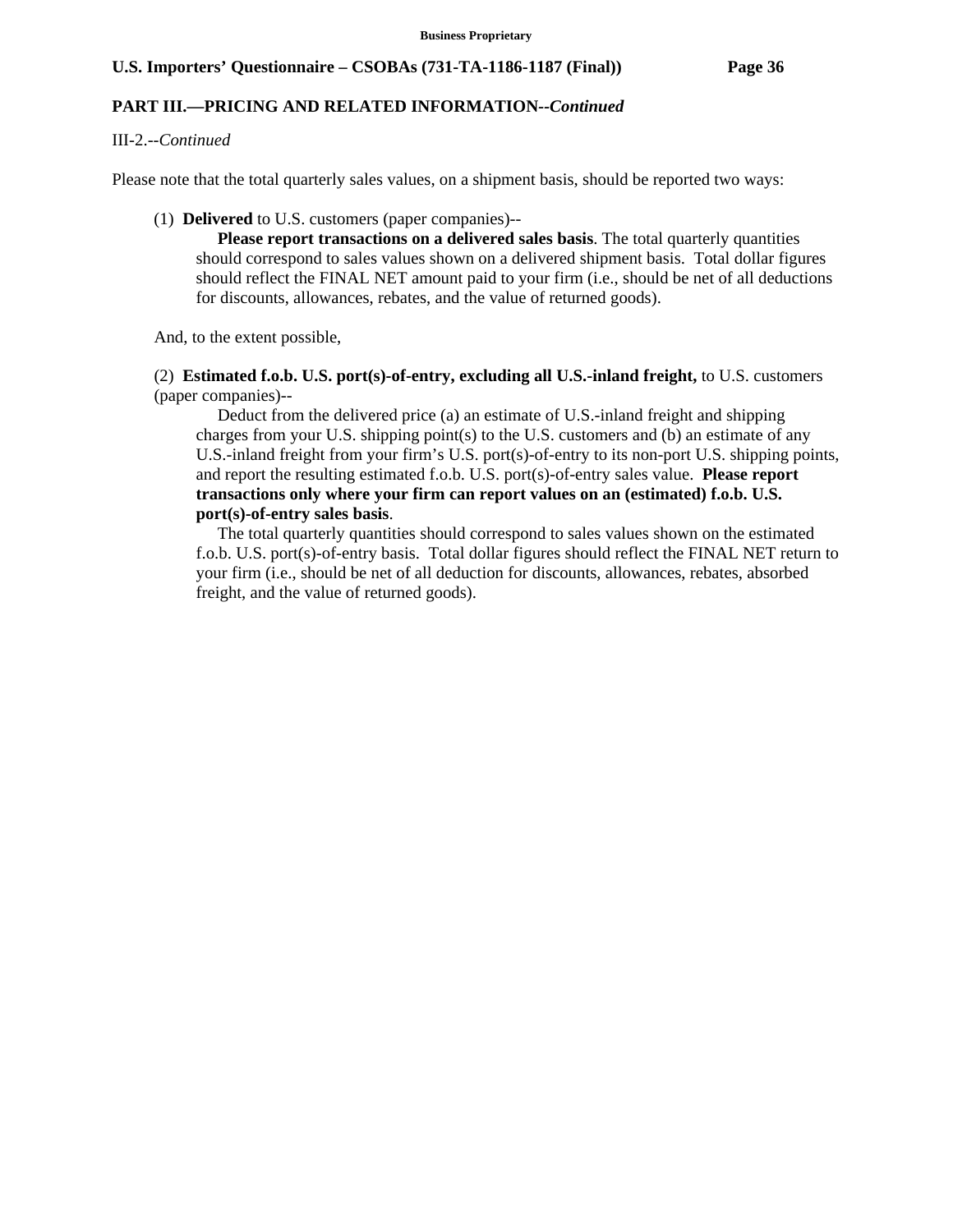### **PART III.—PRICING AND RELATED INFORMATION***--Continued*

III-2a. **Pricing data.**—Please report below the quarterly price data for the specified pricing products<sup>1</sup> imported by your firm directly **from China in solution** and sold by your firm **in solution** to U.S. **paper-producing companies** *unrelated* by ownership to your firm.

### **Please note that value is requested in ACTUAL DOLLARS not \$1,000s dollars.**

### **CHINA**

|                                                                                                  |                                        |                                     | <b>Product 1</b>                       |                                        |                        |                                   |  |  |
|--------------------------------------------------------------------------------------------------|----------------------------------------|-------------------------------------|----------------------------------------|----------------------------------------|------------------------|-----------------------------------|--|--|
|                                                                                                  | (Quantity in pounds, value in dollars) |                                     |                                        |                                        |                        |                                   |  |  |
| <b>Period of shipment</b>                                                                        | Quantity                               | % active<br>ingredient <sup>2</sup> | <b>Delivered</b><br>value <sup>3</sup> | Quantity                               | % active<br>ingredient | U.S. f.o.b.<br>value <sup>4</sup> |  |  |
| 2009:                                                                                            |                                        |                                     |                                        |                                        |                        |                                   |  |  |
| January-March                                                                                    |                                        |                                     |                                        |                                        |                        |                                   |  |  |
| April-June                                                                                       |                                        |                                     |                                        |                                        |                        |                                   |  |  |
| July-September                                                                                   |                                        |                                     |                                        |                                        |                        |                                   |  |  |
| October-December                                                                                 |                                        |                                     |                                        |                                        |                        |                                   |  |  |
| 2010:<br>January-March                                                                           |                                        |                                     |                                        |                                        |                        |                                   |  |  |
| April-June                                                                                       |                                        |                                     |                                        |                                        |                        |                                   |  |  |
| July-September                                                                                   |                                        |                                     |                                        |                                        |                        |                                   |  |  |
| October-December                                                                                 |                                        |                                     |                                        |                                        |                        |                                   |  |  |
| 2011:<br>January-March                                                                           |                                        |                                     |                                        |                                        |                        |                                   |  |  |
| April-June                                                                                       |                                        |                                     |                                        |                                        |                        |                                   |  |  |
| July-September                                                                                   |                                        |                                     |                                        |                                        |                        |                                   |  |  |
| October-December                                                                                 |                                        |                                     |                                        |                                        |                        |                                   |  |  |
|                                                                                                  |                                        |                                     | <b>Product 2</b>                       |                                        |                        |                                   |  |  |
|                                                                                                  |                                        |                                     |                                        | (Quantity in pounds, value in dollars) |                        |                                   |  |  |
| <b>Period of shipment</b>                                                                        | Quantity                               | % active<br>ingredient <sup>2</sup> | <b>Delivered</b><br>value <sup>3</sup> | Quantity                               | % active<br>ingredient | U.S. f.o.b.<br>value <sup>4</sup> |  |  |
| 2009:                                                                                            |                                        |                                     |                                        |                                        |                        |                                   |  |  |
| January-March                                                                                    |                                        |                                     |                                        |                                        |                        |                                   |  |  |
| April-June                                                                                       |                                        |                                     |                                        |                                        |                        |                                   |  |  |
| July-September                                                                                   |                                        |                                     |                                        |                                        |                        |                                   |  |  |
| October-December                                                                                 |                                        |                                     |                                        |                                        |                        |                                   |  |  |
| 2010:                                                                                            |                                        |                                     |                                        |                                        |                        |                                   |  |  |
| January-March                                                                                    |                                        |                                     |                                        |                                        |                        |                                   |  |  |
| April-June                                                                                       |                                        |                                     |                                        |                                        |                        |                                   |  |  |
| July-September                                                                                   |                                        |                                     |                                        |                                        |                        |                                   |  |  |
| October-December                                                                                 |                                        |                                     |                                        |                                        |                        |                                   |  |  |
| 2011:                                                                                            |                                        |                                     |                                        |                                        |                        |                                   |  |  |
| January-March                                                                                    |                                        |                                     |                                        |                                        |                        |                                   |  |  |
| April-June                                                                                       |                                        |                                     |                                        |                                        |                        |                                   |  |  |
| July-September                                                                                   |                                        |                                     |                                        |                                        |                        |                                   |  |  |
| October-December<br>$1$ Dirichar product definitions are provided on the first page of Dept III. |                                        |                                     |                                        |                                        |                        |                                   |  |  |

<sup>1</sup> Pricing product definitions are provided on the first page of Part III.<br>
<sup>2</sup> The weighted average percentage of active ingredients contained for each quarterly quantity figure.<br>
<sup>3</sup> Net values (*i.e.*, gross sales val your U.S. customers. 4

 Net values (*i.e.*, gross sales values less all discounts, allowances, rebates, absorbed freight, and the value of returned goods), **f.o.b.** your U.S. port(s)-of-entry, estimated to exclude U.S.-inland freight.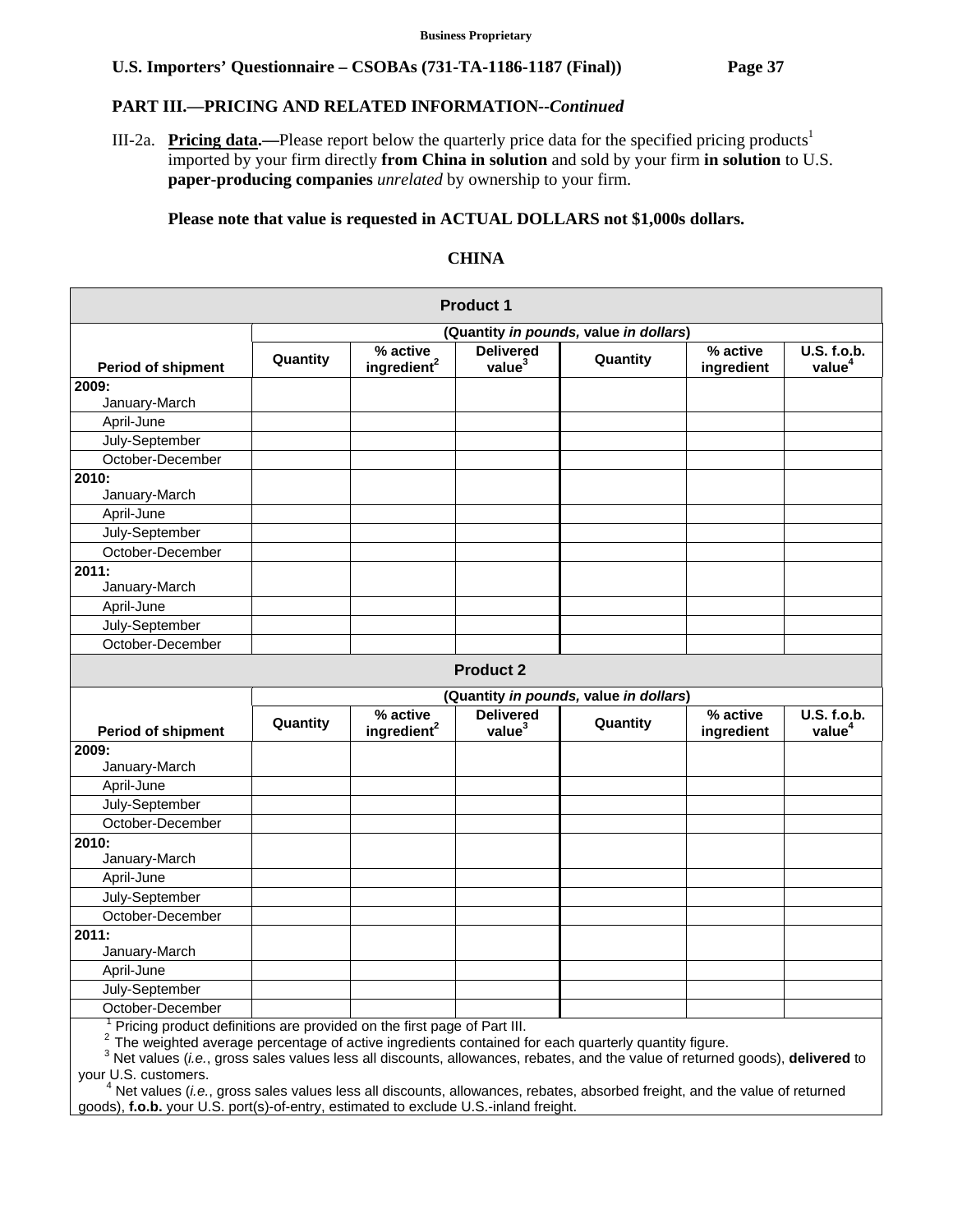### **PART III.—PRICING AND RELATED INFORMATION***--Continued*

III-2b. **Pricing data.—**Please report below the quarterly price data for the specified pricing products<sup>1</sup> imported by your firm directly **from Taiwan in solution** and sold by your firm **in solution** to U.S. **paper-producing companies** *unrelated* by ownership to your firm.

### **Please note that value is requested in ACTUAL DOLLARS not \$1,000s dollars.**

## **TAIWAN**

|                                                                            |                                        |                                     | <b>Product 1</b>                       |                                        |                        |                                   |  |  |
|----------------------------------------------------------------------------|----------------------------------------|-------------------------------------|----------------------------------------|----------------------------------------|------------------------|-----------------------------------|--|--|
|                                                                            | (Quantity in pounds, value in dollars) |                                     |                                        |                                        |                        |                                   |  |  |
| <b>Period of shipment</b>                                                  | Quantity                               | % active<br>ingredient <sup>2</sup> | <b>Delivered</b><br>value <sup>3</sup> | Quantity                               | % active<br>ingredient | U.S. f.o.b.<br>value <sup>4</sup> |  |  |
| 2009:                                                                      |                                        |                                     |                                        |                                        |                        |                                   |  |  |
| January-March                                                              |                                        |                                     |                                        |                                        |                        |                                   |  |  |
| April-June                                                                 |                                        |                                     |                                        |                                        |                        |                                   |  |  |
| July-September                                                             |                                        |                                     |                                        |                                        |                        |                                   |  |  |
| October-December                                                           |                                        |                                     |                                        |                                        |                        |                                   |  |  |
| 2010:<br>January-March                                                     |                                        |                                     |                                        |                                        |                        |                                   |  |  |
| April-June                                                                 |                                        |                                     |                                        |                                        |                        |                                   |  |  |
| July-September                                                             |                                        |                                     |                                        |                                        |                        |                                   |  |  |
| October-December                                                           |                                        |                                     |                                        |                                        |                        |                                   |  |  |
| 2011:<br>January-March                                                     |                                        |                                     |                                        |                                        |                        |                                   |  |  |
| April-June                                                                 |                                        |                                     |                                        |                                        |                        |                                   |  |  |
| July-September                                                             |                                        |                                     |                                        |                                        |                        |                                   |  |  |
| October-December                                                           |                                        |                                     |                                        |                                        |                        |                                   |  |  |
|                                                                            |                                        |                                     | <b>Product 2</b>                       |                                        |                        |                                   |  |  |
|                                                                            |                                        |                                     |                                        | (Quantity in pounds, value in dollars) |                        |                                   |  |  |
|                                                                            | Quantity                               | % active                            | <b>Delivered</b><br>value <sup>3</sup> | Quantity                               | % active               | U.S. f.o.b.<br>value <sup>4</sup> |  |  |
| <b>Period of shipment</b><br>2009:                                         |                                        | ingredient <sup>2</sup>             |                                        |                                        | ingredient             |                                   |  |  |
| January-March                                                              |                                        |                                     |                                        |                                        |                        |                                   |  |  |
| April-June                                                                 |                                        |                                     |                                        |                                        |                        |                                   |  |  |
| July-September                                                             |                                        |                                     |                                        |                                        |                        |                                   |  |  |
| October-December                                                           |                                        |                                     |                                        |                                        |                        |                                   |  |  |
| 2010:                                                                      |                                        |                                     |                                        |                                        |                        |                                   |  |  |
| January-March                                                              |                                        |                                     |                                        |                                        |                        |                                   |  |  |
| April-June                                                                 |                                        |                                     |                                        |                                        |                        |                                   |  |  |
| July-September                                                             |                                        |                                     |                                        |                                        |                        |                                   |  |  |
| October-December                                                           |                                        |                                     |                                        |                                        |                        |                                   |  |  |
| 2011:                                                                      |                                        |                                     |                                        |                                        |                        |                                   |  |  |
| January-March                                                              |                                        |                                     |                                        |                                        |                        |                                   |  |  |
| April-June                                                                 |                                        |                                     |                                        |                                        |                        |                                   |  |  |
| July-September                                                             |                                        |                                     |                                        |                                        |                        |                                   |  |  |
| October-December                                                           |                                        |                                     |                                        |                                        |                        |                                   |  |  |
| $1$ Driging product definitions are provided an the first pege of Dert III |                                        |                                     |                                        |                                        |                        |                                   |  |  |

Pricing product definitions are provided on the first page of Part III.<br>
<sup>2</sup> The weighted average percentage of active ingredients contained for each quarterly quantity figure.<br>
<sup>3</sup> Net values (*i.e.*, gross sales values your U.S. customers. 4

 Net values (*i.e.*, gross sales values less all discounts, allowances, rebates, absorbed freight, and the value of returned goods), **f.o.b.** your U.S. port(s)-of-entry, estimated to exclude U.S.-inland freight.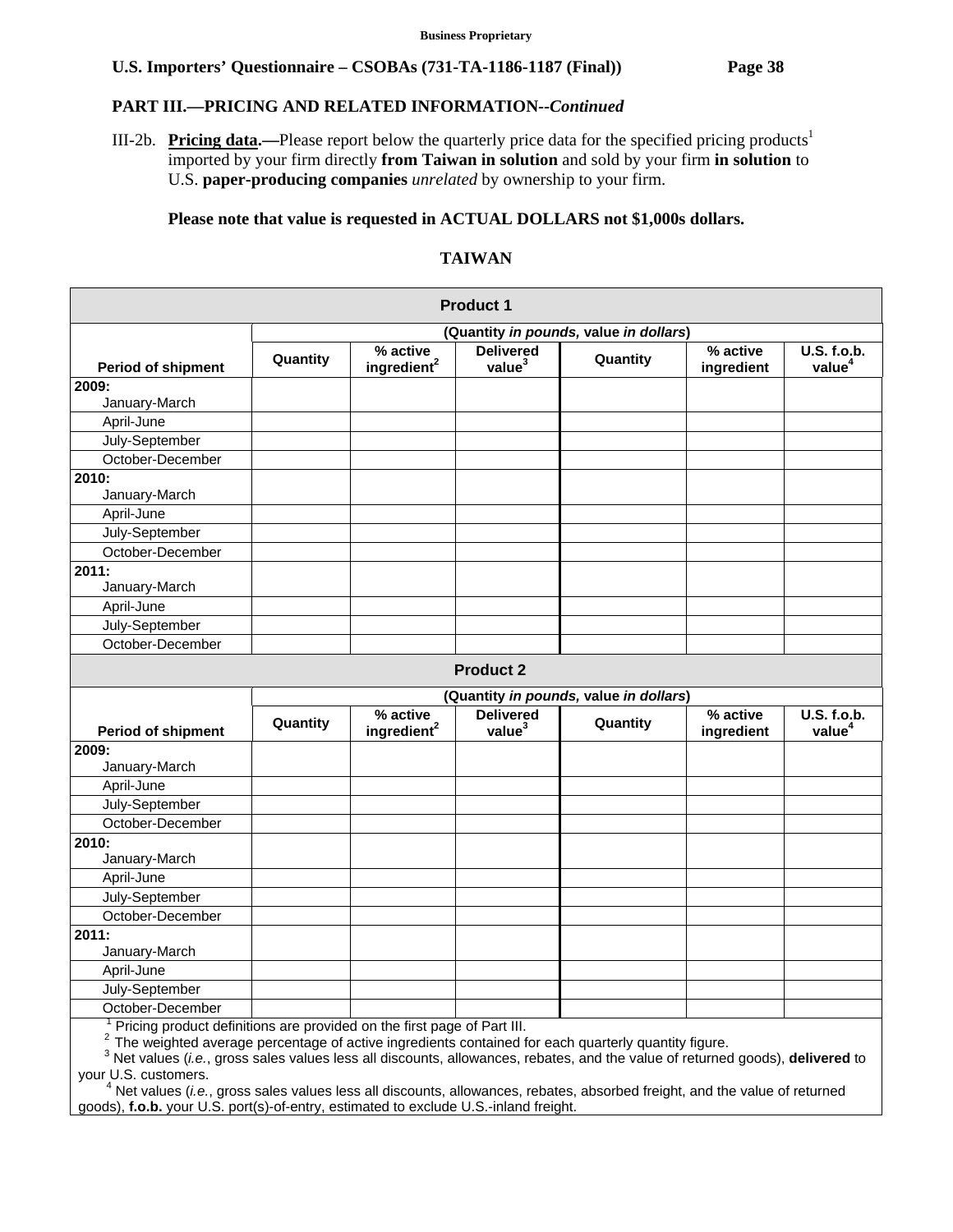### **PART III.—PRICING AND RELATED INFORMATION***--Continued*

III-2c. **Pricing data.—**Please report below the quarterly price data for the specified pricing products<sup>1</sup> **imported** by your firm directly **from its largest nonsubject country source in solution** and sold by your firm **in solution** to U.S. **paper-producing companies** *unrelated* by ownership to your firm. *Identify the largest nonsubject country source below*.

|                                                                         |          |                                     | <b>Product 1</b>                       |                                        |                        |                                   |
|-------------------------------------------------------------------------|----------|-------------------------------------|----------------------------------------|----------------------------------------|------------------------|-----------------------------------|
|                                                                         |          |                                     |                                        | (Quantity in pounds, value in dollars) |                        |                                   |
| <b>Period of shipment</b>                                               | Quantity | % active<br>ingredient <sup>2</sup> | <b>Delivered</b><br>value <sup>3</sup> | Quantity                               | % active<br>ingredient | U.S. f.o.b.<br>value <sup>4</sup> |
| 2009:                                                                   |          |                                     |                                        |                                        |                        |                                   |
| January-March                                                           |          |                                     |                                        |                                        |                        |                                   |
| April-June                                                              |          |                                     |                                        |                                        |                        |                                   |
| July-September                                                          |          |                                     |                                        |                                        |                        |                                   |
| October-December                                                        |          |                                     |                                        |                                        |                        |                                   |
| 2010:                                                                   |          |                                     |                                        |                                        |                        |                                   |
| January-March                                                           |          |                                     |                                        |                                        |                        |                                   |
| April-June                                                              |          |                                     |                                        |                                        |                        |                                   |
| July-September                                                          |          |                                     |                                        |                                        |                        |                                   |
| October-December                                                        |          |                                     |                                        |                                        |                        |                                   |
| 2011:                                                                   |          |                                     |                                        |                                        |                        |                                   |
| January-March                                                           |          |                                     |                                        |                                        |                        |                                   |
| April-June                                                              |          |                                     |                                        |                                        |                        |                                   |
| July-September                                                          |          |                                     |                                        |                                        |                        |                                   |
| October-December                                                        |          |                                     |                                        |                                        |                        |                                   |
|                                                                         |          |                                     | <b>Product 2</b>                       |                                        |                        |                                   |
|                                                                         |          |                                     |                                        | (Quantity in pounds, value in dollars) |                        |                                   |
| <b>Period of shipment</b>                                               | Quantity | % active<br>ingredient <sup>2</sup> | <b>Delivered</b><br>value <sup>3</sup> | Quantity                               | % active<br>ingredient | U.S. f.o.b.<br>value <sup>4</sup> |
| 2009:                                                                   |          |                                     |                                        |                                        |                        |                                   |
| January-March                                                           |          |                                     |                                        |                                        |                        |                                   |
| April-June                                                              |          |                                     |                                        |                                        |                        |                                   |
| July-September                                                          |          |                                     |                                        |                                        |                        |                                   |
| October-December                                                        |          |                                     |                                        |                                        |                        |                                   |
| 2010:                                                                   |          |                                     |                                        |                                        |                        |                                   |
| January-March                                                           |          |                                     |                                        |                                        |                        |                                   |
| April-June                                                              |          |                                     |                                        |                                        |                        |                                   |
| July-September                                                          |          |                                     |                                        |                                        |                        |                                   |
| October-December                                                        |          |                                     |                                        |                                        |                        |                                   |
| 2011:                                                                   |          |                                     |                                        |                                        |                        |                                   |
| January-March                                                           |          |                                     |                                        |                                        |                        |                                   |
| April-June                                                              |          |                                     |                                        |                                        |                        |                                   |
| July-September                                                          |          |                                     |                                        |                                        |                        |                                   |
| October-December                                                        |          |                                     |                                        |                                        |                        |                                   |
| Pricing product definitions are provided on the first page of Part III. |          |                                     |                                        |                                        |                        |                                   |

# **LARGEST NONSUBJECT COUNTRY**:

 $3$  The weighted average percentage of active ingredients contained for each quarterly quantity figure.<br> $3$  Net values (*i.e.*, gross sales values less all discounts, allowances, rebates, and the value of returned goods),

your U.S. customers. 4 Net values (*i.e.*, gross sales values less all discounts, allowances, rebates, absorbed freight, and the value of returned goods), **f.o.b.** your U.S. port(s)-of-entry, estimated to exclude U.S.-inland freight.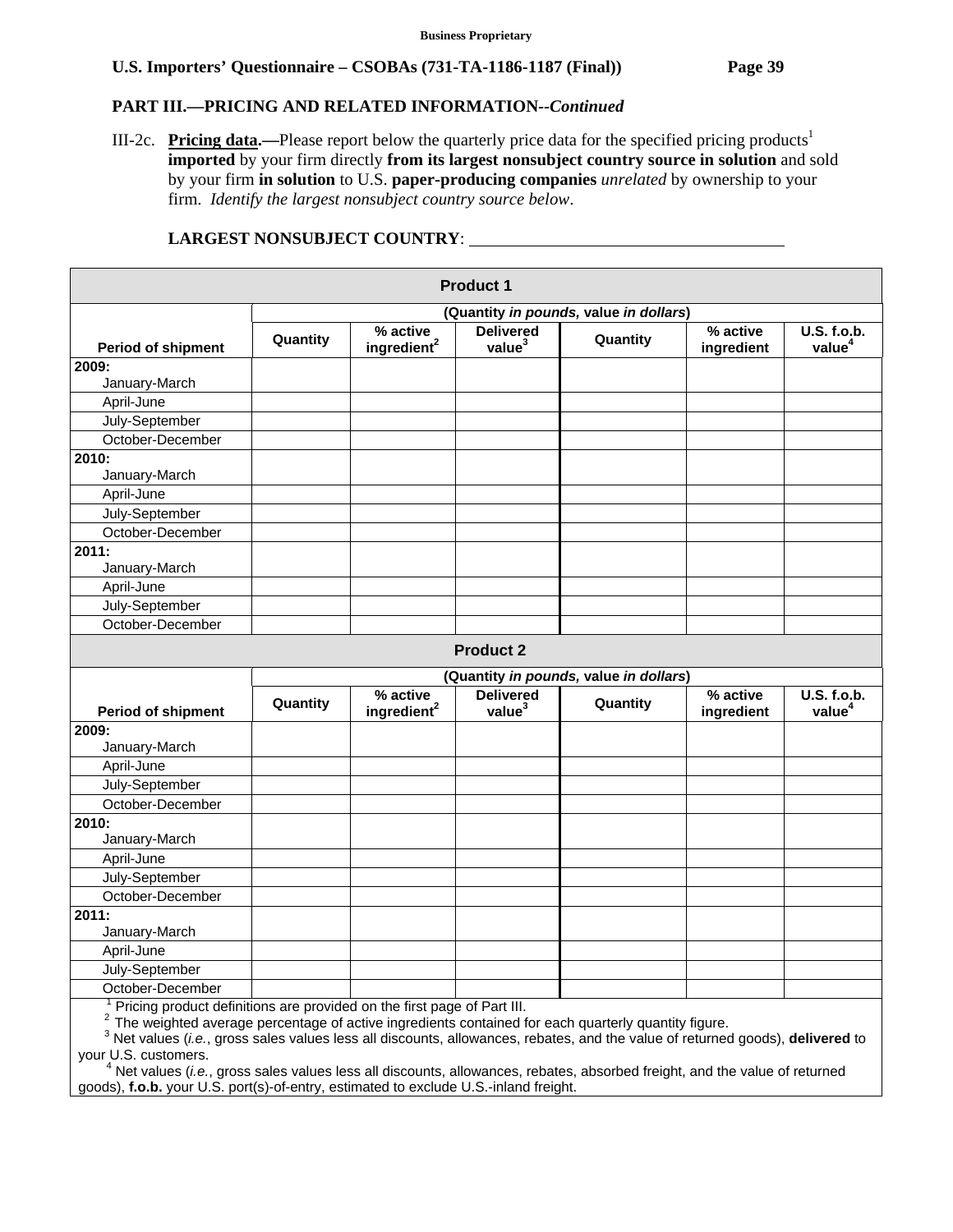### **PART III.—PRICING AND RELATED INFORMATION***--Continued*

III-3. *Report the requested pricing data in this section only if your firm imported CSOBA products in powder form directly from China and/or Taiwan into the United States and then reconstituted (by importer or third party) the powder to the liquid form before selling the products.* 

 This section requests quarterly selling quantity and value data during January 2009-December 2011 for your firm's U.S. commercial shipments of products 1 and 2 (shown on the first page of Part III) that it imported **in powder form** into the United States directly from China and/or Taiwan, then reconstituted the powder to the liquid form and sold the products **in solution** to U.S. **paper-producing companies** *unrelated* to your firm by ownership. **Do not include your firm's U.S. commercial shipments of products 1 and 2 that it imported in powder form and then sold as powder (i.e. without being reconstituted to solution prior to delivery) to U.S. customers in the pricing data.** 

Please note that the total quarterly sales values of the CSOBA products **in solution**, on a shipment basis, should be reported two ways:

(1) **Delivered** to U.S. customers (paper companies) for the products **in solution**--

 **Please report transactions on a delivered sales basis**. The total quarterly quantities should correspond to sales values shown on a delivered shipment basis. Total dollar figures should reflect the FINAL NET amount paid to your firm (i.e., should be net of all deductions for discounts, allowances, rebates, and the value of returned goods).

And, to the extent possible,

 (2) **Estimated f.o.b. U.S. port(s)-of-entry, excluding all U.S.-inland freight,** to U.S. customers (paper companies)--

 Deduct from the delivered price (a) an estimate of U.S.-inland freight and shipping charges from your U.S. shipping point(s) to the U.S. customers and (b) an estimate of any U.S.-inland freight from your firm's U.S. port(s) of entry of the CSOBAs in powder form to its U.S. let-down facilities and any other U.S. shipping points, and report the resulting estimated f.o.b. U.S. port(s)-of-entry sales value (excluding all U.S.-inland freight). **Please report transactions only where your firm can report values f.o.b. U.S. port(s)-of-entry, but excluding all U.S.-inland freight.**

 The total quarterly quantities should correspond to sales values shown on the estimated f.o.b. U.S. port(s)-of-entry, excluding U.S.-inland freight. Total dollar figures should reflect the FINAL NET return to your firm (i.e., should be net of all deduction for discounts, allowances, rebates, absorbed freight, and the value of returned goods).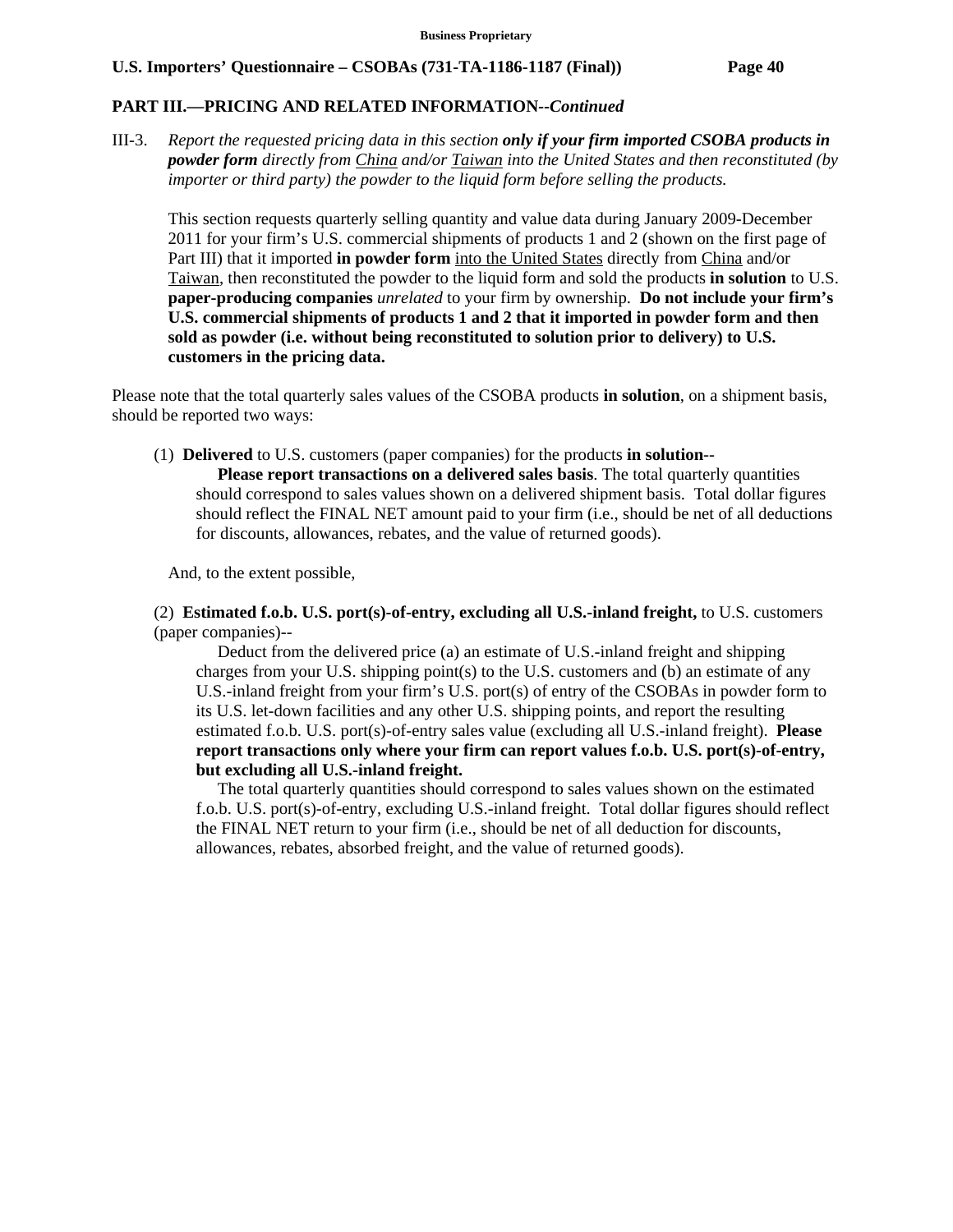## **PART III.—PRICING AND RELATED INFORMATION***--Continued*

III-3a. **Pricing data.**—Please report below the quarterly price data for the specified pricing products<sup>1</sup> imported by your firm directly **from China in powder form**, then reconstituted into liquid form and sold by your firm **in solution** to U.S. **paper-producing companies** *unrelated* by ownership to your firm. **Please note that value is requested in ACTUAL DOLLARS not \$1,000s dollars.**

#### **Product 1 Period of shipment (Quantity** *in pounds,* **value** *in dollars***) Quantity % active ingredient<sup>2</sup> Delivered**<br>**ingredient<sup>2</sup>** value<sup>3</sup> **value3 Quantity % active ingredient U.S. f.o.b. value4 2009:**  January-March April-June July-September October-December **2010:**  January-March April-June July-September October-December **2011:**  January-March April-June July-September October-December **Product 2 Period of shipment (Quantity** *in pounds,* **value** *in dollars***) Quantity % active ingredient2 Delivered value3 Quantity % active ingredient U.S. f.o.b. value4 2009:**  January-March April-June July-September October-December **2010:**  January-March April-June July-September October-December **2011:**  January-March April-June July-September October-December <sup>1</sup> Pricing product definitions are provided on the first page of Part III.

# **CHINA**

<sup>2</sup> The weighted average percentage of active ingredients contained for each quarterly quantity figure.<br><sup>3</sup> Net values (*i.e.*, gross sales values less all discounts, allowances, rebates, and the value of returned goods),

your U.S. customers. 4

<sup>4</sup> Net values (*i.e.*, gross sales values less all discounts, allowances, rebates, absorbed freight, and the value of returned goods), **f.o.b.** your U.S. port(s)-of-entry, estimated to exclude U.S.-inland freight.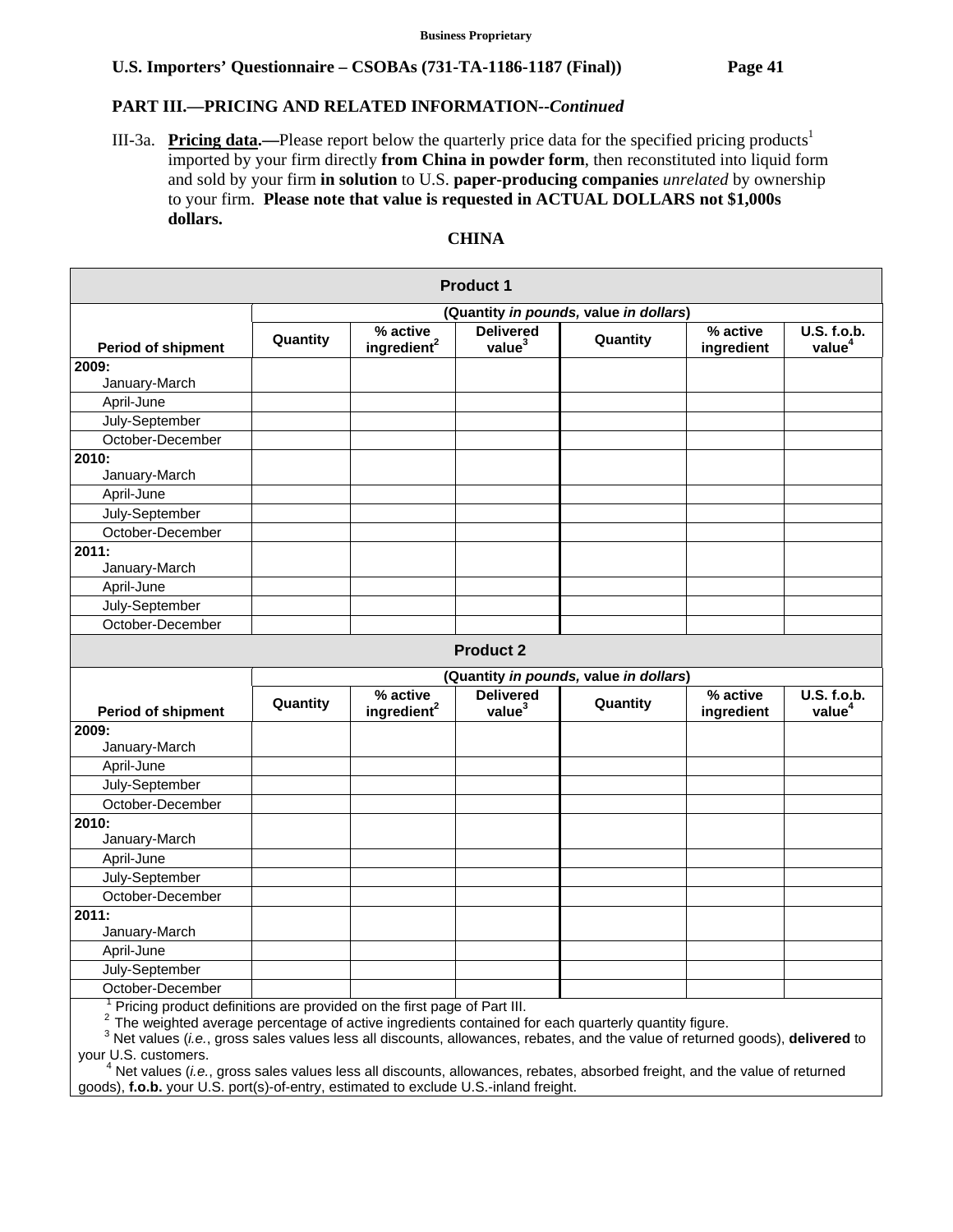# **PART III.—PRICING AND RELATED INFORMATION***--Continued*

III-3b. **Pricing data.—** Please report below the quarterly price data for the specified pricing products<sup>1</sup> imported by your firm directly from Taiwan in powder form, then reconstituted into liquid form and sold by your firm **in solution** to U.S. **paper-producing companies** *unrelated* by ownership to your firm. **Please note that value is requested in ACTUAL DOLLARS not \$1,000s dollars.**

#### **Product 1 Period of shipment (Quantity** *in pounds,* **value** *in dollars***) Quantity % active ingredient<sup>2</sup> Delivered**<br>**ingredient<sup>2</sup>** value<sup>3</sup> **value3 Quantity % active ingredient U.S. f.o.b. value4 2009:**  January-March April-June July-September October-December **2010:**  January-March April-June July-September October-December **2011:**  January-March April-June July-September October-December **Product 2 Period of shipment (Quantity** *in pounds,* **value** *in dollars***) Quantity % active ingredient2 Delivered value3 Quantity % active ingredient U.S. f.o.b. value4 2009:**  January-March April-June July-September October-December **2010:**  January-March April-June July-September October-December **2011:**  January-March April-June July-September October-December <sup>1</sup> Pricing product definitions are provided on the first page of Part III.

**TAIWAN** 

<sup>2</sup> The weighted average percentage of active ingredients contained for each quarterly quantity figure.<br><sup>3</sup> Net values (*i.e.*, gross sales values less all discounts, allowances, rebates, and the value of returned goods),

your U.S. customers. 4

<sup>4</sup> Net values (*i.e.*, gross sales values less all discounts, allowances, rebates, absorbed freight, and the value of returned goods), **f.o.b.** your U.S. port(s)-of-entry, estimated to exclude U.S.-inland freight.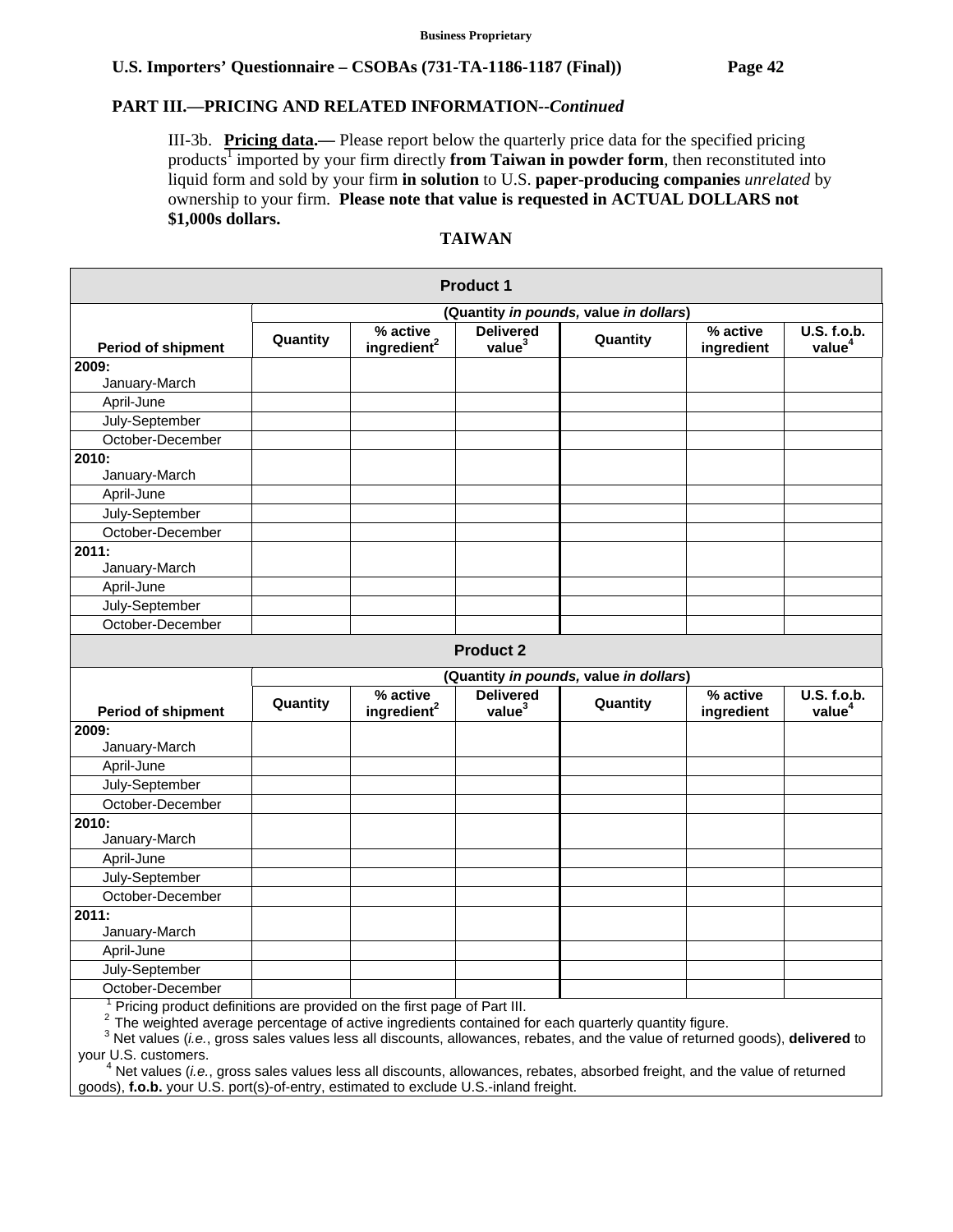### **PART III.—PRICING AND RELATED INFORMATION***--Continued*

III-3c. **Pricing data.**— Please report below the quarterly price data for the specified pricing products<sup>1</sup> imported by your firm directly **from its largest nonsubject country source**, then reconstituted into liquid form and sold by your firm **in solution** to U.S. **paper-producing companies** *unrelated* by ownership to your firm.

|                                                                                                                                                                                          |          |                                     | <b>Product 1</b>                       |                                        |                        |                                          |
|------------------------------------------------------------------------------------------------------------------------------------------------------------------------------------------|----------|-------------------------------------|----------------------------------------|----------------------------------------|------------------------|------------------------------------------|
|                                                                                                                                                                                          |          |                                     |                                        | (Quantity in pounds, value in dollars) |                        |                                          |
| <b>Period of shipment</b>                                                                                                                                                                | Quantity | % active<br>ingredient <sup>2</sup> | <b>Delivered</b><br>value <sup>3</sup> | Quantity                               | % active<br>ingredient | U.S. f.o.b.<br>value <sup>4</sup>        |
| 2009:                                                                                                                                                                                    |          |                                     |                                        |                                        |                        |                                          |
| January-March                                                                                                                                                                            |          |                                     |                                        |                                        |                        |                                          |
| April-June                                                                                                                                                                               |          |                                     |                                        |                                        |                        |                                          |
| July-September                                                                                                                                                                           |          |                                     |                                        |                                        |                        |                                          |
| October-December                                                                                                                                                                         |          |                                     |                                        |                                        |                        |                                          |
| 2010:                                                                                                                                                                                    |          |                                     |                                        |                                        |                        |                                          |
| January-March                                                                                                                                                                            |          |                                     |                                        |                                        |                        |                                          |
| April-June                                                                                                                                                                               |          |                                     |                                        |                                        |                        |                                          |
| July-September                                                                                                                                                                           |          |                                     |                                        |                                        |                        |                                          |
| October-December                                                                                                                                                                         |          |                                     |                                        |                                        |                        |                                          |
| 2011:                                                                                                                                                                                    |          |                                     |                                        |                                        |                        |                                          |
| January-March                                                                                                                                                                            |          |                                     |                                        |                                        |                        |                                          |
| April-June                                                                                                                                                                               |          |                                     |                                        |                                        |                        |                                          |
| July-September                                                                                                                                                                           |          |                                     |                                        |                                        |                        |                                          |
| October-December                                                                                                                                                                         |          |                                     |                                        |                                        |                        |                                          |
|                                                                                                                                                                                          |          |                                     | <b>Product 2</b>                       |                                        |                        |                                          |
|                                                                                                                                                                                          |          |                                     |                                        | (Quantity in pounds, value in dollars) |                        |                                          |
| <b>Period of shipment</b>                                                                                                                                                                | Quantity | % active<br>ingredient <sup>2</sup> | <b>Delivered</b><br>value <sup>3</sup> | Quantity                               | % active<br>ingredient | <b>U.S. f.o.b.</b><br>value <sup>4</sup> |
| 2009:                                                                                                                                                                                    |          |                                     |                                        |                                        |                        |                                          |
| January-March                                                                                                                                                                            |          |                                     |                                        |                                        |                        |                                          |
| April-June                                                                                                                                                                               |          |                                     |                                        |                                        |                        |                                          |
| July-September                                                                                                                                                                           |          |                                     |                                        |                                        |                        |                                          |
| October-December                                                                                                                                                                         |          |                                     |                                        |                                        |                        |                                          |
| 2010:<br>January-March                                                                                                                                                                   |          |                                     |                                        |                                        |                        |                                          |
| April-June                                                                                                                                                                               |          |                                     |                                        |                                        |                        |                                          |
| July-September                                                                                                                                                                           |          |                                     |                                        |                                        |                        |                                          |
| October-December                                                                                                                                                                         |          |                                     |                                        |                                        |                        |                                          |
| 2011:                                                                                                                                                                                    |          |                                     |                                        |                                        |                        |                                          |
| January-March                                                                                                                                                                            |          |                                     |                                        |                                        |                        |                                          |
| April-June                                                                                                                                                                               |          |                                     |                                        |                                        |                        |                                          |
| July-September                                                                                                                                                                           |          |                                     |                                        |                                        |                        |                                          |
| October-December                                                                                                                                                                         |          |                                     |                                        |                                        |                        |                                          |
| Pricing product definitions are provided on the first page of Part III.<br>$2\degree$ The weighted average perceptage of active ingredients contained for each quarterly quantity figure |          |                                     |                                        |                                        |                        |                                          |

# **LARGEST NONSUBJECT COUNTRY**:

⊺ The weighted average percentage of active ingredients contained for each quarterly quantity figure.<br><sup>3</sup> Net values (*i.e.*, gross sales values less all discounts, allowances, rebates, and the value of returned goods), your U.S. customers. 4

 Net values (*i.e.*, gross sales values less all discounts, allowances, rebates, absorbed freight, and the value of returned goods), **f.o.b.** your U.S. port(s)-of-entry, estimated to exclude U.S.-inland freight.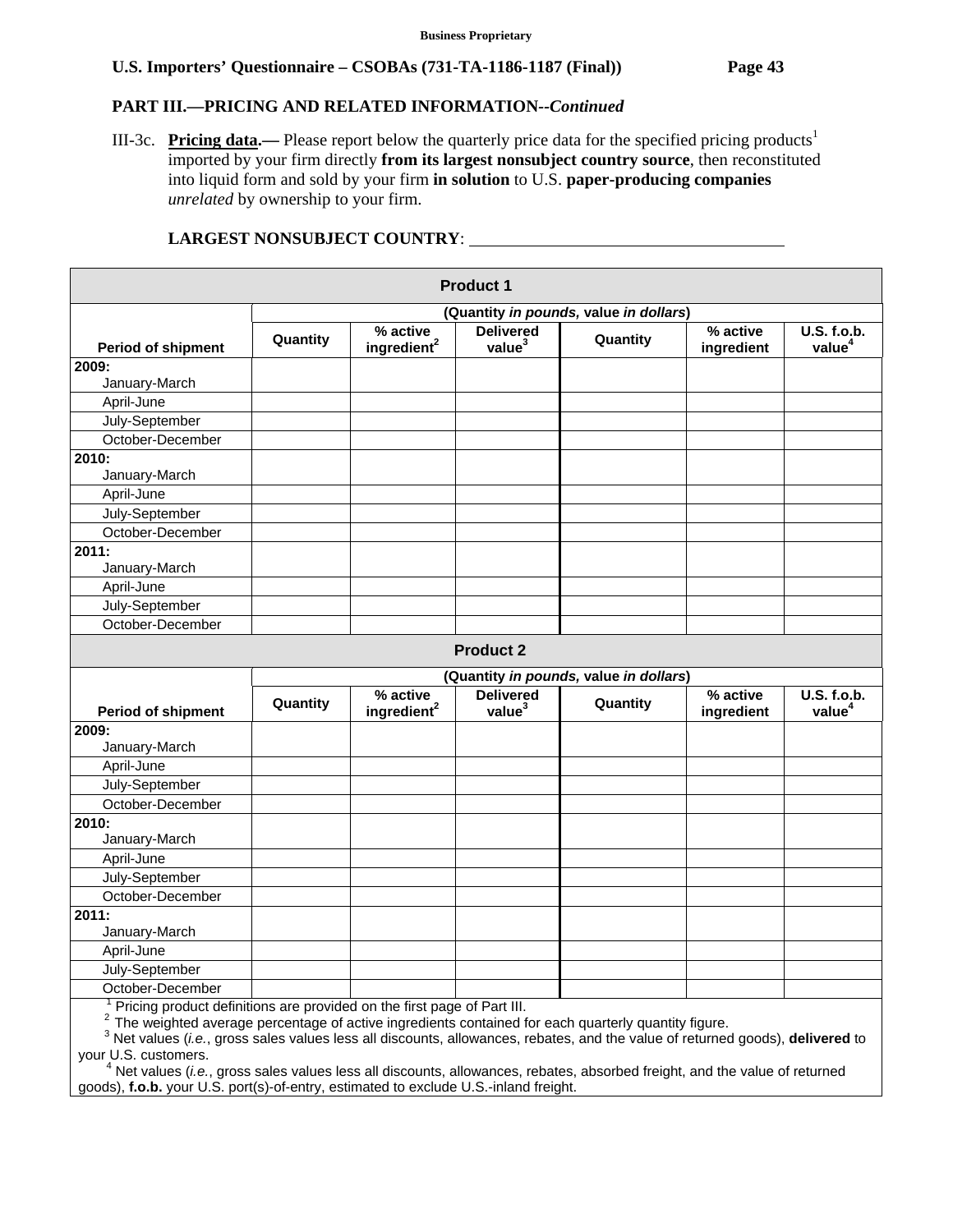# **PART III.—PRICING AND RELATED INFORMATION***--Continued*

III-3d. **Let-down value.—**Please report for products 1 and 2 that your firm imported from China and/or Taiwan in the **powder form** an estimate of the percentage share of your firm's *delivered* selling prices (on a per pound basis) of the products **in solution**, reported in sections III-3a and III-3b, accounted for by the cost of the let-down process used to reconstitute the powder form of the imported products to the liquid form. Please report as an annual average for each country, product, and year reported.

|                      | <b>Calendar years</b> |      |      |  |  |
|----------------------|-----------------------|------|------|--|--|
|                      | 2009                  | 2010 | 2011 |  |  |
|                      | <b>Percent</b>        |      |      |  |  |
| China                |                       |      |      |  |  |
| Product 1            |                       |      |      |  |  |
| Product <sub>2</sub> |                       |      |      |  |  |
| <b>Taiwan</b>        |                       |      |      |  |  |
| Product 1            |                       |      |      |  |  |
| Product 2            |                       |      |      |  |  |

III-4. **Price setting.--** How does your firm determine the prices that it charges for sales of CSOBAs (*check all that apply*)? If your firm issues price lists, please submit sample pages of a recent list.

| Transaction<br>b٧<br>transaction | <b>Contracts</b> | <b>Set</b><br>price<br>lists | <b>Other</b> | If other, describe |
|----------------------------------|------------------|------------------------------|--------------|--------------------|
|                                  |                  |                              |              |                    |

III-5. **Discount policy.--** Please indicate and describe your firm's discount policies for sales of its imported CSOBAs from China and/or Taiwan .

| Quantity<br>discounts | Annual<br>total<br>volume<br>discounts | No<br>discount<br>policy | <b>Other</b> | <b>Describe</b> |
|-----------------------|----------------------------------------|--------------------------|--------------|-----------------|
|                       |                                        |                          |              |                 |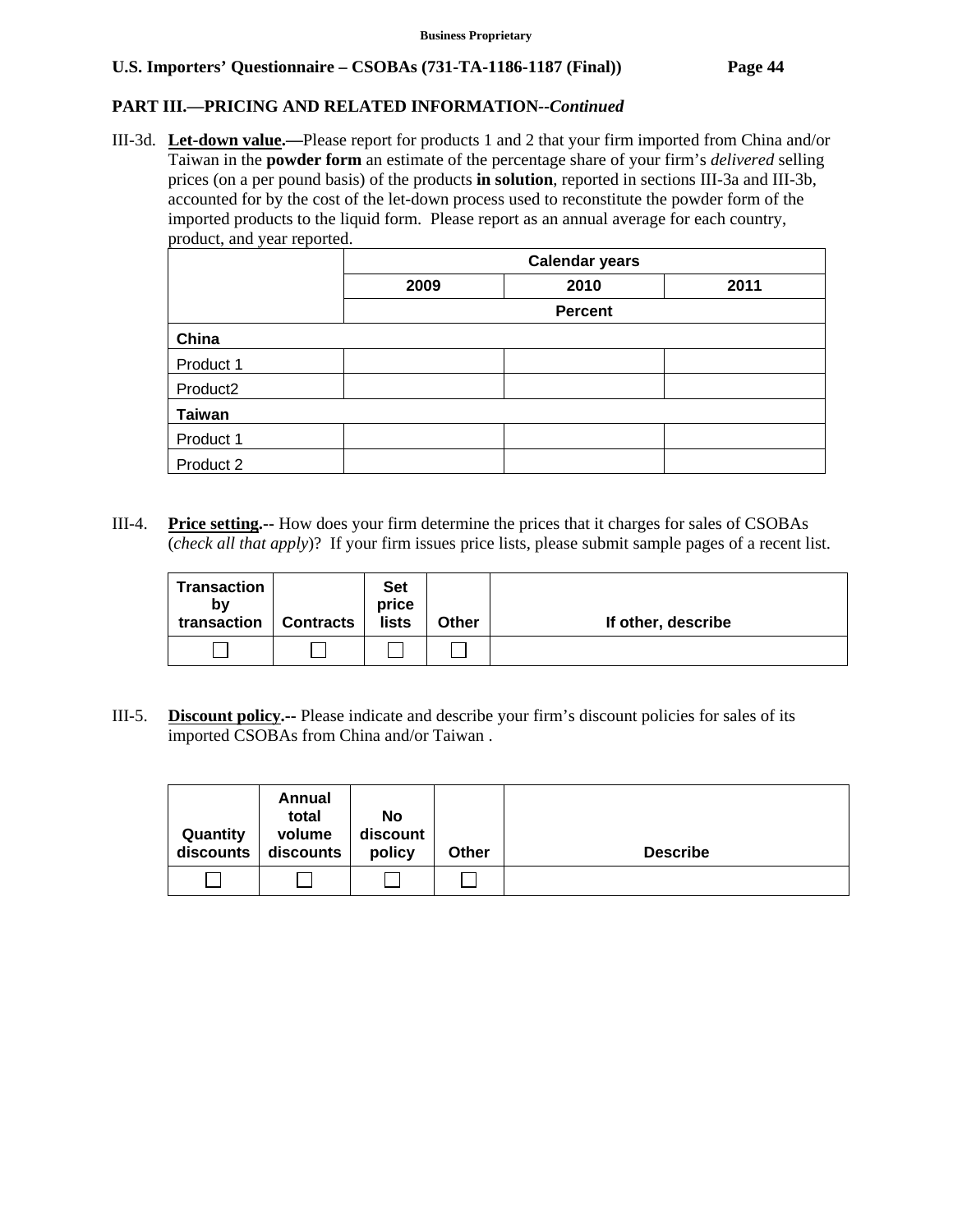### **PART III.—PRICING AND RELATED INFORMATION***--Continued*

#### III-6. **Pricing terms for CSOBAs.--**

(a) What are your firm's typical sales terms for CSOBAs imported from China?

| Net 30 days | Net 60 days | 2/10 net 30 days | Other (specify) |
|-------------|-------------|------------------|-----------------|
|             |             |                  |                 |

(b) On what basis are your prices of imported CSOBAs from China usually quoted *(check one)*?

| <b>Delivered</b> | F.o.b. | If f.o.b., specify point |
|------------------|--------|--------------------------|
|                  |        |                          |

(c) What are your firm's typical sales terms for CSOBAs imported from Taiwan?

| Net 30 days | Net 60 days | 2/10 net 30 days | Other (specify) |
|-------------|-------------|------------------|-----------------|
|             |             |                  |                 |

(d) On what basis are your prices of imported CSOBAs from Taiwan usually quoted *(check one)*?

| <b>Delivered</b> | F.o.b. | If f.o.b., specify point |
|------------------|--------|--------------------------|
|                  |        |                          |

III-7. **Contract versus spot.--**Approximately what share of your firm's sales of CSOBAs imported from China or Taiwan in 2010 were on a (1) long-term contract basis, (2) short-term contract basis, and (3) spot sales basis?

| Type of sale                                                                       | <b>Share of</b><br>2010 sales |   |
|------------------------------------------------------------------------------------|-------------------------------|---|
| Long-term contracts (multiple deliveries for more<br>than 12 months)               |                               | ℅ |
| <b>Short-term contracts</b> (multiple deliveries up to and<br>including 12 months) |                               | ℅ |
| <b>Spot sales</b> (for a single delivery)                                          |                               | % |
| Total                                                                              | 100                           | ℅ |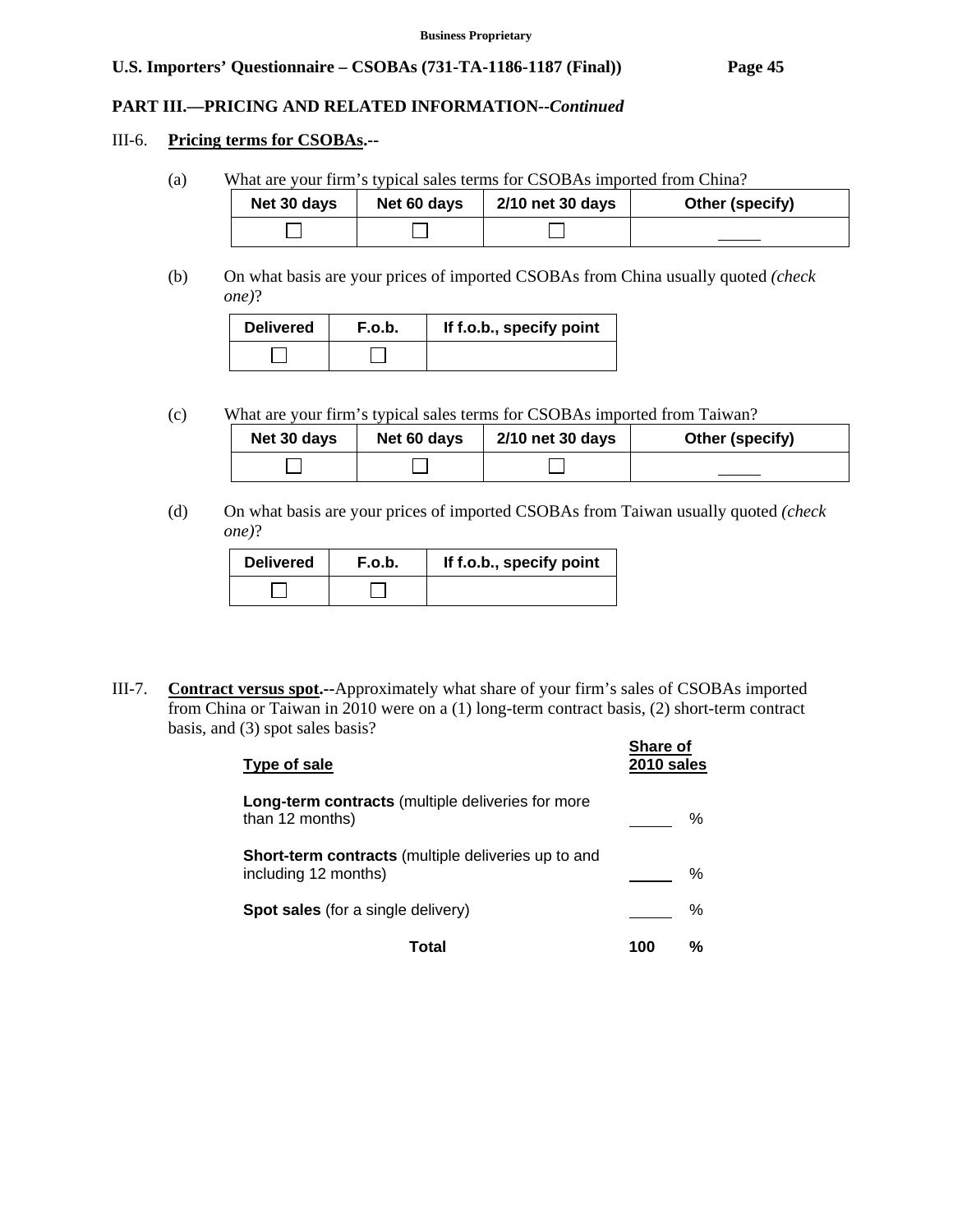# **PART III.—PRICING AND RELATED INFORMATION***--Continued*

III-8. **Contract provisions.—** Please fill out the table with respect to provisions of your typical sales contracts for CSOBAs that your firm imported from China  $\Box$  and/or Taiwan  $\Box$  (*check all countries that apply*) (or check "not applicable" if your firm does not sell on a long term and/or short term contract basis).

| <b>Typical sales contract</b><br>provisions | <b>Item</b>    | <b>Short term contracts</b><br>(multiple deliveries up to<br>and including 12 months) | Long term contracts<br>(multiple deliveries for more<br>than 12 months) |
|---------------------------------------------|----------------|---------------------------------------------------------------------------------------|-------------------------------------------------------------------------|
| Average contract duration                   | Number of days |                                                                                       |                                                                         |
| Price renegotiation (during the             | Yes            |                                                                                       |                                                                         |
| contract period)                            | No             |                                                                                       |                                                                         |
|                                             | Quantity       |                                                                                       |                                                                         |
| Fixed quantity and/or price                 | Price          |                                                                                       |                                                                         |
|                                             | <b>Both</b>    |                                                                                       |                                                                         |
|                                             | Yes            |                                                                                       |                                                                         |
| Meet or release provision                   | No             |                                                                                       |                                                                         |
| Not applicable                              |                |                                                                                       |                                                                         |

III-9. **Lead times.--**What is your share of sales of CSOBAs imported from China and/or Taiwan both from inventory and produced to order and what is the average lead time between a customer's order and the date of delivery for your firm's sales of CSOBAs?

**China:** 

| <b>Source</b>                         | Share of<br>2011 sales        | Lead time<br>(days) |
|---------------------------------------|-------------------------------|---------------------|
| From your U.S. inventory              | %                             |                     |
| From foreign manufacturers' inventory | %                             |                     |
| Produced to order                     | %                             |                     |
| <b>Total</b>                          | 100 %                         |                     |
| <b>Taiwan:</b>                        |                               |                     |
| <b>Source</b>                         | Share of<br><b>2011 sales</b> | Lead time<br>(days) |
| From your U.S. inventory              | %                             |                     |
|                                       |                               |                     |
| From foreign manufacturers' inventory | %                             |                     |
| Produced to order                     | %                             |                     |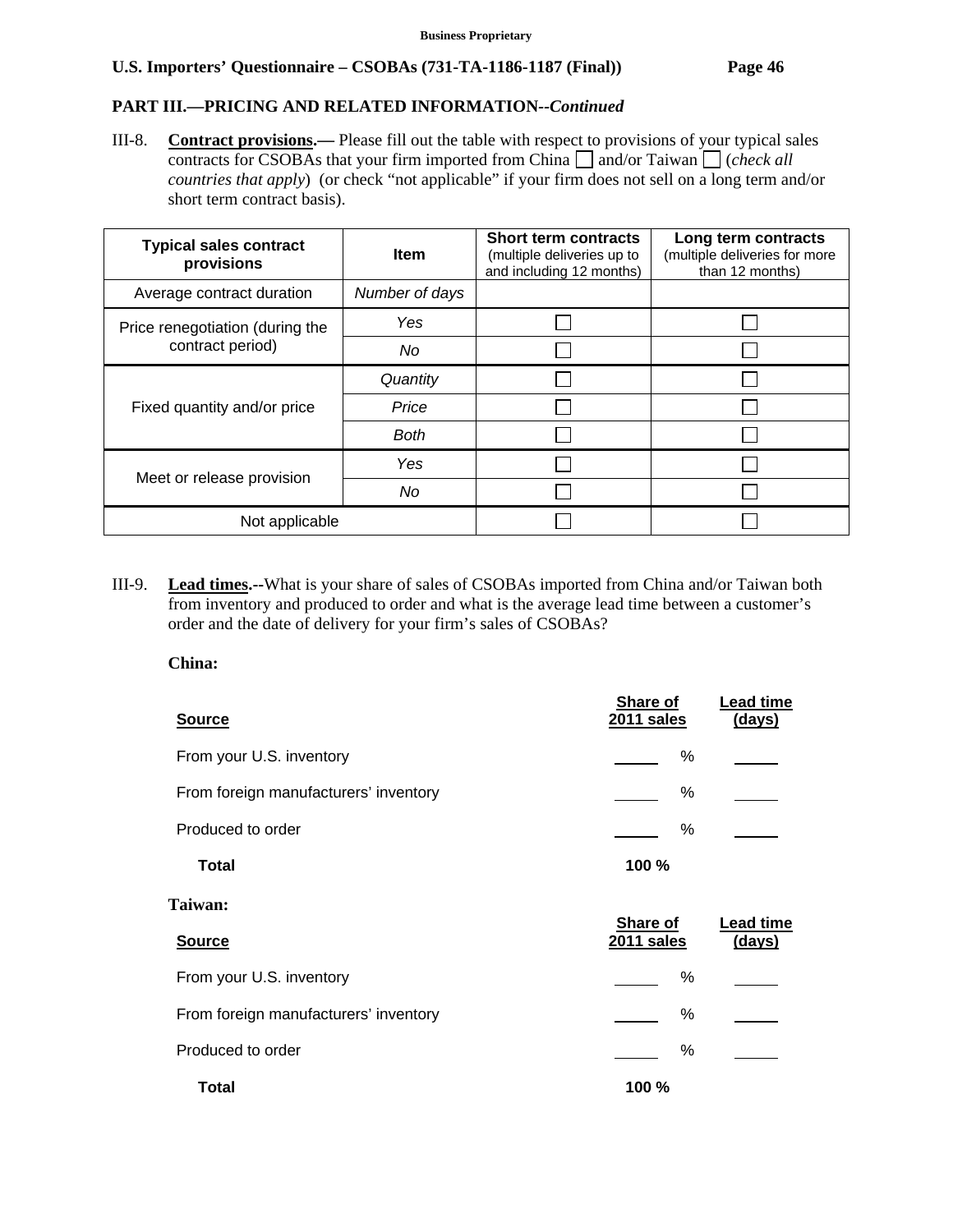### **PART III.—PRICING AND RELATED INFORMATION***--Continued*

#### III-10. **Shipping information.—**

- (a) What is the approximate percentage of the total delivered cost of CSOBAs from China and/or Taiwan (*check all countries that apply*) that is accounted for by U.S. inland transportation costs? percent.
- (b) Who generally arranges the transportation to your customers' locations? Your firm Purchaser *(check one)*
- (c) When you sell CSOBAs from China  $\Box$  and/or Taiwan  $\Box$  (*check all countries that apply*), from where is it shipped? Point of importation  $\Box$  Storage facility  $\Box$  *(check one)*
- (d) Indicate the approximate percentage of your sales of CSOBAs imported from China  $\Box$ and/or Taiwan  $\Box$  (*check all countries that apply*) that are delivered the following distances from your U.S. point of shipment.

| Distance from your U.S. point of shipment | <b>Share</b> |
|-------------------------------------------|--------------|
| Within 100 miles                          | %            |
| 101 to 1,000 miles                        | %            |
| Over 1,000 miles                          | %            |
| Total                                     | 100<br>%     |

III-11. **Geographical shipments.--** Based on the quantity of your firm's U.S. shipments in 2011 as reported in response to questions II-6 and II-8 above, please indicate the percentage share for which each of the following geographic markets account. Please answer this question in reference to your sales to ultimate delivery destinations to customers in the United States.

|                                                                                                                         | Share of U.S.<br>shipments in 2011 |
|-------------------------------------------------------------------------------------------------------------------------|------------------------------------|
| Geographic area                                                                                                         | <u>(in percent)</u>                |
| Northeast.–CT, ME, MA, NH, NJ, NY, PA, RI, and VT.                                                                      |                                    |
| Midwest.-IL, IN, IA, KS, MI, MN, MO, NE, ND, OH, SD, and WI.                                                            |                                    |
| <b>Southeast.–AL, DE, DC, FL, GA, KY, MD, MS, NC, SC, TN, VA, and WV.</b>                                               |                                    |
| <b>Central Southwest.–AR, LA, OK, and TX.</b>                                                                           |                                    |
| <b>Mountains.</b> -AZ, CO, ID, MT, NV, NM, UT, and WY.                                                                  |                                    |
| <b>Pacific Coast.–CA, OR, and WA.</b>                                                                                   |                                    |
| <b>Other.</b> —All other markets in the United States not previously listed, including AK, HI,<br>PR, VI, among others. |                                    |
| Note.--These shares should be calculated from all reported U.S. shipments in 2011 from questions II-6 and II-8.         |                                    |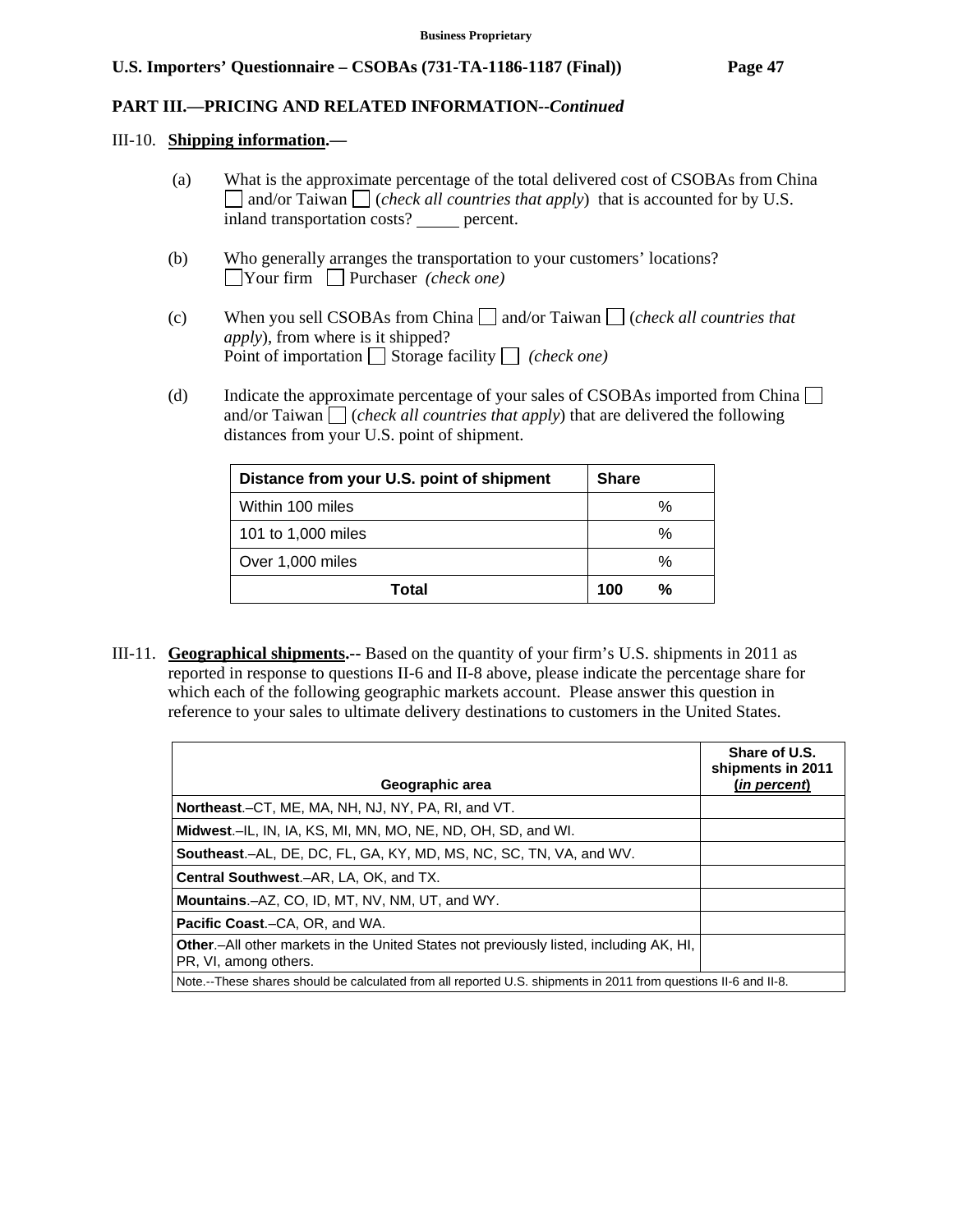# **PART III.—PRICING AND RELATED INFORMATION***--Continued*

III-12. **End uses-**Describe the top 3 end uses of the CSOBAs that you import from China  $\Box$  and/or Taiwan (*check all countries that apply*). For each end-use product, what percentage of the total cost is accounted for by CSOBAs and other inputs?

|                 | Share of total                         | Share of total cost of end use<br>product accounted for by |                                  |       |
|-----------------|----------------------------------------|------------------------------------------------------------|----------------------------------|-------|
| End use product | <b>CSOBA</b><br>shipments<br>(percent) | <b>CSOBAs</b><br>(percent)                                 | <b>Other inputs</b><br>(percent) | Total |
|                 | %                                      | %                                                          | %                                | 100%  |
|                 | %                                      | %                                                          | %                                | 100%  |
|                 | %                                      | %                                                          | %                                | 100%  |

III-13. **Substitutes.--** Can other products be substituted for CSOBAs?

| ۰. |
|----|
|    |

 $\Box$  Yes--Please fill out the table.

|                |                   | End use in which this | Have changes in the prices of this substitute<br>affected the price for CSOBAs? |     |                    |
|----------------|-------------------|-----------------------|---------------------------------------------------------------------------------|-----|--------------------|
|                | <b>Substitute</b> | substitute is used    | No l                                                                            | Yes | <b>Explanation</b> |
| 1              |                   |                       |                                                                                 |     |                    |
| $\overline{2}$ |                   |                       |                                                                                 |     |                    |
| 3              |                   |                       |                                                                                 |     |                    |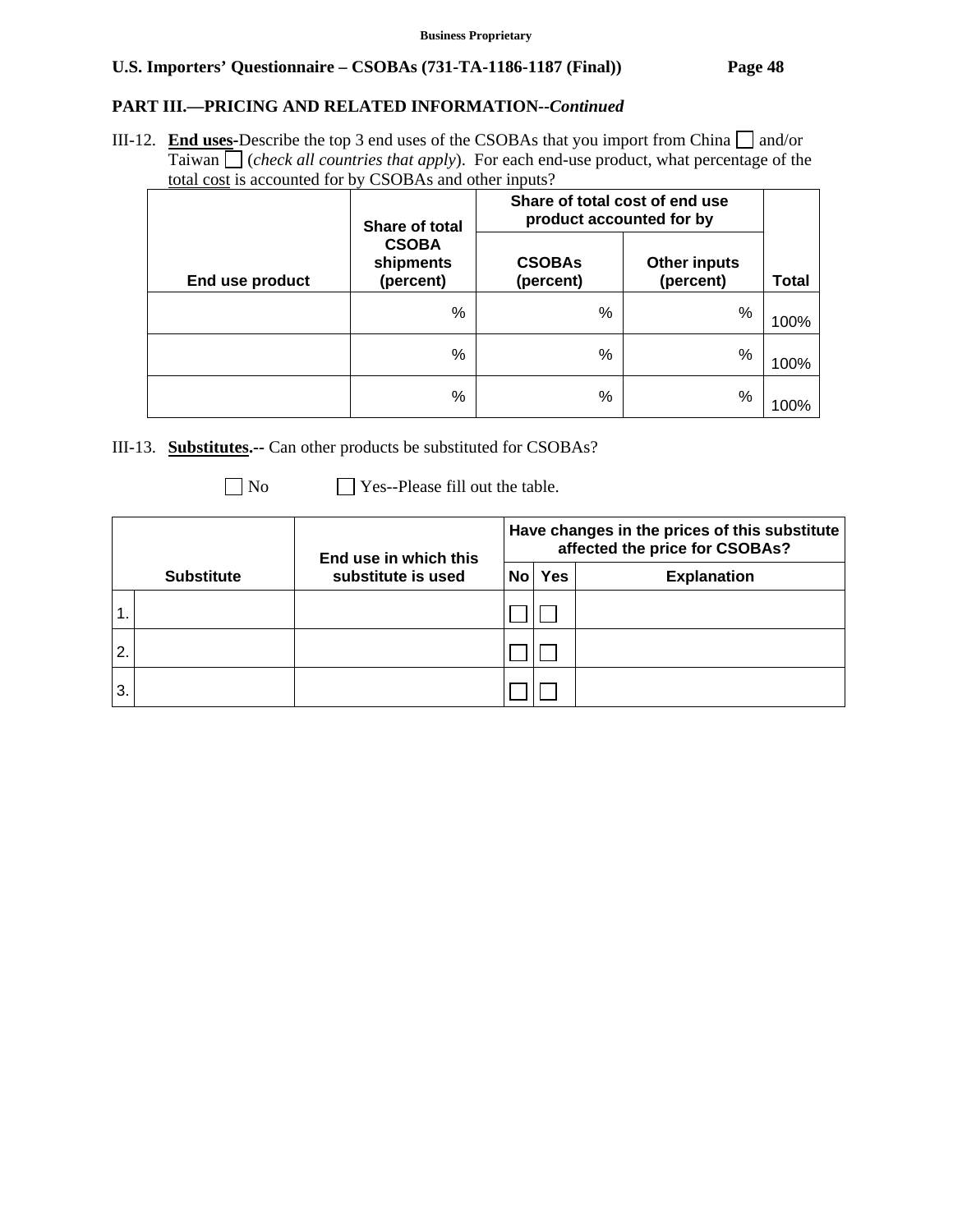### **PART III.—PRICING AND RELATED INFORMATION***--Continued*

III-14. **Demand trends.--** Indicate how demand within the United States and outside of the United States (if known) for CSOBAs has changed since January 1, 2009. Describe the principal factors that have affected these changes in demand.

| <b>Market</b>                                 | Increase | <b>No</b><br>change | <b>Decrease</b> | <b>Fluctuate</b> | <b>Factors</b> |
|-----------------------------------------------|----------|---------------------|-----------------|------------------|----------------|
| Within<br>the United<br><b>States</b>         |          |                     |                 |                  |                |
| <b>Outside</b><br>the United<br><b>States</b> |          | L.                  |                 |                  |                |

III-15. **Product changes.--**Have there been any significant changes in the product mix or marketing of CSOBAs since January 1, 2009?

### III-16. **Business cycles.--**

 $\overline{a}$ 

 $\overline{a}$ 

 $\overline{a}$ 

| (a) Is the CSOBAs market subject to business cycles or conditions of competition (including |  |
|---------------------------------------------------------------------------------------------|--|
| seasonal business) distinctive to CSOBAs?                                                   |  |

| $\Box$ No (skip to question IV-17.) | $\Box$ Yes-- Please describe and then answer part (b). |
|-------------------------------------|--------------------------------------------------------|
|-------------------------------------|--------------------------------------------------------|

 (b) If yes, have there been any changes in the business cycles or conditions of competition for CSOBAs since January 1, 2009?

No **Yes-- Please describe.**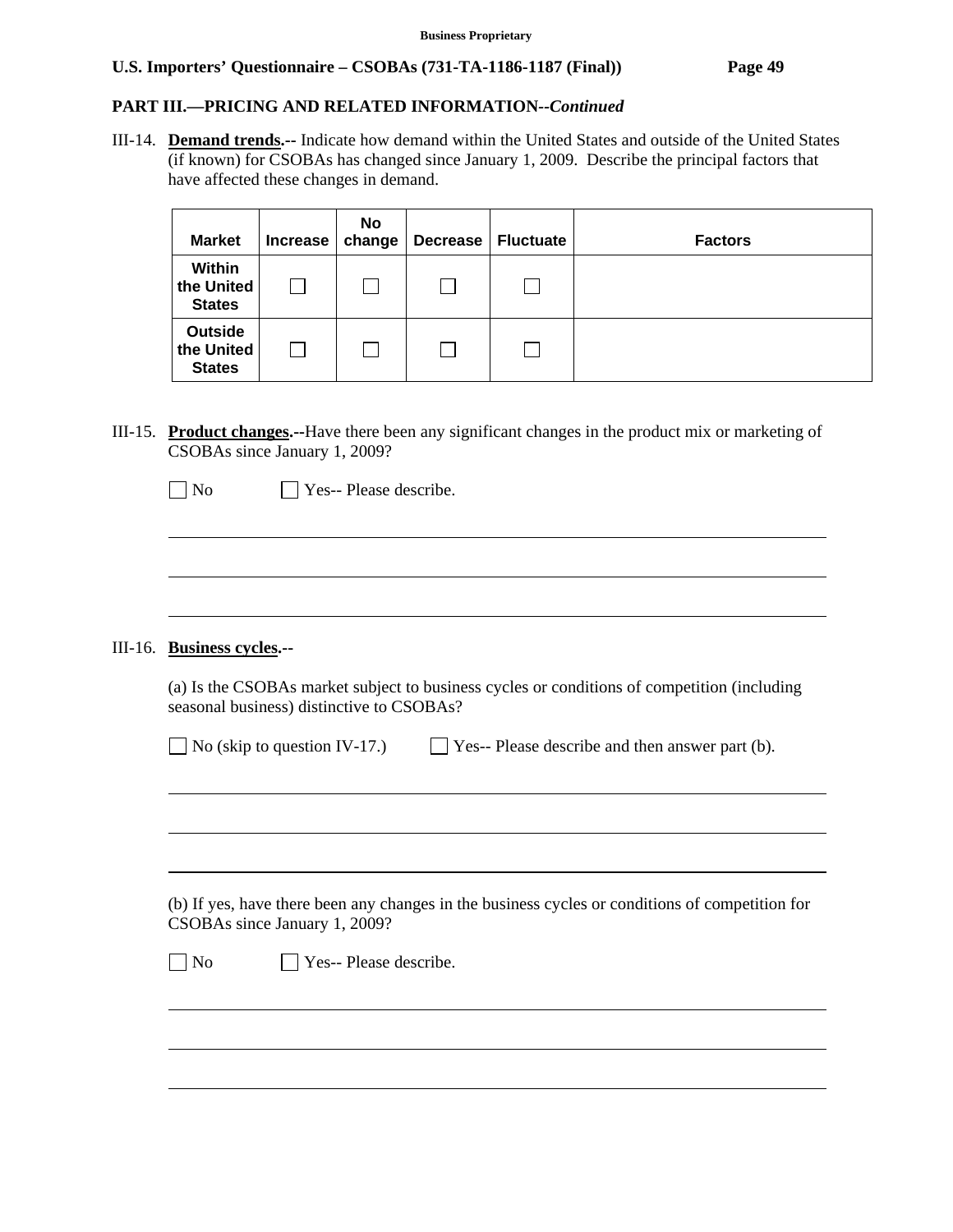# **PART III.—PRICING AND RELATED INFORMATION***--Continued*

III-17. **Supply constraints.--**Has your firm refused, declined, or been unable to supply CSOBAs that it imported from China  $\Box$ , Taiwan  $\Box$ , and/or other countries  $\Box$  (*check all countries that apply*) since January 1, 2009 (examples include placing customers on allocation or "controlled order entry," declining to accept new customers or renew existing customers, delivering less than the quantity promised, been unable to meet timely shipment commitments, etc.)?

 $\Box$  No  $\Box$  Yes-- Please fill in the table.

| Type of supply constraint |  | When this<br>occurred | Which<br>purchasers were<br>affected by the<br>constraint | Why did the<br>supply<br>constraint occur |
|---------------------------|--|-----------------------|-----------------------------------------------------------|-------------------------------------------|
|                           |  |                       |                                                           |                                           |
| 2.                        |  |                       |                                                           |                                           |
| 3.                        |  |                       |                                                           |                                           |

### III-18. **Raw materials.—**

l

(a) Please describe any trends in the prices of raw materials used to produce CSOBAs and whether your firm expects these trends to continue.

|                | (b) Has your firm been affected by any raw material shortages?                    |
|----------------|-----------------------------------------------------------------------------------|
| N <sub>o</sub> | $\Box$ Yes-- Please describe.                                                     |
|                |                                                                                   |
|                |                                                                                   |
|                | (c) Have raw material shortages affected the supply of CSOBAs in the U.S. market? |
| $\log$         | $\Box$ Yes-- Please describe.                                                     |
|                |                                                                                   |
|                |                                                                                   |
|                |                                                                                   |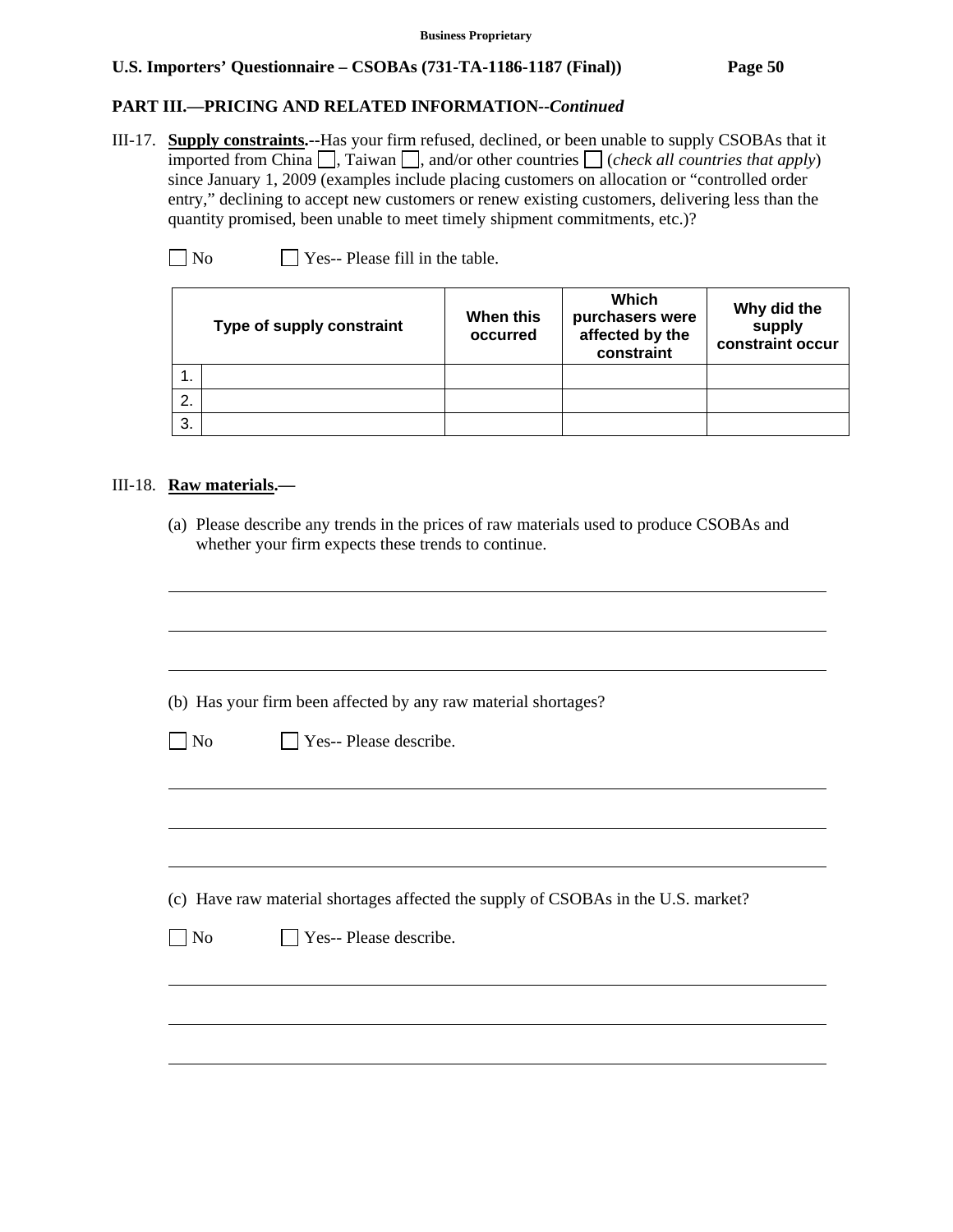### **PART III.—PRICING AND RELATED INFORMATION***--Continued*

III-19. **Interchangeability.--**Are CSOBAs produced in the United States and in other countries interchangeable (*i.e.*, can they physically be used in the same applications)?

Please indicate A, F, S, N, or 0 in the table below:

- A = the products from a specified country-pair are *always* interchangeable
- F = the products are *frequently* interchangeable
- S = the products are *sometimes* interchangeable
- $N =$  the products are *never* interchangeable
- $0 = no$  *familiarity* with products from a specified country-pair

| <b>Country-pair</b>  | China                                                           | Taiwan                                                                                   | Other countries |
|----------------------|-----------------------------------------------------------------|------------------------------------------------------------------------------------------|-----------------|
| <b>United States</b> |                                                                 |                                                                                          |                 |
| China                |                                                                 |                                                                                          |                 |
| Taiwan               |                                                                 |                                                                                          |                 |
|                      | explain the factors that limit or preclude interchangeable use: | For any country-pair producing CSOBAs that is sometimes or never interchangeable, please |                 |
|                      |                                                                 |                                                                                          |                 |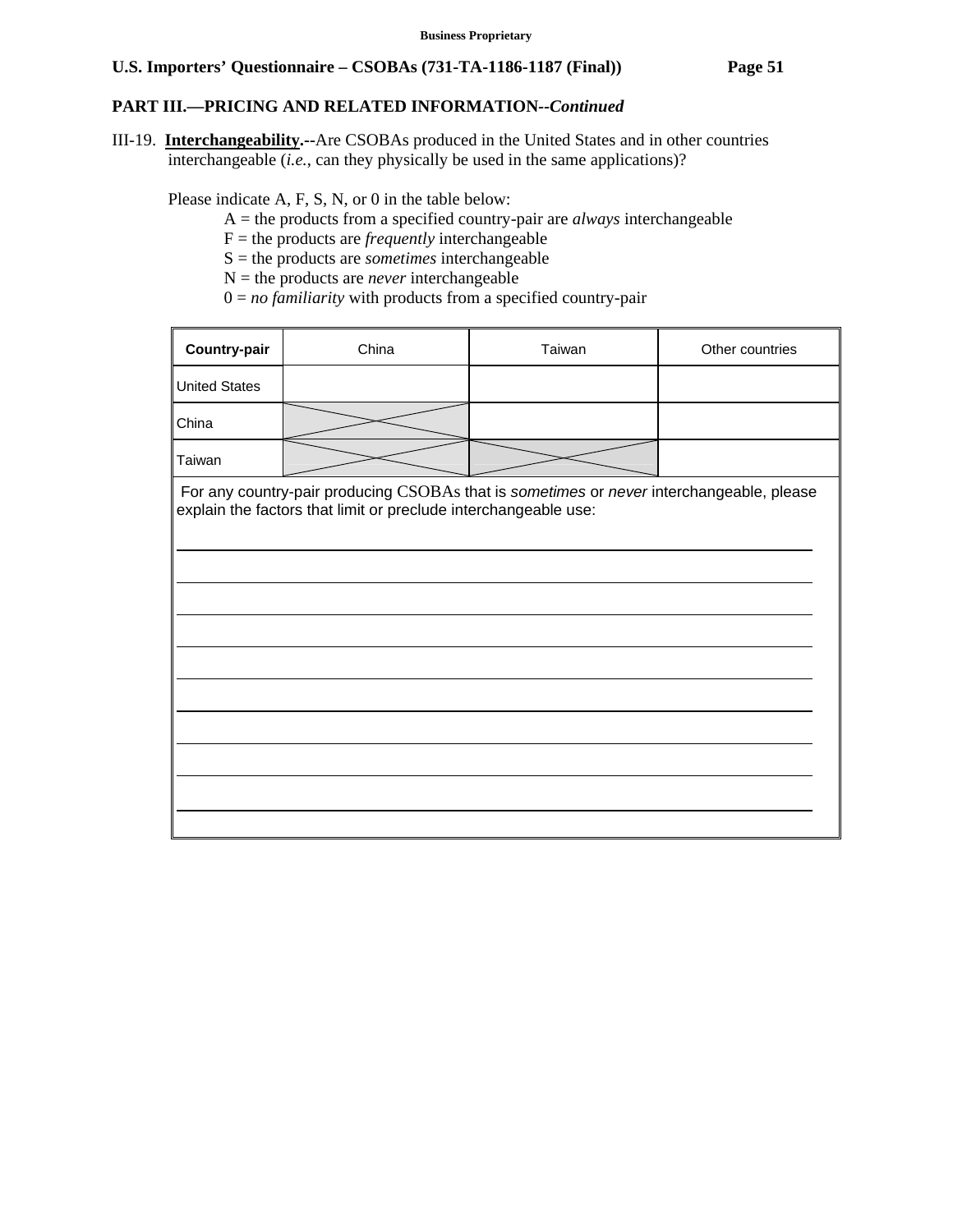## **PART III.—PRICING AND RELATED INFORMATION***--Continued*

III-20. **Factors other than price.--**Are differences other than price (*i.e.*, quality, availability, transportation network, product range, technical support, *etc.*) between CSOBAs produced in the United States and in other countries a significant factor in your firm's sales of the products?

Please indicate A, F, S, N, or 0 in the table below:

- A = such differences are *always* significant
- F = such differences are *frequently* significant
- S = such differences are *sometimes* significant
- N = such differences are *never* significant
- $0 = no$  *familiarity* with products from a specified country-pair

| <b>Country-pair</b>                                                                                                                                                                                                                        | China | Taiwan | Other countries |  |  |  |  |  |
|--------------------------------------------------------------------------------------------------------------------------------------------------------------------------------------------------------------------------------------------|-------|--------|-----------------|--|--|--|--|--|
| <b>United States</b>                                                                                                                                                                                                                       |       |        |                 |  |  |  |  |  |
| China                                                                                                                                                                                                                                      |       |        |                 |  |  |  |  |  |
| Taiwan                                                                                                                                                                                                                                     |       |        |                 |  |  |  |  |  |
| For any country-pair for which factors other than price always or frequently are a significant<br>factor in your firm's sales of CSOBAs, identify the country-pair and report the advantages or<br>disadvantages imparted by such factors: |       |        |                 |  |  |  |  |  |